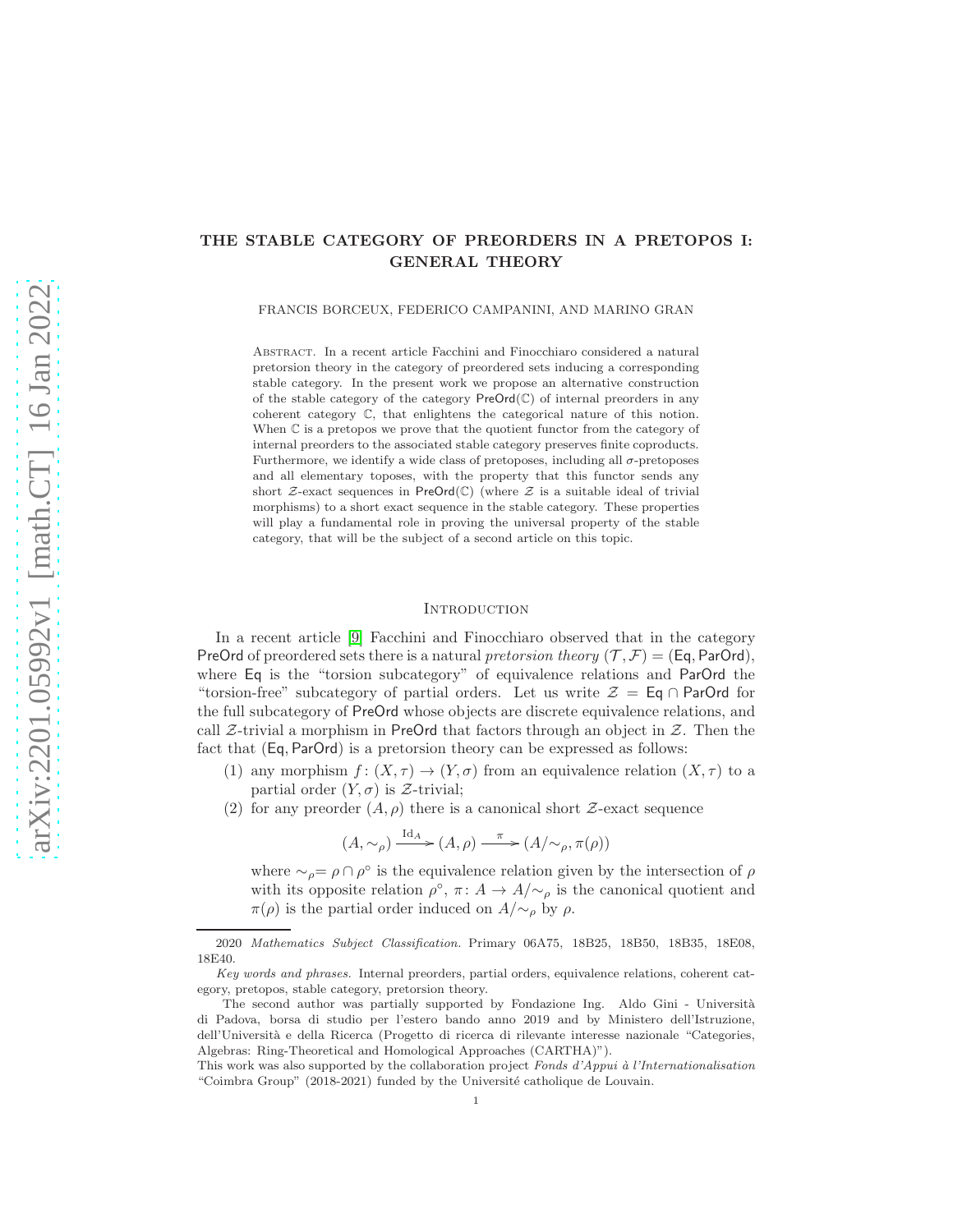Note that a short  $\mathcal{Z}-\text{exact}$  sequence is defined similarly to the usual notion of exact sequence in a pointed category, with the  $Z$ -trivial morphisms having the same role as zero morphisms in the classical pointed setting. The pair (Eq, ParOrd) was the first example of the general notion of pretorsion theory introduced in [\[9\]](#page-34-0) and thoroughly investigated in [\[10,](#page-34-1) [11\]](#page-34-2). This notion is a wide generalization of the classical notion of torsion theory for abelian categories due to Dickson [\[7\]](#page-34-3), that was later extended to other non-additive contexts by several authors (see for instance [\[4,](#page-34-4) [6,](#page-34-5) [16,](#page-34-6) [19\]](#page-34-7) and the references therein).

An interesting observation in [\[9\]](#page-34-0) is the following: even though PreOrd is not pointed, it is possible to naturally associate with it a pointed quotient category S<sup>\*</sup>, called the *stable category*. Via the corresponding quotient functor, two parallel morphisms f and g between (non-empty) preordered sets are identified in  $\mathbb{S}^*$ when they coincide on a "clopen subobject" of their domain (see Section [2\)](#page-5-0) and they are  $Z$ -trivial (i.e. they factor through a discrete equivalence relation) on the complement of this subobject. This quotient functor  $\Sigma$  is shown to send all "trivial" objects" in  $\mathcal Z$  to the zero object of the pointed category  $\mathbb S^*$ . Furthermore, this functor has some interesting properties: it preserves finite coproducts and, more importantly, it sends short  $\mathcal{Z}$ -exact sequences to "genuine" exact sequences in  $\mathbb{S}^*$ .

In the present work, we extend the results in [\[9\]](#page-34-0) to the category  $\text{PreOrd}(\mathbb{C})$  of internal preorders in a coherent category  $\mathbb{C}$  [\[20\]](#page-34-8), hence including a variety of new examples. We first extend the construction of the stable category by Facchini and Finocchiaro to the context of coherent categories in Section [3,](#page-7-0) where we restrict our attention to the objects of  $PreOrd(\mathbb{C})$  with "global element". We then give a new construction of the stable category as a suitable quotient of a category of partial morphisms, that keeps the same objects as the ones in  $PreOrd(\mathbb{C})$ , thus avoiding the restriction of considering only the objects having a global element (Section [4\)](#page-9-0). Of course, the "new" stable category, denoted by  $\mathsf{Stab}(\mathbb{C})$ , coincides with  $\mathbb{S}^*$  if we restrict ourselves to the preorders having a global element.

In order to establish the main properties of the quotient functor  $\Sigma$ : PreOrd( $\mathbb{C}$ )  $\rightarrow$  $Stab(\mathbb{C})$  we then assume  $\mathbb C$  to be a *pretopos* (from Section [5](#page-18-0) on). In this context we prove that the functor  $\Sigma$ : PreOrd( $\mathbb{C}$ )  $\rightarrow$  Stab( $\mathbb{C}$ ) preserves finite coproducts (Proposition [6.2\)](#page-23-0). Whereas the existence of  $Z$ -kernels is always guaranteed, to prove that  $PreOrd(\mathbb{C})$  has  $\mathcal{Z}\text{-coker}$  coles we need an additional assumption on the base category  $\mathbb C$ . In view of Proposition [7.3](#page-27-0) it is natural to assume that  $\mathbb C$  is a  $\tau$ -pretopos, i.e. a pretopos with the property that the transitive closure of any relation on a given object exists. It is well known that any  $\sigma$ -pretopos has this property [\[20\]](#page-34-8), however there are interesting examples of  $\tau$ -pretoposes which are not  $\sigma$ -pretoposes, such as the category of compact Hausdorff spaces (Example [7.6\)](#page-29-0). We then prove that, under this assumption, the functor  $\Sigma$ : PreOrd( $\mathbb{C}$ )  $\to$  Stab( $\mathbb{C}$ ) sends any short  $\mathcal{Z}$ -exact sequence to a short exact sequence in  $\mathsf{Stab}(\mathbb{C})$  (Theorem [7.14\)](#page-34-9).

This crucial property will be used in the second article of this series, where a universal property of the stable category  $\mathsf{Stab}(\mathbb{C})$  will be established. Roughly speaking, this property will express the fact that the stable category provides the "best possible torsion theory" one can associate with the pretorsion theory  $(Eq(\mathbb{C}), ParOrd(\mathbb{C}))$  in  $PreOrd(\mathbb{C}).$ 

Acknowledgement. The authors would like to thank Vasileios Aravantinos-Sotiropoulos and the anonymous referee for many useful suggestions they made on a preliminary version of the article.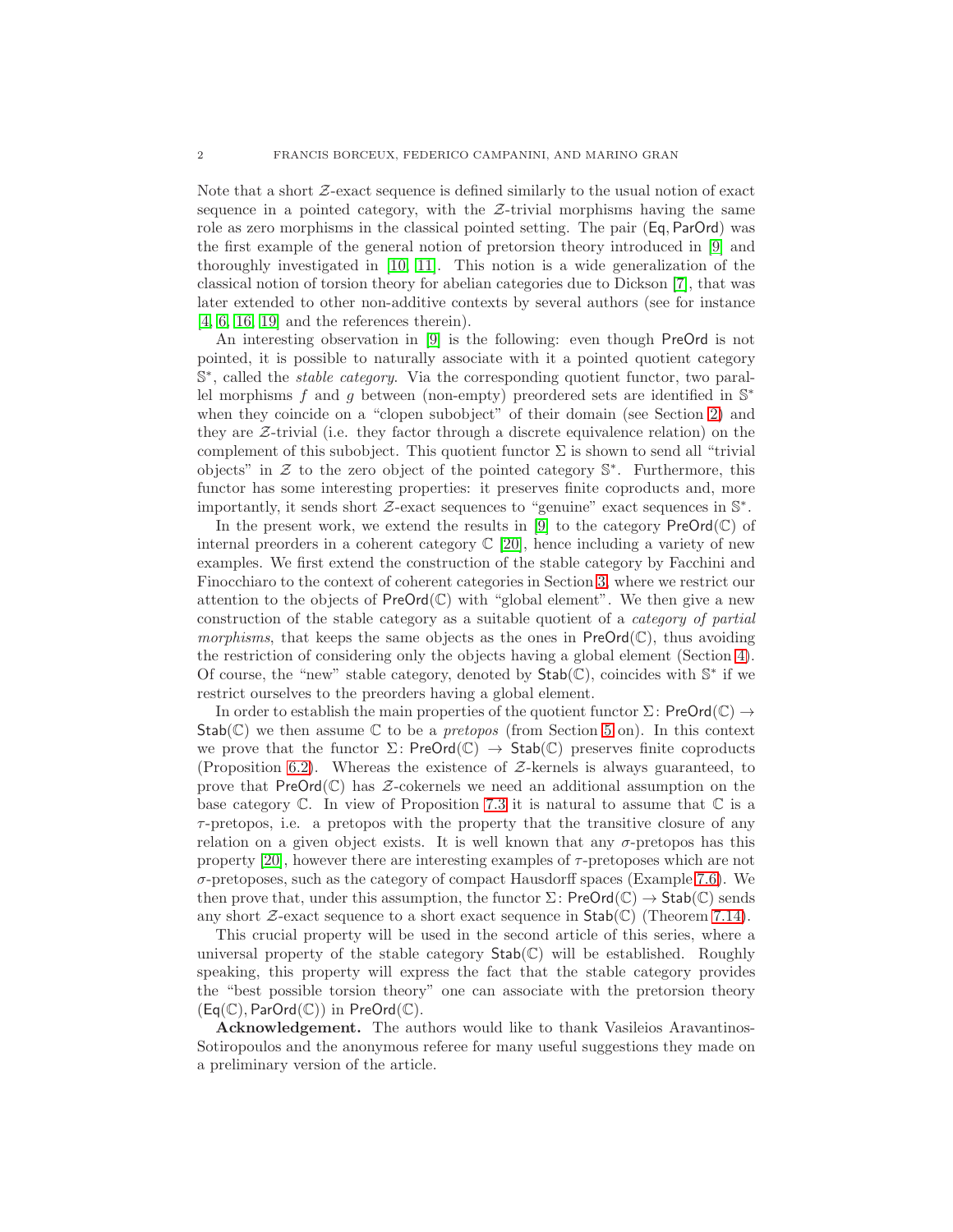### 1. Preliminary notions

Recall that an arrow in a category  $\mathbb C$  is a regular epimorphism when it is the coequalizer of two arrows in  $\mathbb{C}$ . A finitely complete category  $\mathbb{C}$  is regular [\[1\]](#page-34-10) if

- (1) any arrow  $f: X \to Y$  in  $\mathbb C$  has a factorization  $f = m \circ q$ , with q a regular epimorphism and  $m$  a monomorphism;
- (2) regular epimorphisms are stable under pullbacks in C.

If X is an object in  $\mathbb{C}$ , we write  $\mathsf{Sub}(X)$  for the category whose objects are the subobjects of X. As usual, these are defined as equivalence classes of monomorphisms with the same codomain  $X$ . A *coherent category* is a regular category in which every  $\mathsf{Sub}(X)$  has finite unions and, for any  $f: X \to Y$ , each pullback functor  $f^*$ :  $\mathsf{Sub}(Y) \to \mathsf{Sub}(X)$  preserves them [\[20\]](#page-34-8). Any coherent category has an initial object, denoted by 0, which is *strict*: any morphism with codomain 0 is an isomorphism. The initial object 0 is the domain of the smallest subobject of the terminal object 1. In a coherent category  $\mathbb C$  the distributive law

$$
A \cap (B \cup C) \cong (A \cap B) \cup (A \cap C)
$$

holds for any  $A, B, C \in Sub(X)$  [\[20,](#page-34-8) Lemma 1.4.2]. Moreover, any commutative square in C of the form



is both a pullback and a pushout. This implies in particular that if  $A$  and  $B$  are disjoint subobjects of X, i.e.  $A \cap B \cong 0$ , then  $A \cup B$  is the coproduct  $A \coprod B$  of A and B in  $\mathbb C$ . If we denote by  $p_1 \colon X \times Y \to X$  the first projection of the product  $X \times Y$ , the pullback functor  $p_1^* : Sub(X) \to Sub(X \times Y)$  preserves unions, therefore we have that

$$
(A \cup B) \times Y \cong (A \times Y) \cup (B \times Y)
$$

for any subobjects  $x: A \to X$  and  $y: B \to X$  in  $\mathsf{Sub}(X)$ , since both the squares

$$
A \times Y \longrightarrow A
$$
  
\n $x \times 1_Y$   
\n $X \times Y$   
\n $y$   
\n $X \times Y$   
\n $y$   
\n $Y \longrightarrow B$   
\nand  $y \times 1_Y$   
\n $X \times Y$   
\n $X \times Y$   
\n $y$   
\n $y$   
\n $Y \longrightarrow B$   
\n $y$   
\n $X \times Y$   
\n $y$ 

are pullbacks.

Examples 1.1. Any pretopos, and in particular any topos, is a coherent category. The category CHaus of compact Hausdorff spaces and continuous maps is (coherent and is) a pretopos. Its full subcategory Stone of Stone spaces (i.e. totally disconnected compact Hausdorff spaces) is coherent as well, but is not a pretopos, since it is not exact in the sense of [\[1\]](#page-34-10). Any distributive lattice, seen as a preorder, is a coherent category. In general, given a coherent category C, any functor category [D, C] is again coherent, as well as every localization of such a functor category (see [\[20,](#page-34-8) [24\]](#page-35-0) for more examples).

A subobject  $A$  of an object  $X$  in a coherent category is *complemented* if there exists another subobject of X, denoted by  $A^c$ , such that  $A \cap A^c = 0$  and  $A \cup A^c = X$ .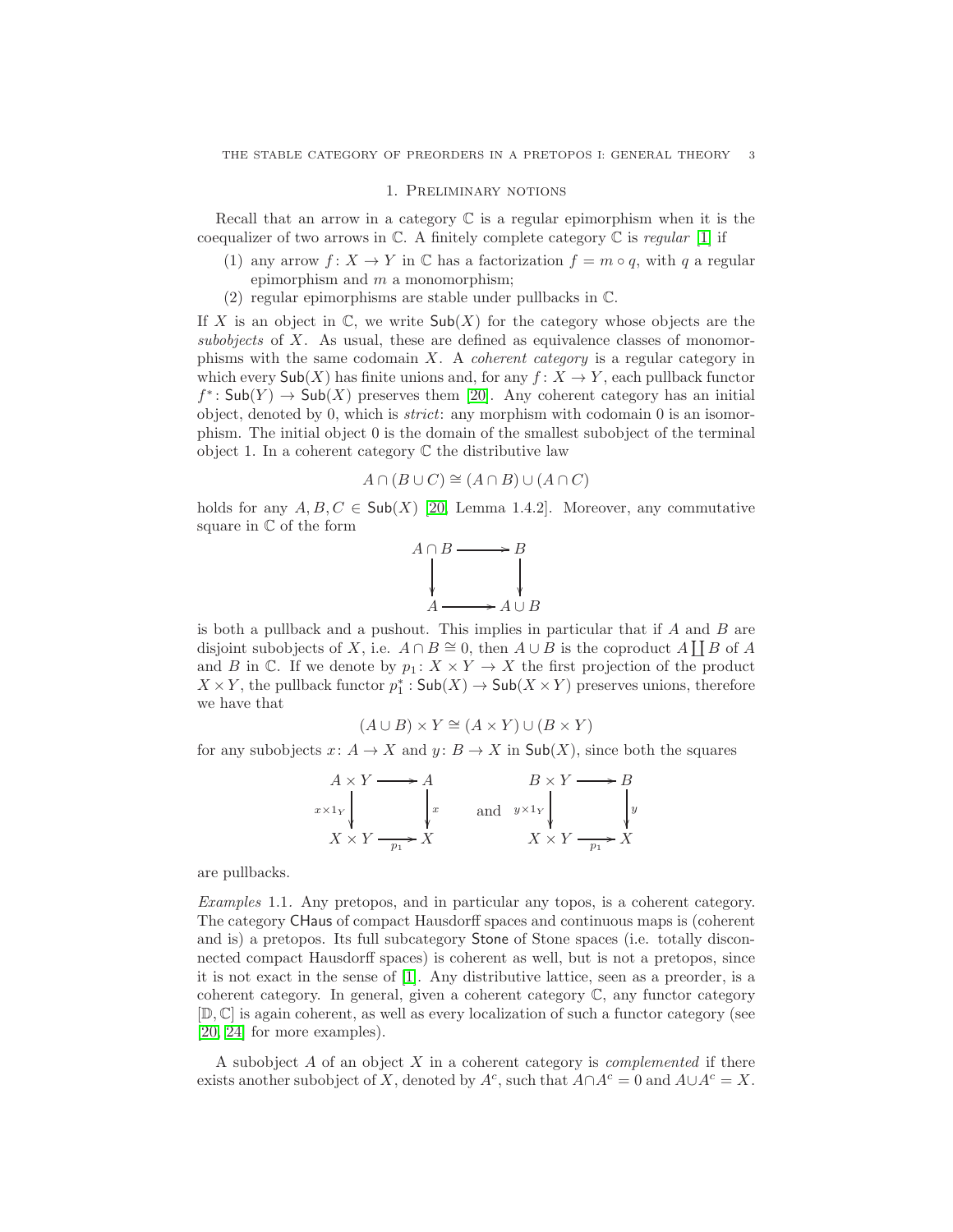The complement  $A^c$  of a subobject A is unique, if it exists. Moreover, we have  $X \times X = (A \coprod A^c) \times (A \coprod A^c) \cong (A \times A) \coprod (A \times A^c) \coprod (A^c \times A) \coprod (A^c \times A^c)$ as it immediately follows from the properties of a coherent category recalled above.

Remark 1.2. Notice that if X is an object of a coherent category  $\mathbb{C}$ , then Sub(X) is a bounded distributive lattice, with join and meet operations given by unions and intersections respectively (cf. [\[20,](#page-34-8) Section A1.4]). In particular, if  $B, C \in Sub(X)$ are complemented subobjects of X, then  $B \cup C$  and  $B \cap C$  are still complemented subobjects of  $X$  and the following isomorphisms hold:

$$
(B \cup C)^c \cong B^c \cap C^c \qquad (B \cap C)^c \cong B^c \cup C^c.
$$

Moreover, it is clear that for any morphism  $f: Y \to X$  in  $\mathbb{C}$ , the pullback functor  $f^*$ :  $\mathsf{Sub}(X) \to \mathsf{Sub}(Y)$  preserves all existing complements.

**Convention.** In this section  $\mathbb C$  will always denote a *coherent category*.

Let us now recall the definition of the category  $\mathsf{PreOrd}(\mathbb{C})$  of (internal) preorders in C. An object  $(A, \rho)$  in PreOrd(C) is a relation  $\langle r_1, r_2 \rangle$ :  $\rho \to A \times A$  on A, i.e. a subobject of  $A \times A$ , that is *reflexive*, i.e. it contains the "discrete relation"  $\langle 1_A, 1_A \rangle: A \to A \times A$  on A, usually denoted by  $\Delta_A$  - and transitive: there is a morphism  $\tau: \rho \times_A \rho \to \rho$  such that  $r_1\tau = r_1p_1$  and  $r_2\tau = r_2p_2$ , where  $\rho \times_A \rho$  is the "object part" of the pullback

<span id="page-3-0"></span>

A morphism  $(A, \rho) \to (B, \sigma)$  in the category PreOrd(C) of preorders in C is a pair of morphisms  $(f, \hat{f})$  in  $\mathbb C$  making the following diagram commute

(1.1) 
$$
\rho \xrightarrow{f} \sigma
$$

$$
r_1 \downarrow \qquad r_2 \qquad s_1 \downarrow \qquad s_2
$$

$$
A \xrightarrow{f} B,
$$

in the sense that  $fr_1 = s_1 \hat{f}$  and  $fr_2 = s_2 \hat{f}$ . For ease of notation, we shall often write f instead of  $(f, \hat{f})$  for a morphism in PreOrd(C) (remark that  $\hat{f}$  is uniquely determined by f, when it exists). Note that the category  $\mathsf{PreOrd}(\mathbb{C})$  is generally not regular when the category  $\mathbb C$  is coherent: indeed, it is well-known that regular epimorphisms are not pullback stable even in PreOrd(Set) (see [\[17,](#page-34-11) Section 2], or [\[22,](#page-34-12) Example 2.4], for instance).

Recall that an *equivalence relation* in  $\mathbb C$  is a preorder  $(A, \rho)$  as above which is also symmetric: there is an arrow  $s: \rho \to \rho$  such that  $r_1s = r_2$  and  $r_2s = r_1$ . Equivalently, one can ask that the opposite relation  $\rho^{\circ}$  of  $\rho$  is isomorphic to  $\rho$ .  $\rho^{\circ} = \rho$ . We write  $\text{Eq}(\mathbb{C})$  for the full subcategory of PreOrd $(\mathbb{C})$  whose objects are the equivalence relations in  $\mathbb C$ . A partial order in  $\mathbb C$  is a preorder  $(A, \rho)$  having the additional property that  $\rho \cap \rho^{\circ} = \Delta_A$ , where  $\Delta_A$  is the discrete equivalence relation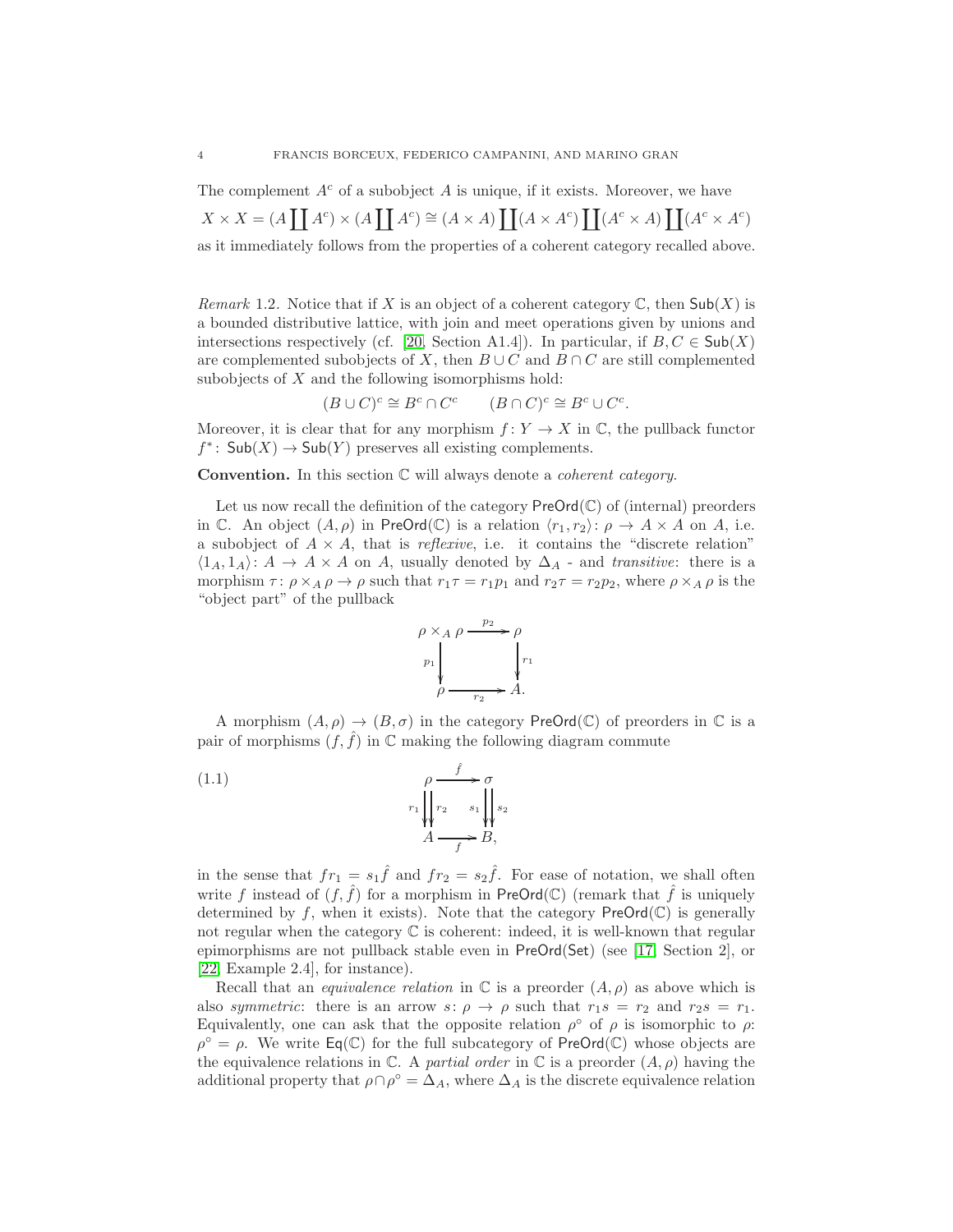on A (that is, the equality relation on A). ParOrd( $\mathbb{C}$ ) will denote the full subcategory of  $PreOrd(\mathbb{C})$  whose objects are the partial orders in  $\mathbb{C}$ . In  $PreOrd(\mathbb{C})$  there is a class  $\mathcal{Z} := \text{ParOrd}(\mathbb{C}) \cap \text{Eq}(\mathbb{C})$  of *trivial objects*: the *discrete* equivalence relations or, in other words, the equality relations. As in [\[9,](#page-34-0) [11\]](#page-34-2) we shall say that a morphism  $(1.1)$  in PreOrd $(\mathbb{C})$  is *trivial* if it factors through a discrete equivalence relation. By the universal property of the kernel pair  $(\text{Eq}(f), f_1, f_2)$  of f, a morphism [\(1.1\)](#page-3-0) in PreOrd(C) is trivial if and only if there is a (unique) morphism  $i: \rho \to \text{Eq}(f)$ making the left-hand side of the diagram



commute in the sense that  $f_k i = r_k$   $(k = 1, 2)$ . This class of *trivial morphisms*, also called  $Z$ -trivial, form an *ideal of morphisms* in the sense of Ehresmann [\[8\]](#page-34-13). This means that if  $(f, \hat{f})$  is a trivial morphism, then every composite of the form  $(h, \hat{h})(f, \hat{f})(g, \hat{g})$  is again trivial (whenever it is defined). These morphisms play the role of the "zero morphisms" in this non-pointed context, leading to a natural notion of Z-kernel. Indeed, if  $(f, f)$ :  $(A, \rho) \to (B, \sigma)$  is a morphism in PreOrd(C), a morphism  $(\varepsilon, \hat{\varepsilon})$ :  $(K, \tau) \to (A, \rho)$  is a Z-kernel of  $(f, \hat{f})$  if the composite  $(f, \hat{f})(\varepsilon, \hat{\varepsilon})$ is a Z-trivial morphism in PreOrd(C) and, moreover, whenever  $(\lambda, \hat{\lambda})$ :  $(D, \psi) \rightarrow$  $(A, \rho)$  is a morphism in PreOrd(C) such that  $(f, \hat{f})(\lambda, \hat{\lambda})$  is Z-trivial, then  $(\lambda, \hat{\lambda})$ factors uniquely through  $(\varepsilon, \hat{\varepsilon})$ . The notion of Z-cokernel is defined dually. Note that the notions of kernels, cokernels and short exact sequence with respect to an ideal of morphisms played an important role in the work of Lavendhomme [\[21\]](#page-34-14) and Grandis [\[14,](#page-34-15) [15\]](#page-34-16). More recently, this approach has also led to a unification of some results in pointed and non-pointed categorical algebra [\[13\]](#page-34-17).

When  $\mathbb C$  is finitely complete, any morphism in  $PreOrd(\mathbb C)$  has a  $\mathcal Z$ -kernel:

<span id="page-4-0"></span>**Lemma 1.3.** Let  $(f, \hat{f})$ :  $(A, \rho) \to (B, \sigma)$  be a morphism in PreOrd(C). Then its Z-kernel exists and is given by the inclusion

$$
(1_A, \hat{\varepsilon}) \colon (A, \operatorname{Eq}(f) \cap \rho) \to (A, \rho),
$$

of Eq(f)  $\cap \rho$  in  $\rho$ .

*Proof.* Since Eq(f)  $\cap \rho \implies A$  factors through Eq(f), the morphism  $(f, \hat{f})(1_A, \hat{\varepsilon})$ is trivial. Moreover, if  $(\lambda, \hat{\lambda})$ :  $(D, \psi) \rightarrow (A, \rho)$  is another morphism such that  $(f, \hat{f})(\lambda, \hat{\lambda})$  is trivial, then  $\psi \Rightarrow D \rightarrow A$  factors through Eq(f) as well:

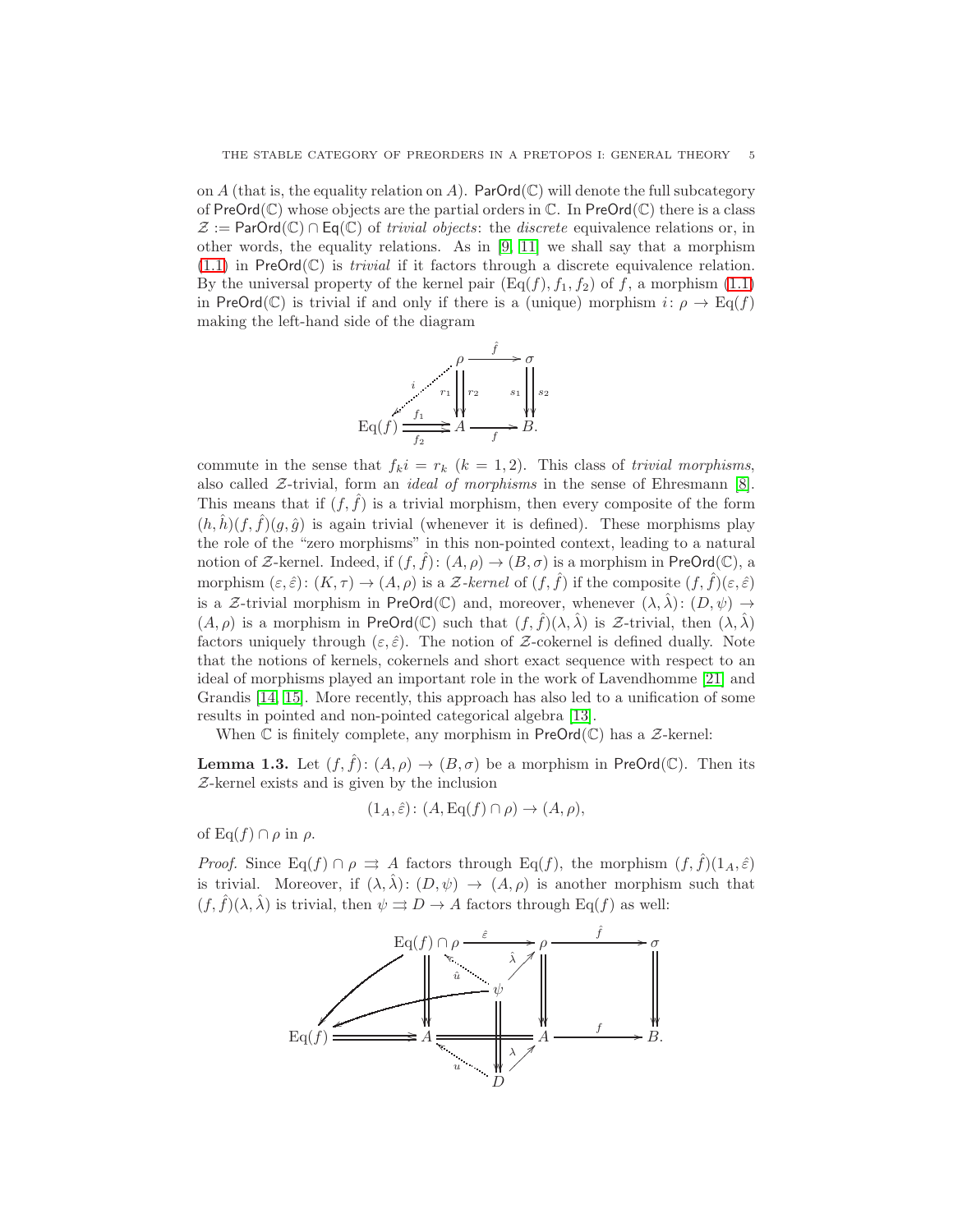Accordingly, there is a unique morphism  $(u, \hat{u}): (D, \psi) \to (A, \text{Eq}(f) \cap \rho)$  such that  $(\lambda, \hat{\lambda}) = (1_A, \hat{\varepsilon})(u, \hat{u}).$ 

 $\Box$ 

The existence of  $Z$ -cokernels requires stronger assumptions on the base category C, and will be investigated more thoroughly in Section [7.](#page-26-0) The following observation will be useful later on:

<span id="page-5-2"></span>**Lemma 1.4.** Given two composable morphisms  $(f, \hat{f})$ :  $(A, \rho) \rightarrow (B, \sigma)$  and  $(g, \hat{g}): (B, \sigma) \to (C, \tau)$  in PreOrd(C) such that  $(g, \hat{g})(f, \hat{f}): (A, \rho) \to (C, \tau)$  is trivial, then

- if  $g: A \to B$  is a monomorphism in  $\mathbb{C}$ , then  $(f, \hat{f})$  is trivial;
- if  $\hat{f}$  is an epimorphism in  $\mathbb{C}$ , then  $(g, \hat{g})$  is trivial.

# 2. Clopen subobjects

<span id="page-5-0"></span>Let  $(A, \rho)$  be an object in PreOrd(C). For a subobject  $j : B \to A$  in C, we denote by  $\rho_B$  the internal preorder on B obtained by "restricting" the relation  $\rho$  to B. This is expressed by the fact that  $\rho_B$  is defined by the following pullback:

<span id="page-5-1"></span>

By an open subobject B of  $(A, \rho)$ , we mean (with a slight abuse of notation) a subobject  $(B, \rho_B)$  of  $(A, \rho)$  where B is a complemented subobject of A and the square

(2.1) 
$$
\begin{array}{ccc}\n & & 0 & \longrightarrow & \rho \\
 & & \downarrow & & \downarrow \\
 & & B^c \times B \longrightarrow A \times A,\n\end{array}
$$

where the lower horizontal arrow is the product subobject, is a pullback, i.e.  $(B<sup>c</sup> \times$  $B$ )  $\cap \rho = 0$ .

This terminology is justified by the following observations. When  $\mathbb C$  is the category Set of sets, there is a category isomorphism between the category Alex of Alexandroff-discrete spaces (i.e. the topological spaces having the property that the intersection of any family of open sets is open) and the category PreOrd(Set) of preordered sets. This category isomorphism associates, with any preordered set  $(A, \rho)$ , the topological space  $(A, \tau_{\rho})$  whose open sets B are the subsets B of A satisfying the following property: if  $a \in A$ ,  $b \in B$  and  $(a, b) \in \rho$ , then  $a \in B$ . In a coherent category this property is expressed by the requirement that the diagram [\(2.1\)](#page-5-1) is a pullback.

We say that B is a *clopen* subobject of  $(A, \rho)$  when B is a complemented subobject of A and both  $(B, \rho_B)$  and  $(B^c, \rho_{B^c})$  are open subobjects of  $(A, \rho)$ , that is,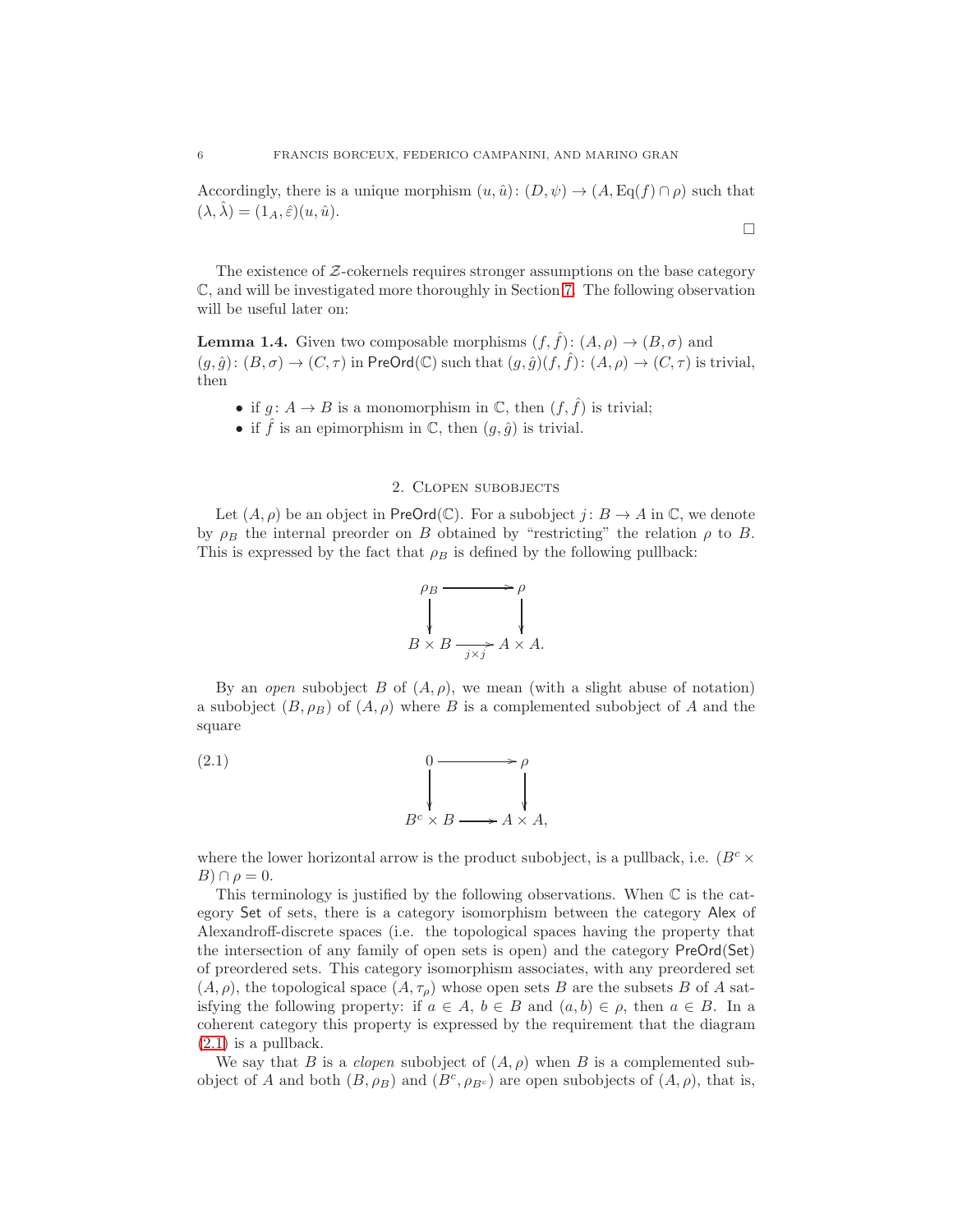both the commutative diagrams



are pullbacks. As one might expect, finite unions, finite intersections, complements and inverse images of clopen subobjects are still clopen. More precisely, we have the following result:

<span id="page-6-0"></span>**Lemma 2.1.** Let  $\mathbb C$  be a coherent category,  $(A, \rho)$  an object of PreOrd( $\mathbb C$ ) and B, C subobjects of  $(A, \rho)$ . Then:

- (1) if B is clopen in  $(A, \rho)$ , then so is  $B^c$ ;
- (2) if B and C are open (respectively, clopen) subobjects of  $(A, \rho)$ , then  $B\cup C$ and  $B \cap C$  are open (respectively, clopen) subobjects of  $(A, \rho)$ ;
- (3) let  $(f, \hat{f})$ :  $(X, \sigma) \to (A, \rho)$  be a morphism in PreOrd(C). If B is an open (respectively, clopen) subobject of  $(A, \rho)$ , then the inverse image  $f^*(B)$  is an open (respectively, clopen) subobject of  $(X, \sigma)$ .

Proof. (1) Obvious from the definition of clopen subobject.

(2) It suffices to prove that  $B\cup C$  is an open subobject of  $(A, \rho)$ . This immediately follows from the fact that, under our assumptions,

$$
\rho \cap ((B \cup C)^c \times (B \cup C)) = \rho \cap (((B^c \cap C^c) \times B) \cup ((B^c \cap C^c) \times C))
$$

is a subobject of  $\rho \cap ((B^c \times B) \cup (C^c \times C)) = 0$ .

(3) First observe that there is a canonical inclusion of  $\sigma$  in  $f^*(\rho)$  that is induced by the universal property of the pullback defining  $f^*(\rho)$ :



If B is an open subobject of  $(A, \rho)$ , then  $f^*(B)$  is open in  $(X, f^*(\rho))$ . Indeed,

$$
(f^*(B)^c \times f^*(B)) \cap f^*(\rho) = (f \times f)^*((B^c \times B) \cap \rho) = (f \times f)^*(0) = 0,
$$

where the first equality follows from the fact that  $f^*$  preserves complements, and the last one from the property that the initial object 0 is strict. The fact that  $\sigma \leq f^*(\rho)$  then easily implies that  $f^*(B)$  is also an open subobject of  $(X, \sigma)$ .  $\Box$ 

<span id="page-6-1"></span>Corollary 2.2. Let  $(A, \rho)$  be an object of PreOrd(C). Take  $X \in Sub(A)$ ,  $B \in$  $\mathsf{Sub}(X)$  and assume that B is open (respectively, clopen) in  $(A, \rho)$ . Then B is open (respectively, clopen) in  $(X, \rho_X)$ .

*Proof.* Apply Lemma [2.1](#page-6-0) to the monomorphism  $(X, \rho_X) \to (A, \rho)$ .

<span id="page-6-2"></span>**Lemma 2.3.** Let B be a clopen subobject of  $(A, \rho)$ . Then  $\rho_A \cong \rho_B \coprod \rho_{B^c}$ .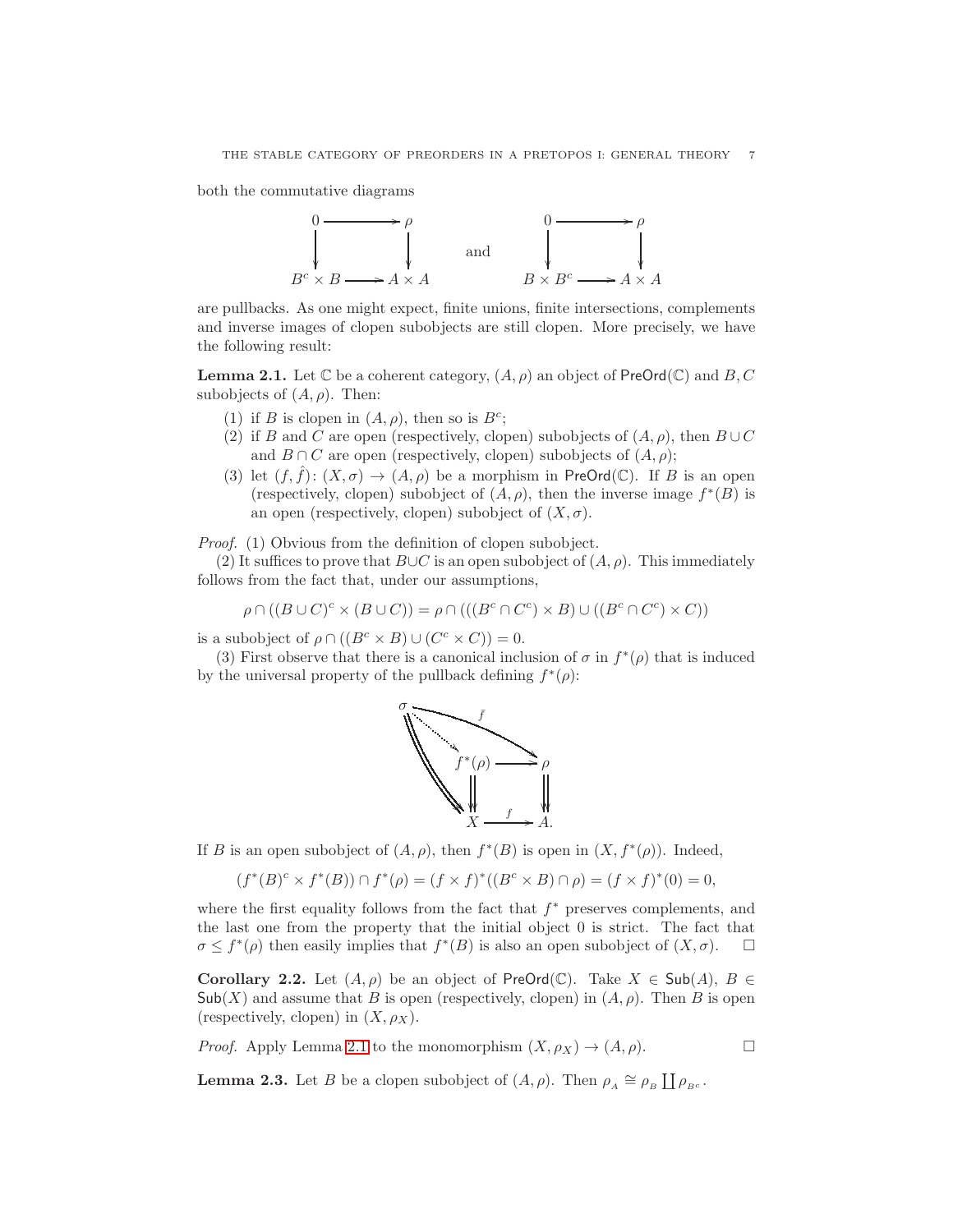*Proof.* For a clopen subobject B of A we have the situation described by the following diagram, where all arrows are monomorphisms and all squares are pullbacks:



As we recalled in the first section, we know that

$$
A \times A \cong (B \times B) \coprod (B \times B^c) \coprod (B^c \times B) \coprod (B^c \times B^c)
$$

so that, by the coherence of  $\mathbb{C}$ , it follows that  $\rho_A \cong \rho_B \coprod \rho_{B^c}$ .

<span id="page-7-1"></span>**Corollary 2.4.** If B and C are disjoint clopen subobjects of  $(A, \rho)$ , then  $\rho_{BII} C \cong$  $\rho_B\coprod \rho_C.$ 

<span id="page-7-0"></span>*Proof.* This follows from Corollary [2.2](#page-6-1) and Lemma [2.3.](#page-6-2)  $\Box$ 

3. The Facchini-Finocchiaro approach to the stable category

Let us begin by briefly explaining, in the context of a coherent category  $\mathbb{C}$ , the construction of the *stable category* of  $PreOrd(\mathbb{C})$  given in [\[9\]](#page-34-0) in the case  $\mathbb C$  is the category Set of sets. We omit some details, since these results will follow from the ones in the next section.

When  $f: A \to A'$  is a morphism in  $\mathbb C$  and  $B$  a subobject of  $A$ , with representing monomorphism  $i : B \to A$ , we shall often write  $f|_B$  for the composite fi, that is the restriction of  $f$  to  $B$ .

For every pair of objects  $(A, \rho)$  and  $(A', \rho')$  in PreOrd(C), let  $R_{A, A'}$  be the relation on the set hom $((A, \rho), (A', \rho'))$  defined, for every  $f, g : (A, \rho) \to (A', \rho')$ , by  $fR_{A, A'}g$ if there exists a clopen subobject B of  $(A, \rho)$  such that  $f|_B = g|_B$  and  $f|_{B^c}$  and  $g|_{B^c}$  are two trivial morphisms.

**Proposition 3.1.** Let  $\mathbb C$  be a coherent category. Then the assignment associating the relation  $R_{A,A'}$  with any  $((A,\rho),(A',\rho')) \in \mathsf{PreOrd}(\mathbb{C}) \times \mathsf{PreOrd}(\mathbb{C})$  is a congruence (in the sense of [\[23\]](#page-34-18), p. 51) on the category  $\mathsf{PreOrd}(\mathbb{C})$ .

*Proof.* The relations  $R_{A,A'}$  are clearly reflexive and symmetric. Let us prove that they are also transitive. Fix  $f, g, h : (A, \rho) \to (A', \rho')$  with  $f R_{A, A'} g$  and  $g R_{A, A'} h$ . By definition, there exist two clopen subobjects  $B, C$  of  $(A, \rho)$  such that  $f|_B =$  $g|B, g|_{C} = h|_{C}$ , while  $f|_{B^c}, g|_{B^c}, g|_{C^c}$  and  $h|_{C^c}$  are four trivial morphisms. By Lemma [2.1](#page-6-0) we already know that  $B^c \cup C^c$  is a clopen subobject of  $(A, \rho_A)$ , and one clearly has that  $f|_{(B^c \cup C^c)^c} = h|_{(B^c \cup C^c)^c}$ , since  $(B^c \cup C^c)^c \cong B \cap C$ .

We are going to prove that both  $f|_{B^c \cup C^c}$  and  $h|_{B^c \cup C^c}$  are trivial morphisms. We then write  $B^c \cup C^c \cong B^c \coprod C_0$ , where  $C_0 := B \cap (B^c \cup C^c)$  is a complement of  $B^c$  in  $B^c \cup C^c$ . Notice that  $C_0$  is a clopen subobject of  $(A, \rho)$  (by Lemma [2.1\)](#page-6-0)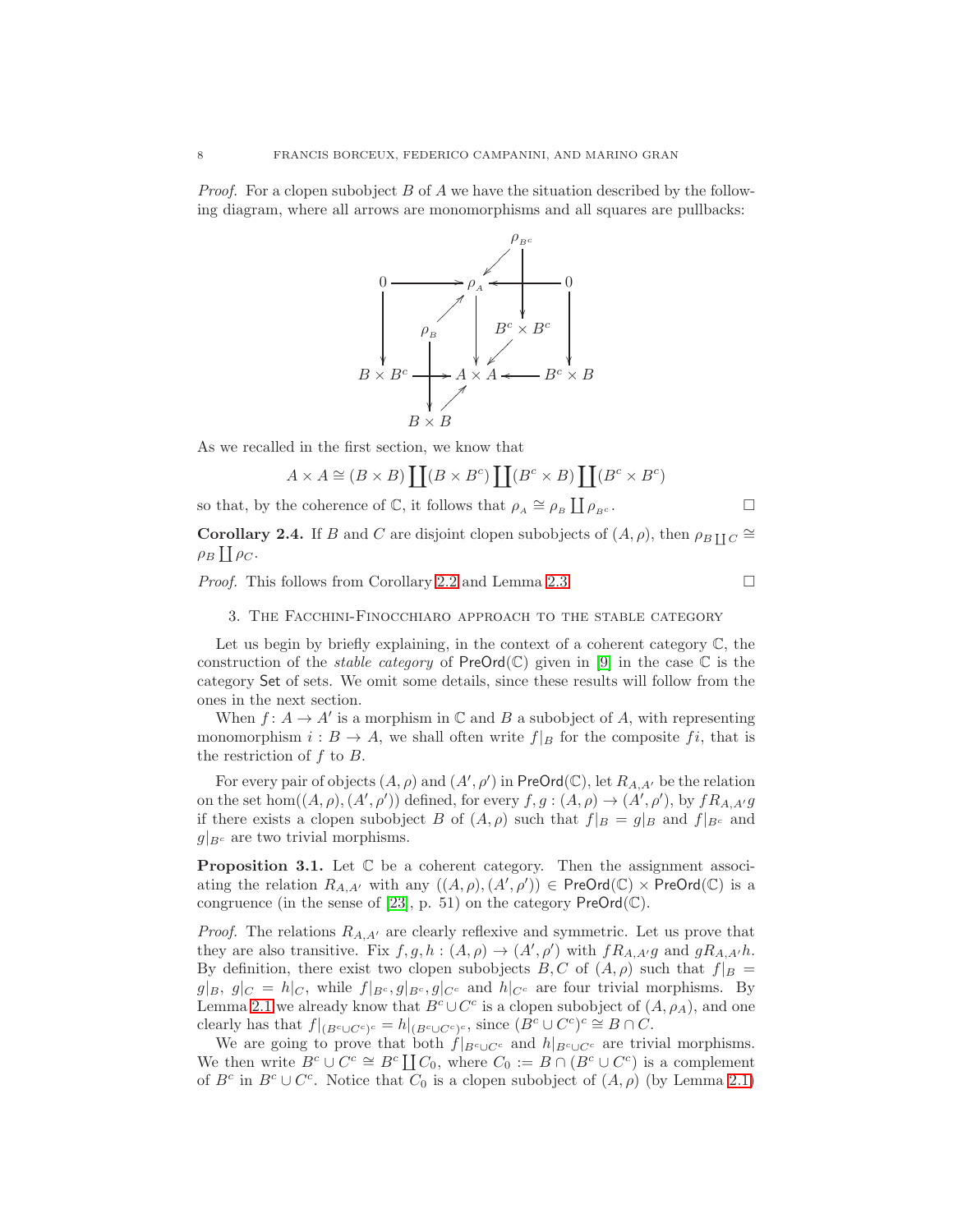and therefore Corollary [2.2](#page-6-1) ensures that both  $B<sup>c</sup>$  and  $C<sub>0</sub>$  are clopen subobjects of  $(B^c \cup C^c, \rho_{B^c \cup C^c})$ . By Corollary [2.4,](#page-7-1) we also have that  $\rho_{B^c \cup C^c} \cong \rho_{B^c} \coprod \rho_{C_0}$ . Moreover, the morphism  $h|_{C_0}$  is trivial, since it is the composite of the trivial morphism  $h|_{C^c}$  with the monomorphism  $C_0 \to C^c$ . The situation is described by the following diagram (explained below):



Since  $f|_{B^c}$  is a trivial morphism,  $\rho_{B^c}$  factors through Eq( $f|_{B^c}$ ). Similarly,  $\rho_{C_0}$  factors through Eq(g| $C_0$ ). Moreover, Eq(g| $C_0$ ) = Eq( $f|_{C_0}$ ) because  $C_0$  is (isomorphic to) a subobject of  $B^c$  and  $f|_{B^c} = g|_{B^c}$ . The two morphisms  $\rho_{B^c} \to \text{Eq}(f|_{B^c \coprod C_0})$ and  $\rho_{C_0} \to \text{Eq}(f|_{B^c \coprod C_0})$  and the universal property of the coproduct gives a unique (dotted) factorization as in the diagram



showing that  $f|_{B^c \cup C^c}$  is a trivial morphism. Similarly,  $h|_{B^c \cup C^c}$  is a trivial morphism. This proves that  $R_{A,A'}$  is an equivalence relation on hom $((A, \rho), (A', \rho'))$ for each pair of objects  $(A, \rho)$  and  $(A', \rho')$  in PreOrd( $\mathbb{C}$ ).

It remains to prove the "compatibility" of the equivalence relations  $R_{A,A'}$  with the composition. We omit the rather long verification of this fact since, as already mentioned, an alternative approach will be presented in the next section.  $\Box$ 

The quotient category  $\text{PreOrd}(\mathbb{C})/R$  has the same objects as  $\text{PreOrd}(\mathbb{C})$ , and is denoted by S. It was called the stable category by Facchini and Finocchiaro in [\[9\]](#page-34-0). For the sake of precision, since we shall be working with another stable category, we shall call it the FF-stable category. Given a morphism  $f : (A, \rho) \to (B, \sigma)$  in  $PreOrd(\mathbb{C})$ , the corresponding morphism in

$$
\hom_{\mathbb{S}}((A,\rho),(B,\sigma)) = \hom_{\mathsf{PreOrd}(\mathbb{C})}((A,\rho),(B,\sigma))/R_{A,B}
$$

is denoted by  $\underline{f}$ :  $(A, \rho) \rightarrow (B, \sigma)$ . The functor

$$
\mathcal{S} \colon \mathsf{PreOrd}(\mathbb{C}) \longrightarrow \mathbb{S}
$$

is the canonical quotient that is the identity on objects and such that  $\mathcal{S}(f) = f$  for every morphism  $f$  in  $PreOrd(\mathbb{C})$ .

In order to have a "pointed version" of the stable category S one can then proceed as in [\[9\]](#page-34-0). It is clear from the definition of the FF-stable category that if  $(Z, \Delta_Z)$ is a trivial object in PreOrd( $\mathbb{C}$ ) and  $(A, \rho)$  is any other object in PreOrd( $\mathbb{C}$ ), then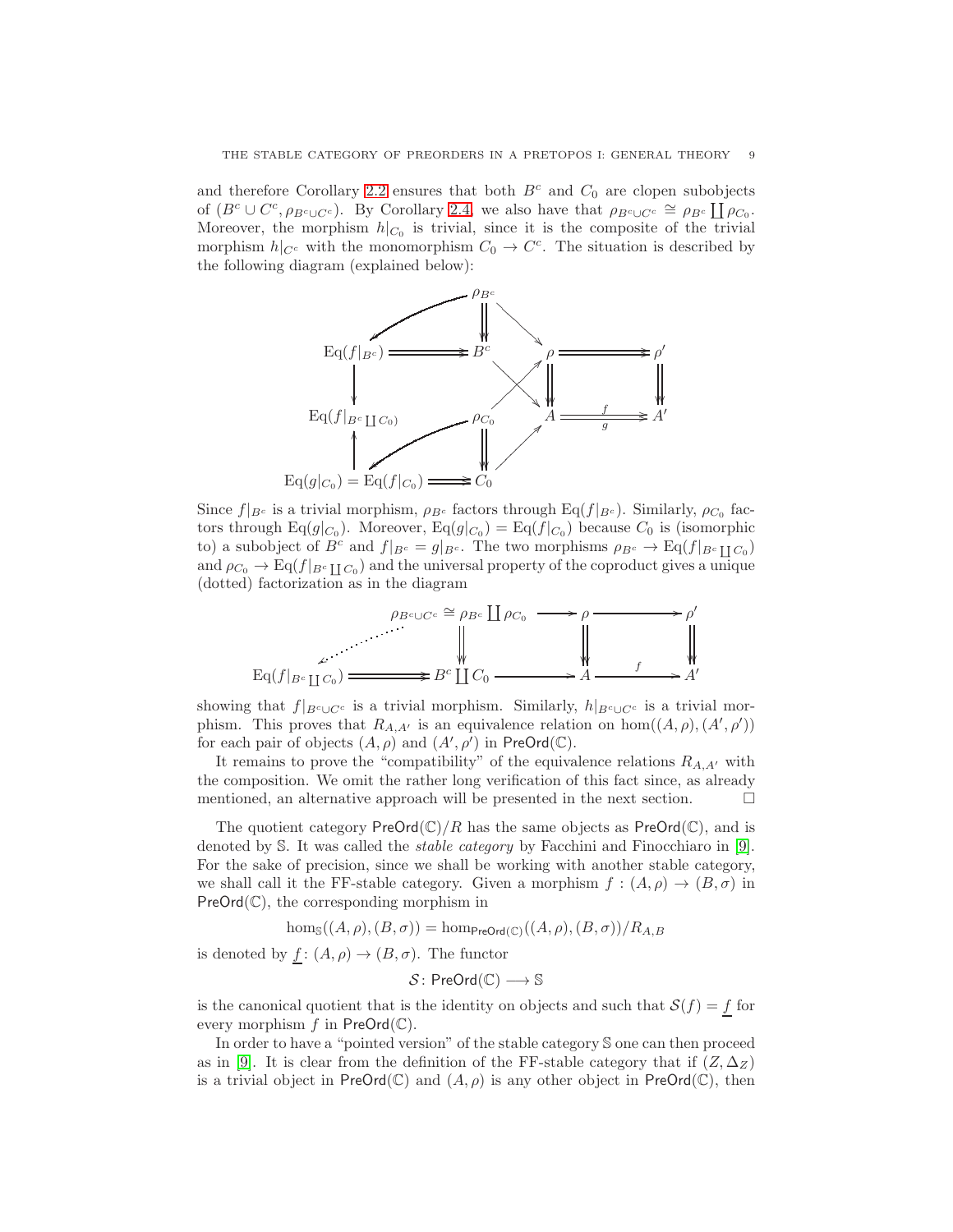both hom<sub>S</sub> $((Z, \Delta_Z), (A, \rho))$  and hom<sub>S</sub> $((A, \rho), (Z, \Delta_Z))$  have at most one element. In order to obtain a pointed category S <sup>∗</sup> out of S, one then considers the full subcategory PreOrd $(\mathbb{C})^*$  of PreOrd $(\mathbb{C})$  whose objects  $(A, \rho)$  admit a "global element"  $(1, \Delta_1) \rightarrow (A, \rho)$ , so that the unique arrow  $(A, \rho) \rightarrow (1, \Delta_1)$  is a split epimorphism (notice that  $(A, \rho)$ ) has a global element if and only if A does). Then, the canonical quotient functor  $S$ : PreOrd $(\mathbb{C}) \rightarrow \mathbb{S}$  induces a functor

<span id="page-9-1"></span>
$$
(3.1) \tS^* \colon \mathsf{PreOrd}(\mathbb{C})^* \longrightarrow \mathbb{S}^*
$$

where  $\mathbb{S}^*$  denotes the full image of  $\mathsf{PreOrd}(\mathbb{C})^*$  under S. The following Proposition shows that  $\mathbb{S}^*$  is a pointed category having the following property: the objects of PreOrd( $\mathbb{C}$ )<sup>\*</sup> that become isomorphic to the zero object in  $\mathbb{S}^*$  are precisely the trivial ones.

**Proposition 3.2.** The category  $\mathbb{S}^*$  is a pointed category, whose zero object is the terminal object  $(1, \Delta_1)$  of PreOrd $(\mathbb{C})$ . Moreover, the following conditions hold:

- (1) if  $(Z, \zeta)$  is an object in PreOrd $(\mathbb{C})^*$ , then  $(Z, \zeta) \cong (1, \Delta_1)$  in  $\mathbb{S}^*$  if and only if  $(Z,\zeta) \in \mathsf{Dis}(\mathbb{C});$
- (2) if  $f: (A, \rho) \to (B, \sigma)$  is a morphism in PreOrd(C)<sup>\*</sup>, then f is the zero morphism in  $\mathbb{S}^*$  if and only if f is a trivial morphism.

*Proof.* It is clear that the terminal object  $(1, \Delta_1)$  of PreOrd( $\mathbb{C}$ ), which is subinitial and terminal in S, becomes the zero object in S<sup>\*</sup>. Furthermore, for any trivial object  $(Z, \Delta_Z)$  in PreOrd( $\mathbb{C}^*$ , we have that  $(Z, \Delta_Z)$  and  $(1, \Delta_1)$  are isomorphic in S, because both hom<sub>S</sub> $((1, \Delta_1), (1, \Delta_1))$  and hom<sub>S</sub> $((Z, \Delta_Z), (Z, \Delta_Z))$  consist of one element. It follows that every trivial object of  $PreOrd(\mathbb{C})^*$  becomes (isomorphic to) the zero object in  $\mathbb{S}^*$ . On the other hand, let  $(Z, \zeta)$  be an object in PreOrd $(\mathbb{C})^*$  and assume that  $(Z,\zeta) \cong (1,\Delta_1)$  in  $\mathbb{S}^*$ . By assumption there are morphisms  $\varphi: (Z,\zeta) \to$  $(1, \Delta_1)$  and  $\psi: (1, \Delta_1) \to (Z, \zeta)$  such that  $\psi \varphi = \underline{\mathrm{Id}}_Z$  and  $\varphi \psi = \underline{\mathrm{Id}}_1$  in  $\mathbb{S}^*$ . The first equality implies that there exists a clopen subobject C of  $(\overline{Z}, \zeta)$  such that  $\psi \varphi|_C = i$ , and both  $\psi \varphi|_{C^c}$  and j are trivial morphisms, where  $i: C \to Z$  and  $j: C^c \to Z$ are the monomorphisms representing the two subobjects. Since  $j$  is trivial, it is immediate to check that  $(C^c, \zeta_{C^c}) \in \text{Dis}(\mathbb{C})$ . Moreover,  $\psi \varphi|_C = i$  means that i factors through  $(1, \Delta_1)$ , hence also i is trivial. It follows that both  $(C, \zeta_C)$  and  $(C^c, \zeta_{C^c})$  are in  $Dis(\mathbb{C})$  and, by Lemma [2.3,](#page-6-2)

$$
\zeta = \zeta_C \coprod \zeta_{C^c} = \Delta_C \coprod \Delta_{C^c} = \Delta_Z.
$$

Finally, assume that  $f: (A, \rho) \to (B, \sigma)$  is a zero morphism in  $\mathbb{S}^*$ . It means that there exist a trivial object  $(Z, \Delta_Z)$  and morphisms  $g : (A, \rho) \to (Z, \Delta_Z)$  and  $h: (Z, \Delta_Z) \to (B, \sigma)$  such that  $\underline{f} = \underline{h}\underline{g}$ . Thus, there exists a clopen subobject C of  $(A, \rho_A)$  such that both  $f|_{C^c}$  and  $hg|_{C^c}$  are trivial and  $f|_{C} = hg|_{C}$ , so that, in particular, also  $f|_C$  is trivial. It follows that  $\rho_C$  and  $\rho_{C^c}$  factor through  $\text{Eq}(f|_C)$ and Eq( $f|_{C^c}$ ), respectively, hence  $\rho_A \cong \rho_C \coprod \rho_{C^c}$  factors through Eq( $f$ ). Therefore f is a trivial morphism. The other implication is clear.  $\square$ 

#### 4. The new definition of the stable category

<span id="page-9-0"></span>In this section we are going to define an alternative stable category of the category PreOrd $(\mathbb{C})$  of internal preorders in a coherent category  $\mathbb{C}$ . In this alternative approach we shall consider all the objects of  $PreOrd(\mathbb{C})$  (not only the ones having a "global element"), and by suitably identifying pairs of parallel morphisms we shall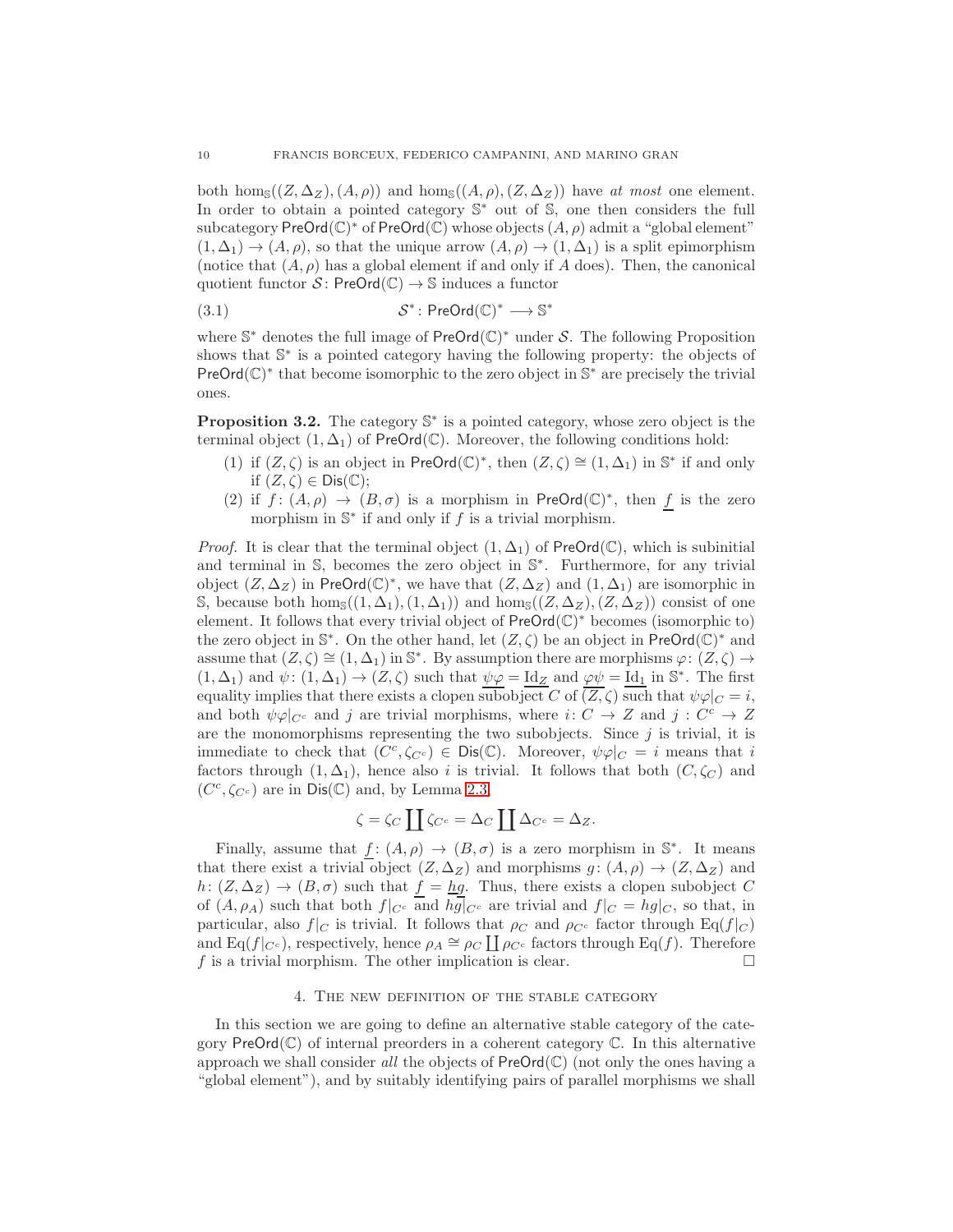again obtain a pointed stable category. When restricted to the objects with a global element, the constructions of the two stable categories will be shown to coincide (Proposition [4.10\)](#page-16-0).

The first step is to define the *category*  $\text{PaPreOrd}(\mathbb{C})$  of partial morphisms in PreOrd( $\mathbb C$ ). The objects of PaPreOrd( $\mathbb C$ ) are the internal preorders  $(A, \rho)$  in  $\mathbb C$ . A morphism  $f: (A, \rho) \to (B, \sigma)$  in the category PaPreOrd(C) is a pair  $(\alpha, f')$  displayed as



where  $(A', \rho')$  is an internal preorder, f' is a morphism in  $\mathsf{PreOrd}(\mathbb{C}),$  and  $\alpha: (A', \rho') \to$  $(A, \rho)$  is a clopen subobject. The composite  $g \circ f$  in PaPreOrd(C) of two morphisms  $f: (A, \rho) \to (B, \sigma)$  and  $g: (B, \sigma) \to (C, \tau)$  in PaPreOrd(C) is defined by the external part of the following diagram



where the upper part is a pullback: in other words,

$$
g \circ f = (\beta, g') \circ (\alpha, f') = (\alpha \alpha', g' f'').
$$

By the elementary properties of pullbacks one sees that this composition is associative, and the identity in PaPreOrd(C) on a preorder  $(A, \rho)$  is given by the arrow



The following observation will be useful:

<span id="page-10-0"></span>**Lemma 4.1.** There is a functor  $I:$  PreOrd $(\mathbb{C}) \rightarrow$  PaPreOrd $(\mathbb{C})$  which is the identity on objects and such that, for any  $f: (A, \rho) \to (B, \sigma)$  in PreOrd(C),  $I(f): (A, \rho) \to$  $(B, \sigma)$  in PaPreOrd(C) is defined by



**Convention.** From now on, we shall often write A instead of  $(A, \rho)$  to denote an internal preorder, thus dropping the relation  $\rho$ . Furthermore, an arrow  $\rightarrow$ will always denote a clopen subobject, whereas an arrow  $A \longrightarrow B$  will be a morphism of preorders.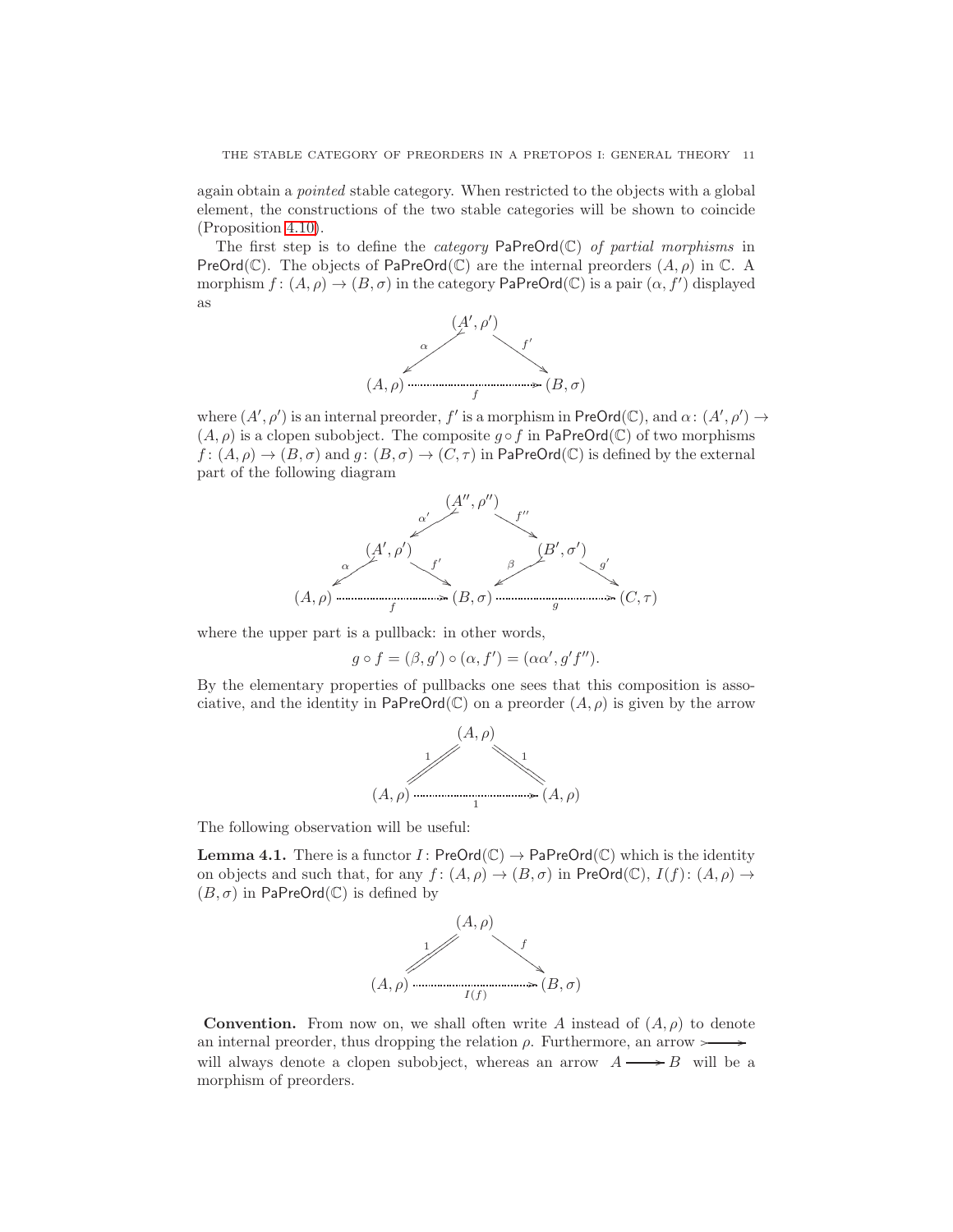Note that the "intuition" here should be that a diagram



"represents" a morphism f whose restriction on the clopen subobject  $(A', \rho')$  of  $(A, \rho)$  is f', and that is "trivial" on the complement of  $(A', \rho')$  in  $(A, \rho)$ .

*Remark* 4.2. The category  $\text{PaPreOrd}(\mathbb{C})$  is equipped with a natural ideal of morphisms  $\mathcal N$  in the sense of Ehresmann [\[8\]](#page-34-13). Indeed, in a coherent category the initial object 0 is strict: therefore, if we define  $N$  to be the class of morphisms in PaPreOrd(C) of the form



one easily sees that both  $0 \circ f : (A, \rho) \to (C, \tau)$  and  $g \circ 0 : (B, \sigma) \to (D, \psi)$  are again in N for any morphism  $f: (A, \rho) \to (B, \sigma)$  and  $g: (C, \tau) \to (D, \psi)$  in PaPreOrd(C).

Starting from the category  $\text{PaPreOrd}(\mathbb{C})$  of internal preorders and partial morphisms we are now going to define a quotient category of  $\mathsf{PaPreOrd}(\mathbb{C})$ , that we shall call the *stable category*. In the special case when  $\mathbb C$  is the category of sets we shall extend the same construction as in the article [\[9\]](#page-34-0) of Facchini and Finocchiaro, already presented in Section [3](#page-7-0) in the more general context of coherent categories.

<span id="page-11-0"></span>**Definition 4.3.** A *congruence diagram* in  $PreOrd(\mathbb{C})$  is a diagram of the form



where:

- the two triangles commute;
- the clopen subobject  $A_0^i \xrightarrow{a_0^i c} A_i$  is the complement in  $A_i$  of the clopen α i

subobject 
$$
A_0 \rightarrow a_i
$$
, for  $i = 1, 2$ ;  
 $f_1 \circ f_2 = f_2 \circ f_1$ .

- $f_1 \alpha_0^1 = f_2 \alpha_0^2;$
- each  $f_i \alpha_0^i$  $\epsilon$  is a trivial morphism.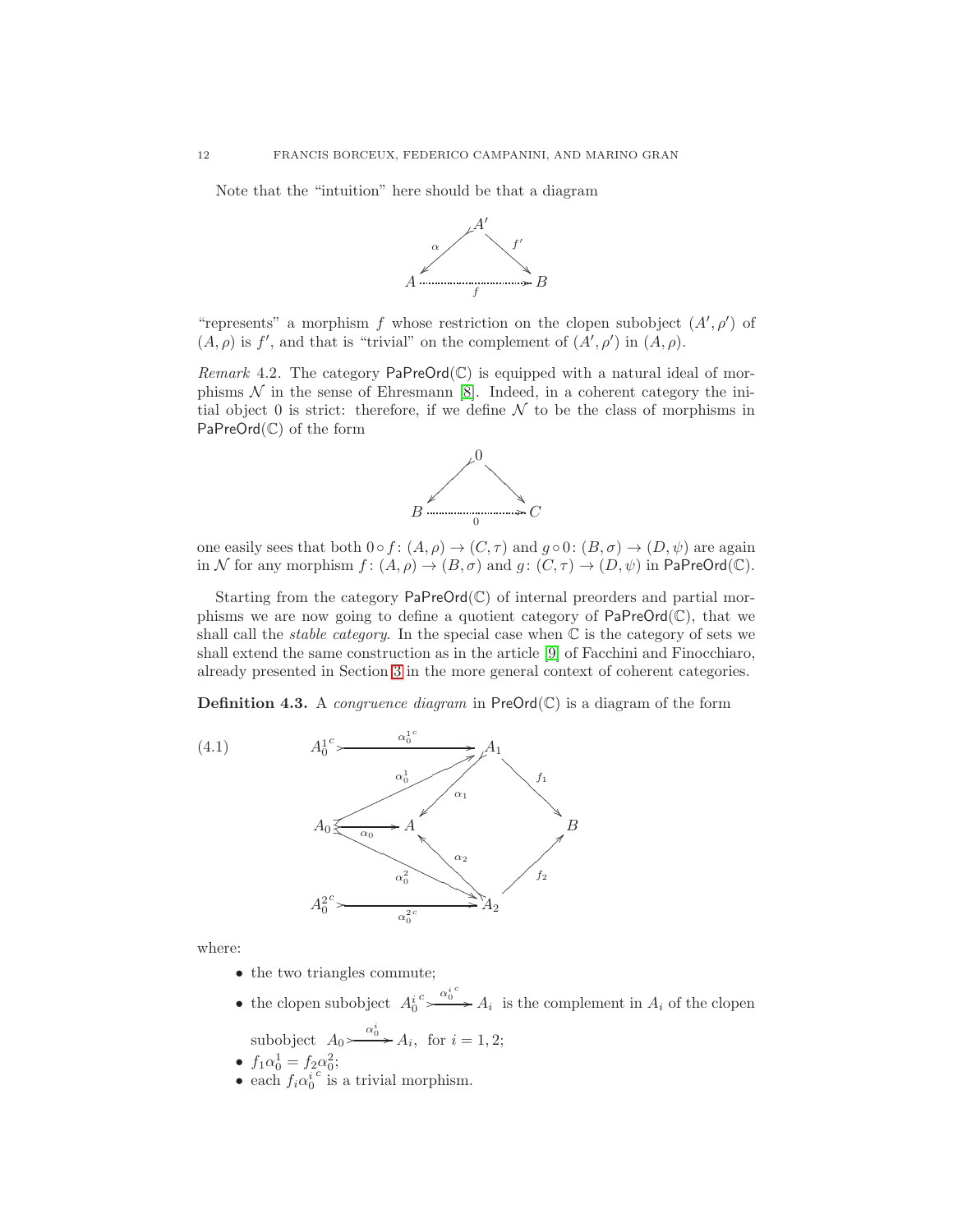Given two parallel morphisms  $(\alpha_1, f_1)$  and  $(\alpha_2, f_2)$  in PaPreOrd(C), depicted as



one says that they are *equivalent*, and writes  $(\alpha_1, f_1) \sim (\alpha_2, f_2)$ , if there is a congruence diagram of the form [\(4.1\)](#page-11-0).

<span id="page-12-0"></span>**Proposition 4.4.** The relation  $\sim$  defined above is an equivalence relation which is also compatible with the composition in  $\mathsf{PaPreOrd}(\mathbb{C})$ , and is then a *congruence* on the category PaPreOrd(C).

*Proof.* It is clear that the relation  $\sim$  is symmetric. To see that it is reflexive it suffices to choose  $A_0 = A_1$  in diagram [\(4.1\)](#page-11-0), so that  $A_0^{1c} = 0$ . To see that  $\sim$  is transitive consider three parallel morphisms in PaPreOrd(C) such that  $(\alpha_1, f_1) \sim$  $(\alpha_2, f_2)$  and  $(\alpha_2, f_2) \sim (\alpha_3, f_3)$ . There are then a congruence diagram [\(4.1\)](#page-11-0) and a congruence diagram



This implies at once that  $f_1$ ,  $f_2$  and  $f_3$  coincide on  $A_0 \cap A_4$ . It remains to prove that  $f_1$  is trivial on the complement of  $A_0 \cap A_4$  in  $A_0$  and  $f_3$  is trivial on the complement of  $A_0 \cap A_4$  in  $A_3$ . We treat the case of  $f_1$ : that of  $f_3$  is analogous. First we know that  $f_1$  is trivial on  $A_0^1$ <sup>c</sup>, the complement of  $A_0$  in  $A_1$ . It remains to prove that  $f_1$  is trivial as well on the complement of  $A_0 \cap A_4$  in  $A_0$ . But on  $A_0$ ,  $f_1$ and  $f_2$  coincide; so it is equivalent to prove that  $f_2$  is trivial on the complement of  $A_0 \cap A_4$  in  $A_0$ . Indeed,  $f_2$  is trivial on  $A_0^2$ , the complement of  $A_0$  in  $A_2$ , as well as on  $A_4^{2^c}$ , the complement of  $A_4$  in  $A_2$ . Thus  $f_2$  is trivial on the union of these two complements, which is the complement of  $A_0 \cap A_4$  in  $A_2$ . So  $f_2$ , and thus  $f_1$ , is trivial on the complement of  $A_0 \cap A_4$  in  $A_0$ , since  $A_0$  is contained in  $A_2$ . This proves the transitivity.

Let us then show that the equivalence relation  $\sim$  is compatible with the composition. Let us first prove that, given a morphism

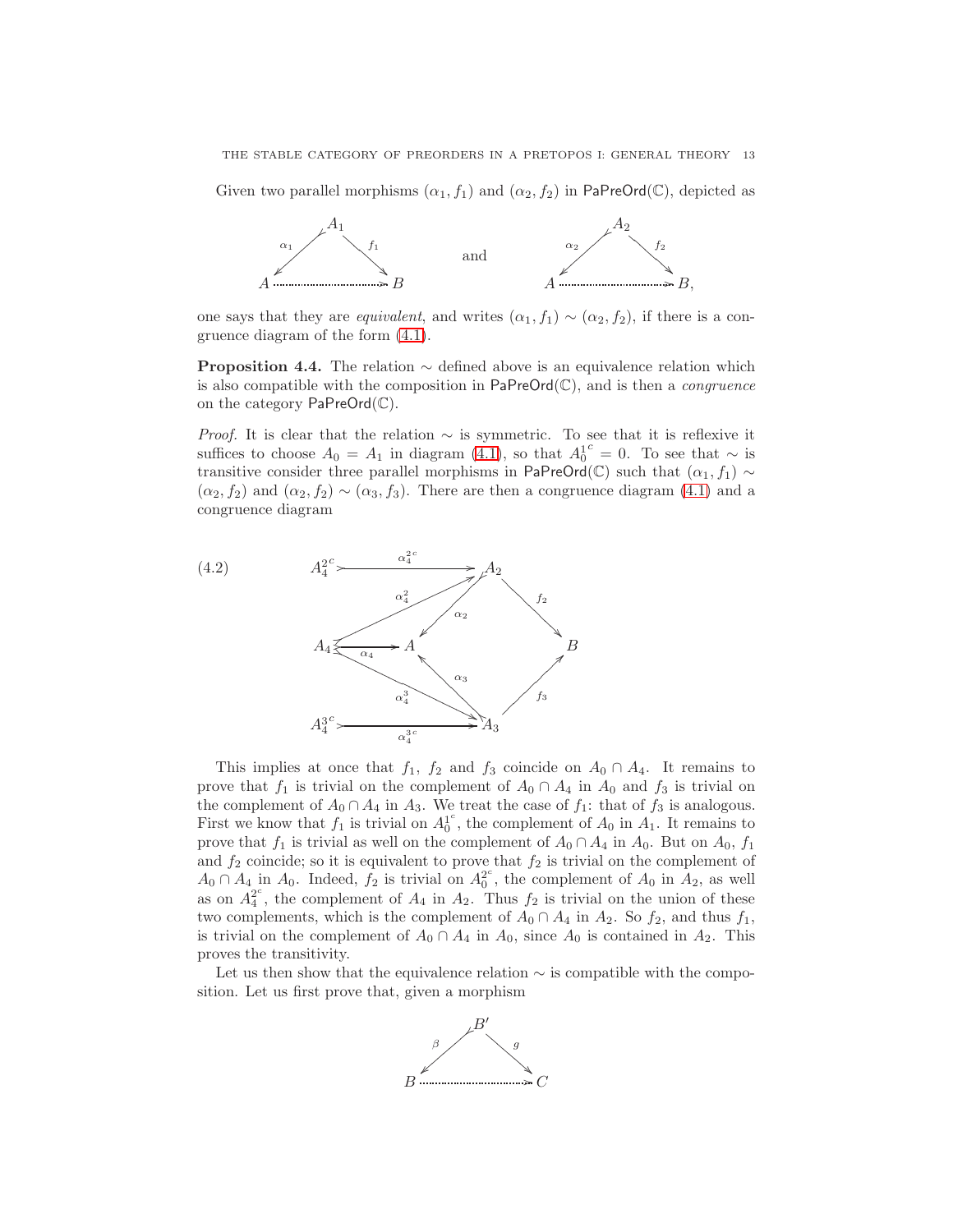and two parallel morphisms  $(\alpha_1, f_1): A \to B$  and  $(\alpha_2, f_2): A \to B$  in PaPreOrd(C) (as above) such that  $(\alpha_1, f_1) \sim (\alpha_2, f_2)$ , then

$$
(\beta, g) \circ (\alpha_1, f_1) \sim (\beta, g) \circ (\alpha_2, f_2).
$$

By using the same notations as above for the congruence diagram [\(4.1\)](#page-11-0) making  $(\alpha_1, f_1)$  and  $(\alpha_2, f_2)$  equivalent, one can consider the composition diagram



where the two right-hand quadrangles are pullbacks by construction (so that  $\tilde{A}_1 =$  $f_1^{-1}(B')$  and  $\tilde{A}_2 = f_2^{-1}(B')$ . Note that the equality  $f_1 \alpha_0^1 = f_2 \alpha_0^2$  implies that

$$
A_0 \cap \tilde{A}_1 = A_0 \cap \tilde{A}_2 = A_0 \cap \tilde{A}_1 \cap \tilde{A}_2,
$$

hence  $f_1$  and  $f_2$  coincide on  $A_0 \cap \tilde{A}_1 \cap \tilde{A}_2$ . The definition of  $A_0^1$  $\real^c$  and the fact that the squares in the diagram



are pullbacks (by construction) imply that the complement of  $A_0 \cap \tilde{A_1}$  in  $\tilde{A_1}$  is  $\tilde{A}_1 \cap A_0^1$ c (since the pullback functor preserves complements). The restriction of  $f_1$  to  $A_0^1$ <sup>c</sup> is a trivial morphism, hence so is the restriction of  $\tilde{f}_1$  to  $A_0^1$  $c \cap \tilde{A}_1$ . We then conclude that also the restriction of  $g\tilde{f}_1$  to  $A_0^1$  $c \cap \tilde{A}_1$  is trivial. Similarly one checks that the restriction of  $g\tilde{f}_2$  to  $A_0^2$  $c \cap \tilde{A}_2$  is trivial, so that one concludes that  $(\beta, g) \circ (\alpha_1, f_1) \sim (\beta, g) \circ (\alpha_2, f_2).$ 

Next consider

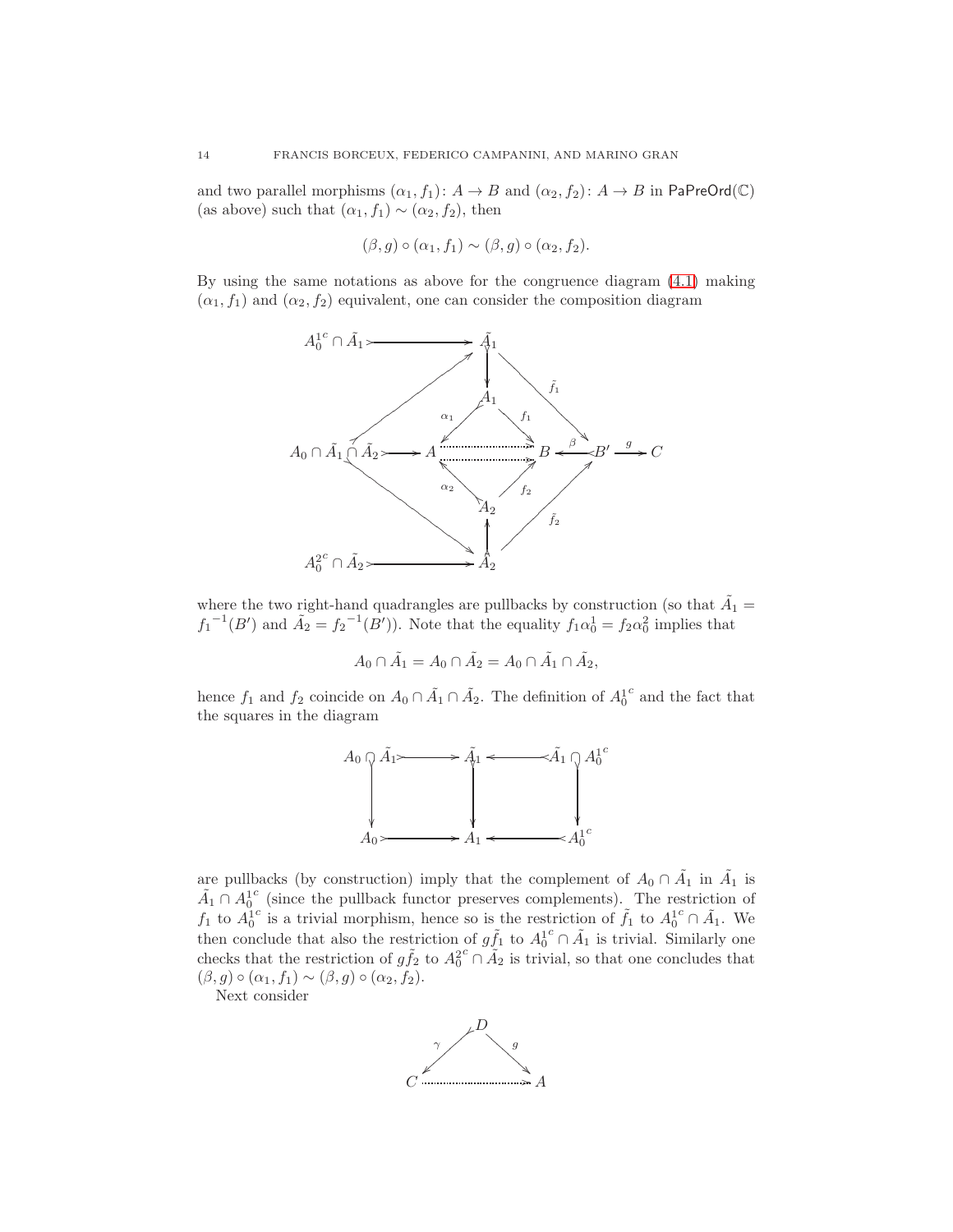and two morphisms  $(\alpha_1, f_1): A \to B$  and  $(\alpha_2, f_2): A \to B$  in PaPreOrd(C) such that  $(\alpha_1, f_1) \sim (\alpha_2, f_2)$  with congruence diagram [\(4.1\)](#page-11-0). Consider the pullback



and the diagram



where all the squares are pullbacks,  $A_0^i$ <sup>c</sup> is the complement of  $C_0$  in  $A_i$  and  $C_0^i$  $\frac{c}{\text{is}}$ the complement of  $C_0$  in  $D_0^i$  (for  $i \in \{1,2\}$ ). It is then clear that  $f_1g_1$  and  $f_2g_2$ coincide on  $C_0$  and, moreover,  $f_i g_i$  are trivial morphisms when restricted to  $C_0^i$ (since  $f_i$  is trivial on  $A_0^i$  $c$ ). It follows that

$$
(\alpha_1, f_1) \circ (\gamma, g) \sim (\alpha_2, f_2) \circ (\gamma, g),
$$

as desired.  $\hfill \square$ 

**Definition 4.5.** We denote by  $\text{Stab}(\mathbb{C})$  the quotient category of  $\text{PaPreOrd}(\mathbb{C})$  by the congruence  $\sim$  in Proposition [4.4.](#page-12-0) If we write  $\pi$ : PaPreOrd( $\mathbb{C}$ )  $\rightarrow$  Stab( $\mathbb{C}$ ) for the quotient functor, we also have a functor

$$
\Sigma = \pi \circ I : \mathsf{PreOrd}(\mathbb{C}) \to \mathsf{Stab}(\mathbb{C})
$$

obtained by precomposing  $\pi$  with the functor  $I:$  PreOrd( $\mathbb{C}$ )  $\rightarrow$  PaPreOrd( $\mathbb{C}$ ) in Lemma [4.1](#page-10-0)

**Convention.** From now on we shall use the notation  $\langle \alpha, f \rangle : A \to B$  for the morphism  $\pi(\alpha, f) : A \to B$  in Stab(C) (which is an equivalence class of morphisms in PaPreOrd(C) by definition).

<span id="page-14-0"></span>**Lemma 4.6.** The category  $\text{Stab}(\mathbb{C})$  is pointed with zero object given by the initial object 0 of  $PreOrd(\mathbb{C})$ .

*Proof.* Given objects A and B the unique morphisms in  $Stab(\mathbb{C})$  from A to 0 and from 0 to  $B$  are



respectively. We shall keep these notations for these particular morphisms all throughout the paper.

**Lemma 4.7.** For an object  $A \in \text{PreOrd}(\mathbb{C})$  the following conditions are equivalent:

- (1) the preorder A is a trivial object;
- $(2) \Sigma(A) \cong 0.$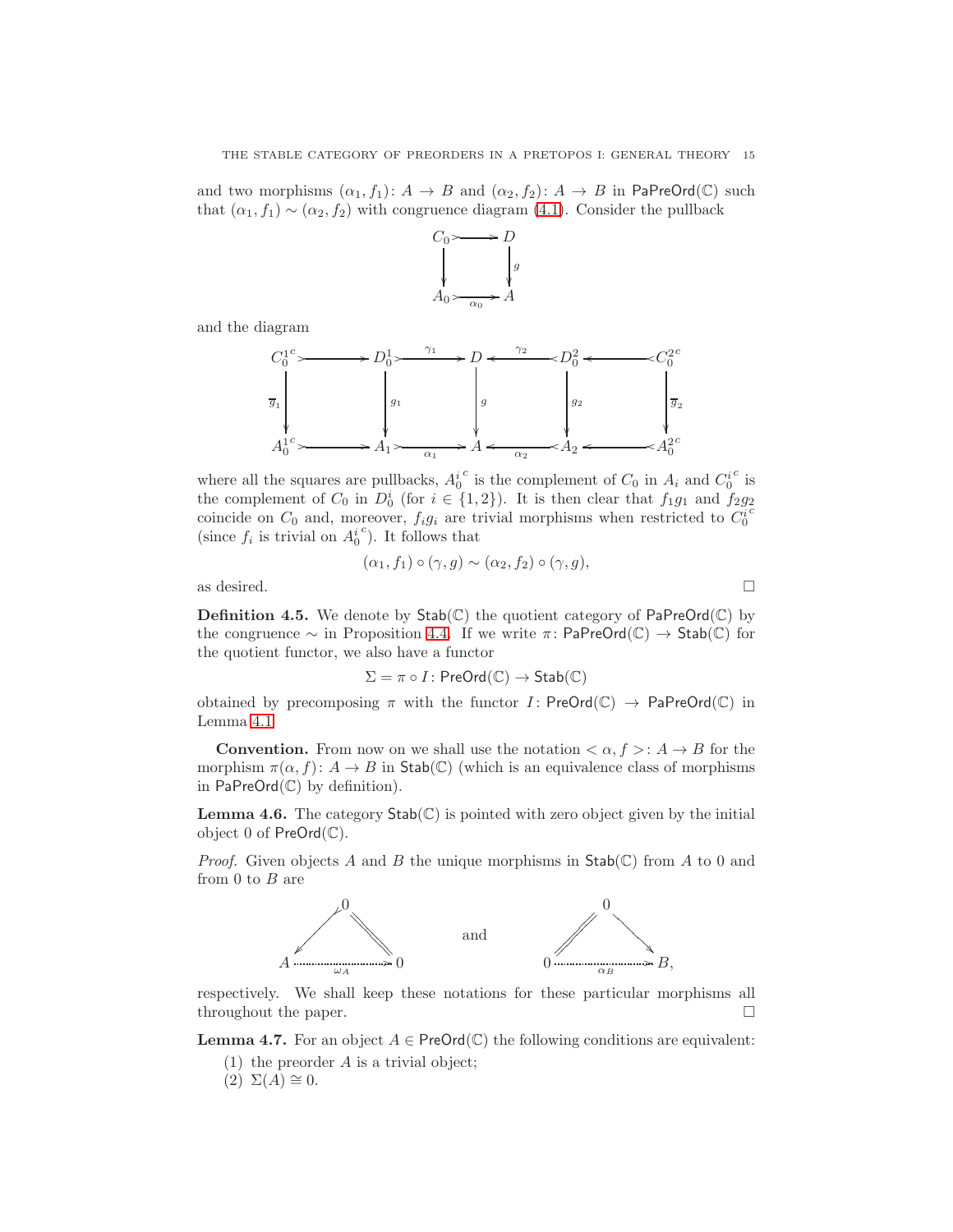*Proof.* (1)  $\Rightarrow$  (2) If A is a trivial object, then we have the following congruence diagram:



where the upper part of the diagram is the composite of the unique arrow  $\omega_A : A \rightarrow$ 0 followed by the unique arrow  $\alpha_A: 0 \rightarrow A$  from Lemma [4.6.](#page-14-0) It follows that  $\alpha_A \circ \omega_A = 1_A$  in Stab(C). Since obviously  $\omega_0 \circ \alpha_0 = 1_0$ , it follows that  $A \cong 0$  in  $Stab(\mathbb{C})$ .

Conversely, let us assume that  $\alpha_A \circ \omega_A = 1_A$  in Stab(C), so that we have the congruence diagram



Since the initial object 0 is strict,  $A_0 = 0 = A_1$  and therefore  $A_2 = A$ , showing that  $1_A$  is trivial in PreOrd(C). There is then a factorization of  $1_A$  through a trivial object, hence  $A$  is a retract of a trivial object and is then itself trivial.  $\hfill \Box$ 

**Proposition 4.8.** For a morphism  $f: A \to B$  in PreOrd(C) the following conditions are equivalent:

- $(1)$  f is a trivial morphism;
- (2)  $\Sigma(f)$  is a zero morphism in Stab(C).

*Proof.* If  $f: A \rightarrow B$  is a trivial morphism in PreOrd(C), it factors through a trivial object D. Since  $\Sigma(D) \cong 0$  by the previous lemma,  $\Sigma(f) : A \to B$  is a zero morphism.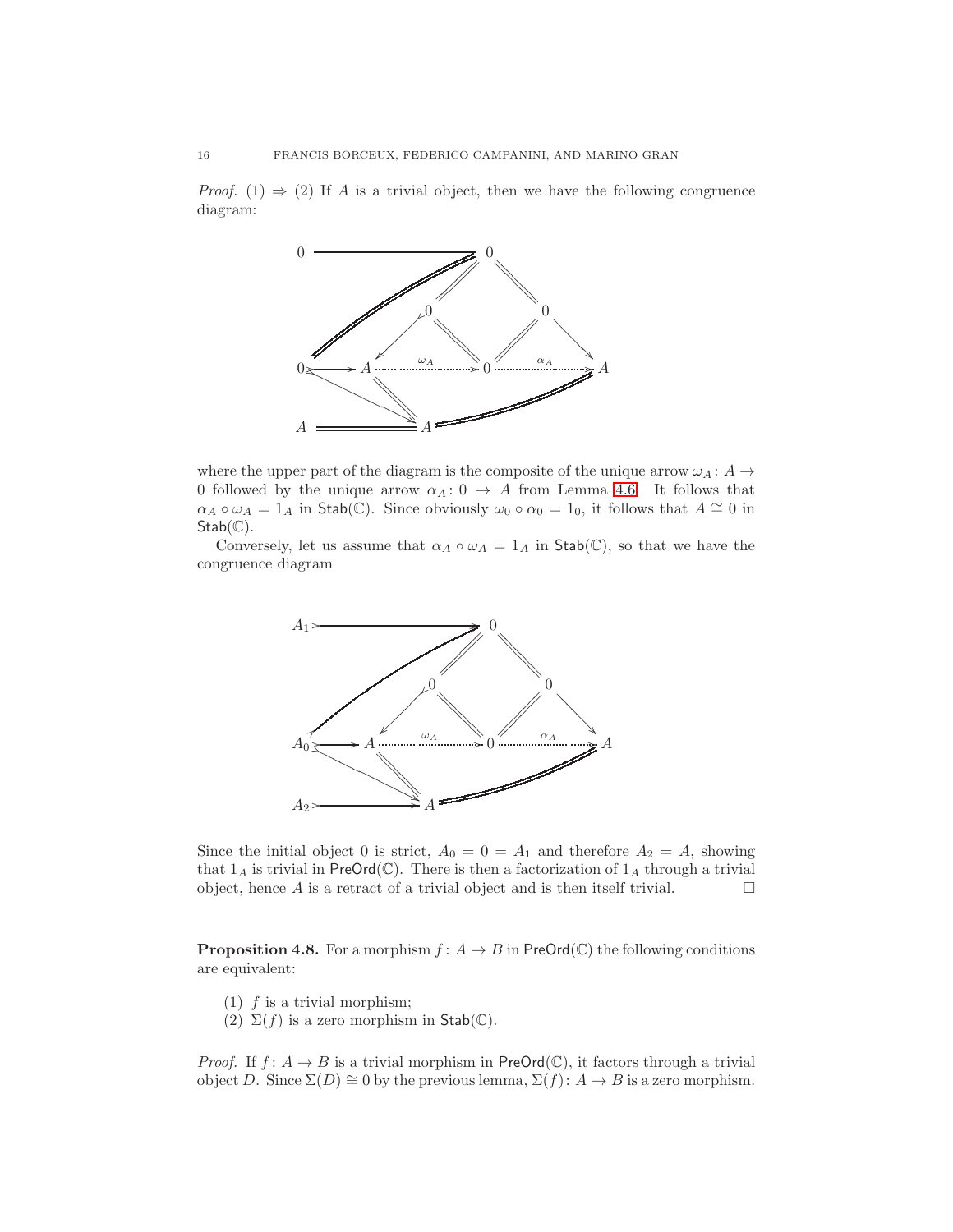Conversely, if  $\Sigma(f)$ :  $A \to B$  is a zero morphism in  $\text{Stab}(\mathbb{C})$  we have a congruence diagram



expressing the fact that  $\Sigma(f)$  factors through 0. We then have that  $A_0 = 0 = A_1$ , and  $A_2 = A$ , hence f is trivial on A, as desired.

<span id="page-16-2"></span>**Proposition 4.9.** For a morphism  $A \xrightarrow{\langle \alpha, f \rangle} B$  in  $\mathsf{Stab}(\mathbb{C})$  the following conditions are equivalent:

- $(1) < \alpha, f > = 0$
- <span id="page-16-1"></span>(2) f is a trivial morphism in  $PreOrd(\mathbb{C}).$

*Proof.* If  $\langle \alpha, f \rangle = 0$  then there is a congruence diagram



hence  $A_0 = 0 = A_2$  and then  $A_1 = A'$ . This means that  $f: A' \to B$  is a trivial morphism on  $A'$ .

Conversely, to see that the triviality of f implies that  $\langle \alpha, f \rangle = 0$  it suffices to choose  $A_1 = A'$  and then  $A_2 = 0$  in the diagram [4.3,](#page-16-1) which then becomes the required congruence diagram.

<span id="page-16-0"></span>Proposition 4.10. There is a commutative diagram

$$
\begin{array}{ccc}\n\text{PreOrd}(\mathbb{C})^* & \xrightarrow{J} & \text{PreOrd}(\mathbb{C}) \\
\downarrow^{S^*=\Sigma'} & & \downarrow^{\Sigma} \\
\mathbb{S}^* & \xrightarrow{J'} & \text{Stab}(\mathbb{C})\n\end{array}
$$

where J and J' are inclusion functor,  $\Sigma'$  is the restriction of  $\Sigma$  to PreOrd $(\mathbb{C})^*$  and  $S^*$  is the quotient functor defined in [\(3.1\)](#page-9-1). That is: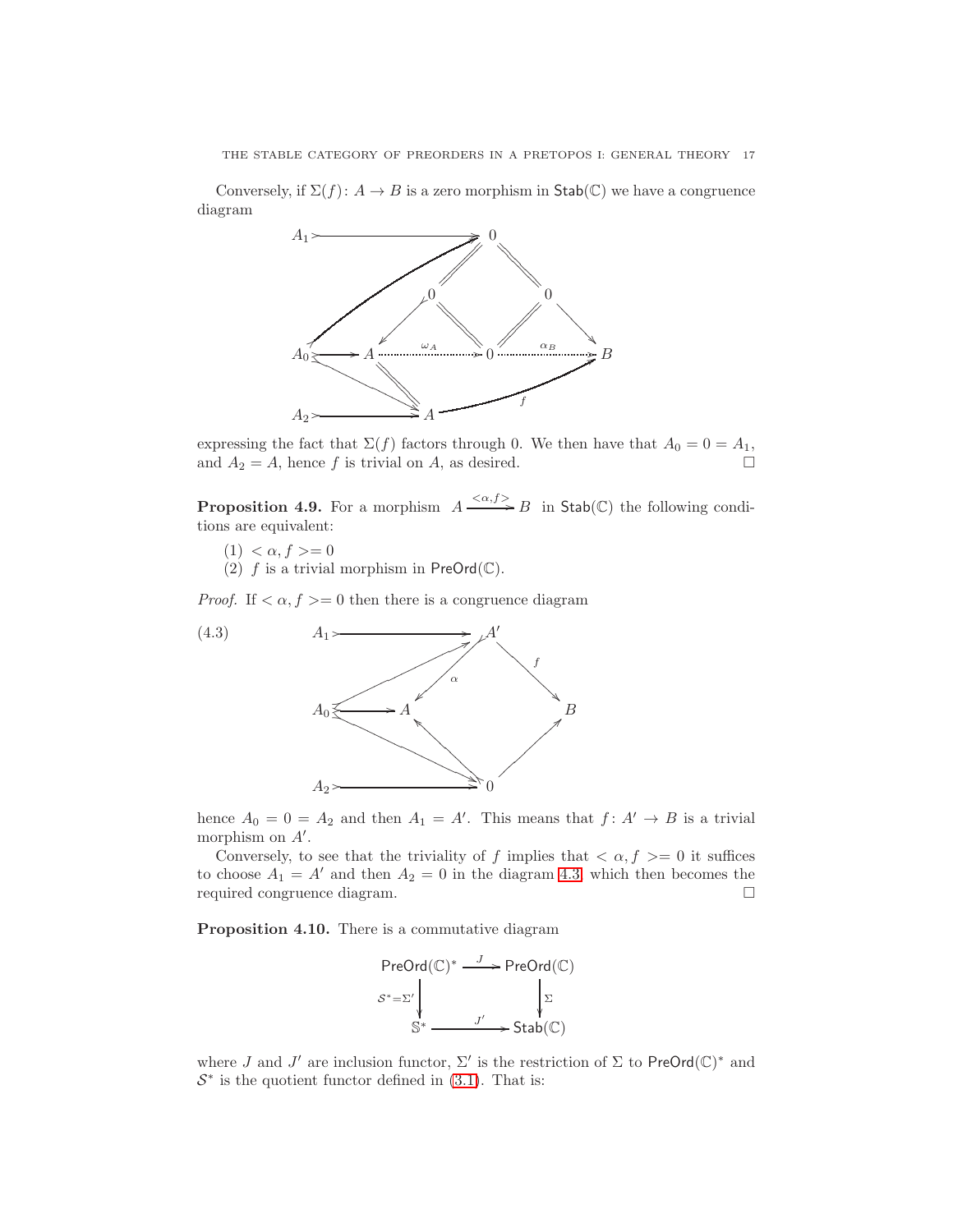- (1) Two parallel morphisms  $f: A \to B$  and  $g: A \to B$  in PreOrd(C) are identified by the functor  $\Sigma$  if and only if they belong to the equivalence relation  $R_{A,B}$  defined at the beginning of Section [3.](#page-7-0)
- (2) If B is an object with a global element in  $PreOrd(\mathbb{C})$  and  $\langle \alpha, f \rangle: A \to B$  is a morphism in  $\text{Stab}(\mathbb{C})$ , then it is represented by a morphism in  $\text{PreOrd}(\mathbb{C})$ .

*Proof.* (1) The condition that  $\Sigma(f) = \Sigma(g)$  means that there is a congruence diagram



Accordingly, the parallel morphisms  $f$  and  $g$  are equal on a clopen subobject  $A_0$  of A and trivial on its complement  $A_1$  in A, that is  $(f, g) \in R_{A,B}$ .

(2) Let us then assume that  $B \in \mathsf{PreOrd}(\mathbb{C})^*$ , i.e. there is a morphism  $b: 1 \to B$ . We still have to prove that any morphism  $\langle \alpha, f \rangle : A \to B$  in Stab(C) is the image of an arrow  $g: A \to B$  in PreOrd(C), i.e. that  $\langle \alpha, f \rangle = \Sigma(g)$ . Let us consider a morphism  $(\alpha, f)$  in PaPreOrd( $\mathbb{C}$ ):



The clopen subobject  $A'$  of A induces a decomposition of A into a coproduct  $A =$  $A' \amalg A'^c$ , where  $A^{i^c}$  is the complement of  $A'$  in  $A$ , and then a commutative diagram



where  $t_{A'^c}$  is the unique arrow  $A'^c \to 1$  and g is the unique morphism determined by the universal property of the coproduct making the triangles commute. To see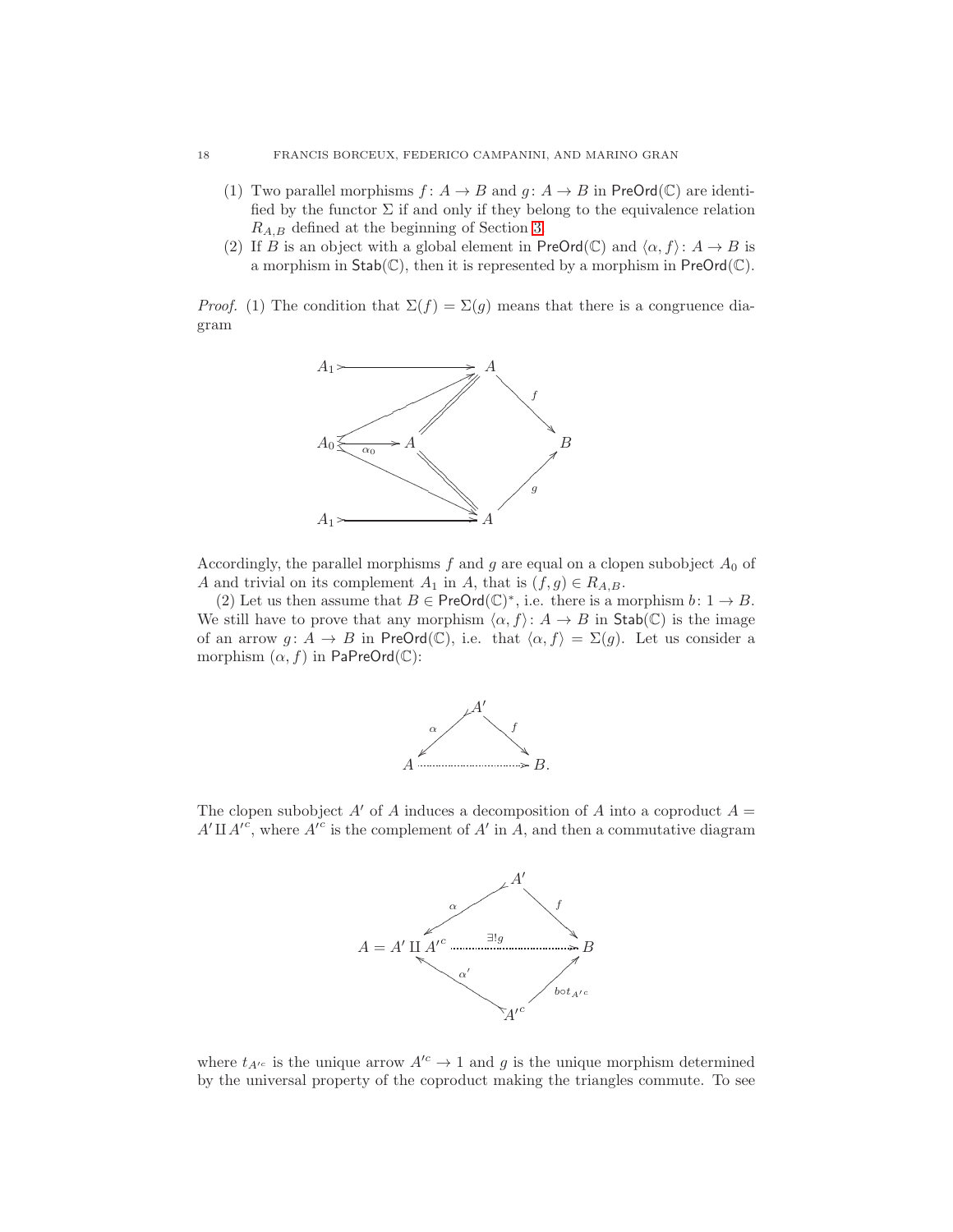that  $(\alpha, f) \sim (1_A, g)$  it suffices to consider the congruence diagram



where  $g \circ \alpha' = b \circ t_{A'^c}$  is trivial since it factors through the trivial object 1.  $\Box$ 

Remark 4.11. The approach we adopted in this section can be used to recover the construction of the stable category provided in [\[12\]](#page-34-19) for the category of endomappings of a finite set, that is, the category M whose objects are all pairs  $(X, f)$ , where  $X = \{1, 2, \ldots, n\}$  for some  $n \geq 0$  is a finite set and  $f: X \to X$  is a mapping and a morphism  $g: (X, f) \to (X', f')$  in M is a mapping  $g: X \to X'$  such that  $f'g = gf$ . The category M can be embedded in PreOrd(Set) via the assignment  $(X, f) \mapsto (X, \rho_f)$ , where  $\rho_f$  is the preorder on X defined by  $x \rho_f y$  if and only if  $x = f<sup>t</sup>(y)$  for some integer  $t \ge 0$ . In this way M is identified with a (non-full) subcategory of PreOrd(Set), and clopen subobjects of a given object  $(X, \rho_f)$  correspond to (unions of) the connected components of the graph associated with  $f$ .

A full comprehensive comparison between our approach and the one used in [\[12\]](#page-34-19) would require to introduce some notions that we believe it is not convenient to include in this paper. This will be done in [\[2\]](#page-34-20), where the two constructions will be compared in detail.

## 5. The pretopos context

<span id="page-18-0"></span>Recall that a category  $\mathcal C$  with finite sums (=coproducts) is extensive if it has pullbacks along coprojections in a sum and the following condition holds: in the commutative diagram, where the bottom row is a sum



the top row is a sum if and only if the two squares are pullbacks [\[5\]](#page-34-21). The property saying that the upper row of the diagram is a sum whenever the two squares are pullbacks is usually referred to as the "universality of sums". Recall that a sum of two objects A and B is called *disjoint* if the coprojections  $\varepsilon_A : A \to A \coprod B$ and  $\varepsilon_B: B \to A \coprod B$  are monomorphisms and the intersection  $A \cap B$  is an initial object in  $\mathsf{Sub}(A \coprod B)$ . If C has finite sums and pullbacks along sum coprojections, extensivity is equivalent to the property of having disjoint and universal finite sums [\[5,](#page-34-21) Proposition 2.14]; if  $\mathcal C$  is also a coherent category, disjoint sums are universal.

A pretopos is an exact and extensive category or, equivalently, an exact coherent category with finite disjoint coproducts.

**Convention.** From now on  $\mathbb C$  will always denote a *pretopos*.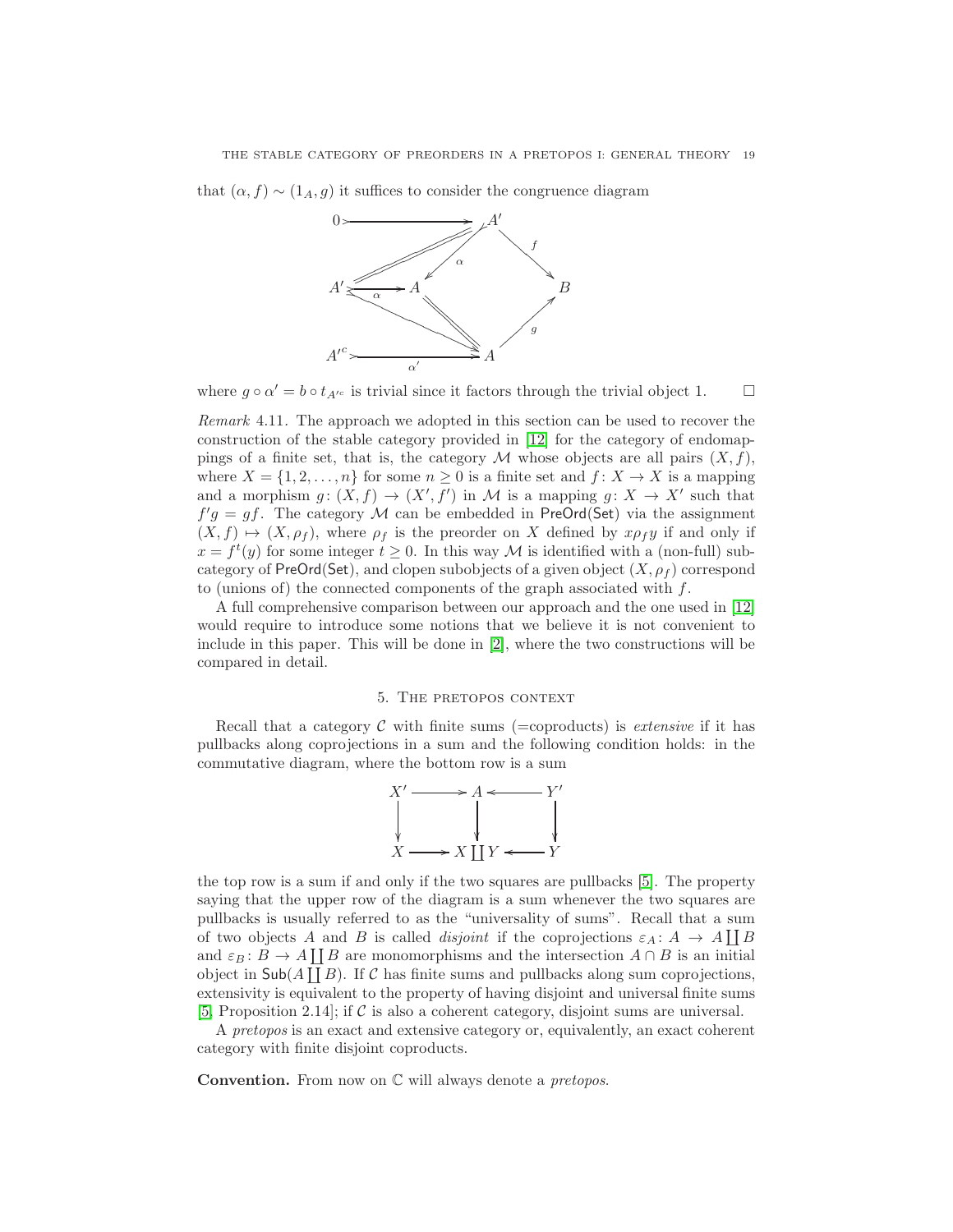Let  $\langle r_1, r_2 \rangle: \rho \to A \times A$  be an internal preorder on  $A \in \mathbb{C}$  and let B be a complemented subobject of A. Let  $(\varepsilon_B, \hat{\varepsilon}_B) : (B, \rho_B) \to (A, \rho)$  and  $(\varepsilon_{B^c}, \hat{\varepsilon}_{B^c}) : (B^c, \rho_{B^c}) \to$  $(A, \rho)$  be the inclusions, and let  $\langle t_1, t_2 \rangle \colon \rho_B \to B \times B$  and  $\langle t'_1, t'_2 \rangle \colon \rho_{B^c} \to B^c \times B^c$ be the induced internal preorders on  $B$  and  $B<sup>c</sup>$ , respectively.

If B is a clopen subobject of  $(A, \rho)$ , then Corollary [2.4](#page-7-1) and the extensivity of  $\mathbb C$ imply that the four commutative squares

<span id="page-19-0"></span>(5.1) 
$$
\rho_B \xrightarrow{\hat{\varepsilon}_B} \rho \xleftarrow{\hat{\varepsilon}_{B^c}} \rho_{B^c}
$$
  $\rho_B \xrightarrow{\hat{\varepsilon}_B} \rho \xleftarrow{\hat{\varepsilon}_{B^c}} \rho_{B^c}$   
\n $t_1$  (I)  $t_1$  (II)  $t_1$   $t_2$  (III)  $t_2$  (IV)  $t_2$  (IV)  
\n $B \xrightarrow{\varepsilon_B} A \xleftarrow{\varepsilon_{B^c}} B^c$   $B \xrightarrow{\varepsilon_B} A \xleftarrow{\varepsilon_{B^c}} B^c$ 

are all pullback diagrams.

Conversely, assume that both the squares  $(I)$  and  $(II)$  are pullbacks, and let us then show that B is a clopen subobject of  $(A, \rho)$ . Set  $X := (B \times B^c) \cap \rho$ , where both  $B \times B^c$  and  $\rho$  are seen as subobjects of  $A \times A$ , and consider the following commutative diagram



where the upper square is a pullback by definition and the vertical arrows of the bottom square are the projections of the first components. The dotted arrow exists because the outer quadrangle is a pullback by assumption, and it is clear that this arrow is then a monomorphism. Thus X is a subobject of both  $B \times B$  and  $B \times B^c$ (all viewed as subobjects of  $A \times A$ ), hence  $X \cong 0$ . Similarly, also  $(B<sup>c</sup> \times B) \cap \rho \cong 0$ , and therefore B is a clopen subobject of  $(A, \rho)$ .

Moreover, the same conclusion also follows from the assumption that the squares (I) and (III) are pullbacks. To summarize, we have proved the following characterization of clopen subobjects in a pretopos.

<span id="page-19-1"></span>**Proposition 5.1.** Let  $\langle r_1, r_2 \rangle: \rho \to A \times A$  be an internal preorder on an object A in a pretopos  $\mathbb{C}$ , and let B be a complemented subobject of A. Then the following conditions are equivalent:

- (1) B is a clopen subobject of  $(A, \rho)$ ;
- (2) the squares  $(I)$  and  $(II)$  in [5.1](#page-19-0) are both pullbacks;
- (3) the squares  $(I)$  and  $(III)$  in [5.1](#page-19-0) are both pullbacks.

*Remark* 5.2. Asking that the square  $(III)$  is a pullback can also be expressed as follows: when one looks at the morphism  $(\varepsilon_B, \hat{\varepsilon}_B)$ :  $(B, \rho_B) \rightarrow (A, \rho)$  as an internal functor of internal categories, it is a *discrete fibration*. Similarly, the requirement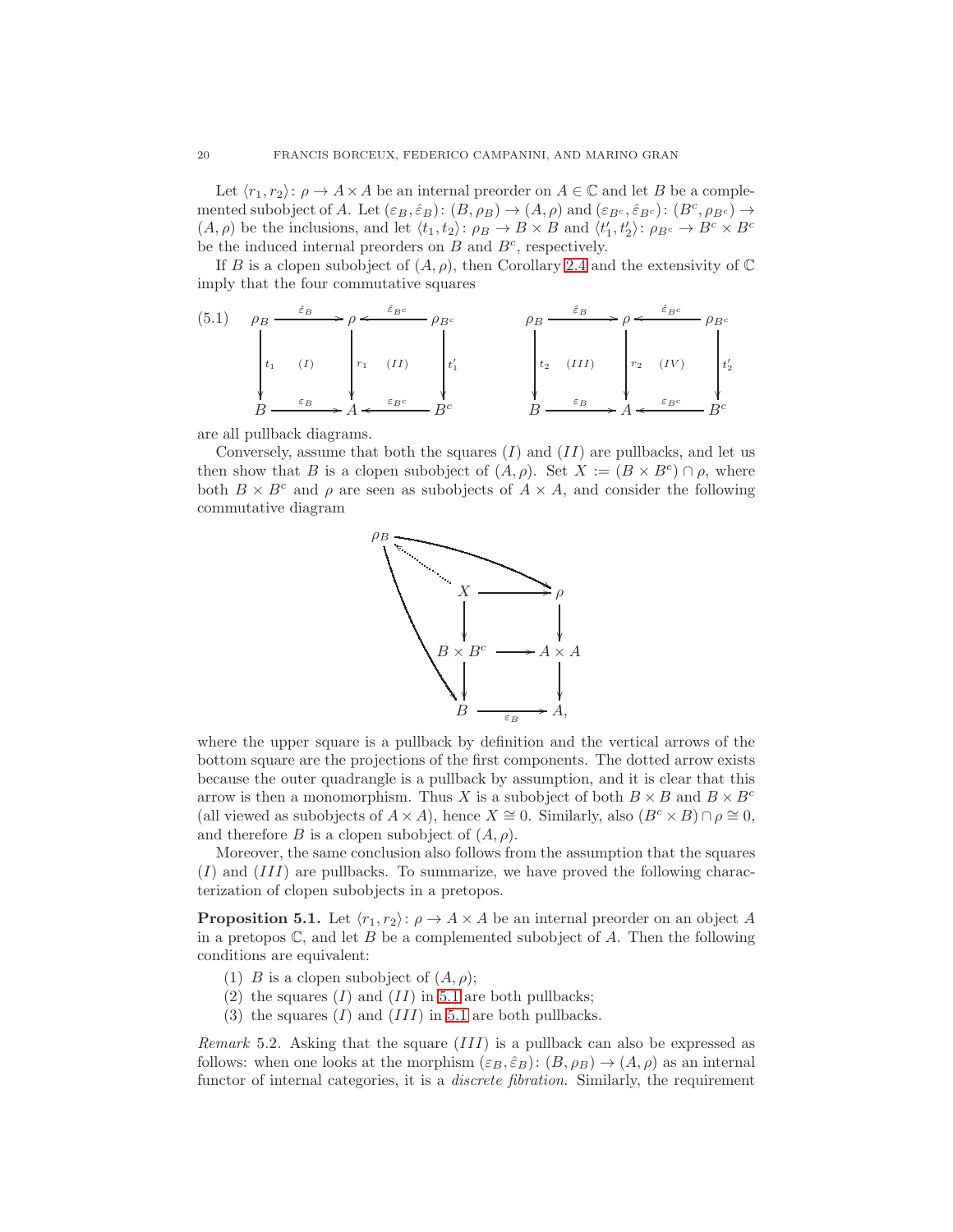that the square  $(I)$  is a pullback amounts to asking that this same morphism is a discrete opfibration. When using this formulation of the definition of clopen subobject one sees a similarity with the notion of *normal monomorphism* in the sense of Bourn [\[3\]](#page-34-22). The role of equivalence relations in the definition of normal monomorphisms is somehow similar to the one of preorders (in a pretopos) in the definition of clopens in this article.

<span id="page-20-0"></span>**Proposition 5.3.** Let  $(A, \rho)$  and  $(B, \sigma)$  be two objects in PreOrd(C). Then the coproduct  $(A, \rho) \coprod (B, \sigma)$  exists in PreOrd(C), and is defined "componentwise" by  $(A \coprod B, \rho \coprod \sigma)$  as depicted in the following diagram



where  $d_i : \rho \coprod \sigma \to A \coprod B$  is the unique arrow such that  $d_i \hat{\varepsilon}_A = \varepsilon_A r_i$  and  $d_i \hat{\varepsilon}_B =$  $\varepsilon_B s_i$  (for  $i \in \{1,2\}$ ).

Moreover,  $\rho = (\rho \coprod \sigma)_A$  and  $\sigma = (\rho \coprod \sigma)_B$ , that is, the orders  $\rho$  on A and  $\sigma$  on B coincide with those induced by  $\rho \coprod \sigma$ .

*Proof.* We first need to prove that  $d := \langle d_1, d_2 \rangle : \rho \coprod \sigma \to (A \coprod B) \times (A \coprod B)$  is a monomorphism (hence a relation on  $A \coprod B$ ). First notice that  $\rho$  and  $\sigma$  are disjoint subobjects of  $(A \coprod B) \times (A \coprod B)$  (via the monomorphisms  $(\varepsilon_A \times \varepsilon_A)(r_1, r_2)$ ) and  $(\varepsilon_B \times \varepsilon_B) \langle s_1, s_2 \rangle$ , respectively). Since  $\rho \cup \sigma = \rho \coprod \sigma$ , there is a monomorphism  $d' : \rho \coprod \sigma \to (A \coprod B) \times (A \coprod B)$ . Looking at the following diagram (where the vertical arrows of the bottom squares are the suitable projections) it is easy to see that  $d = d'$ .



The reflexivity of  $\rho$  and  $\sigma$  implies that the relation

$$
d = \langle d_1, d_2 \rangle \colon \rho \coprod \sigma \to (A \coprod B) \times (A \coprod B)
$$

is reflexive. To check that this relation is also transitive, consider the pullback

$$
P \xrightarrow{p_2} \rho \coprod \sigma
$$
  
\n
$$
\rho \coprod \sigma \xrightarrow{d_2} A \coprod B,
$$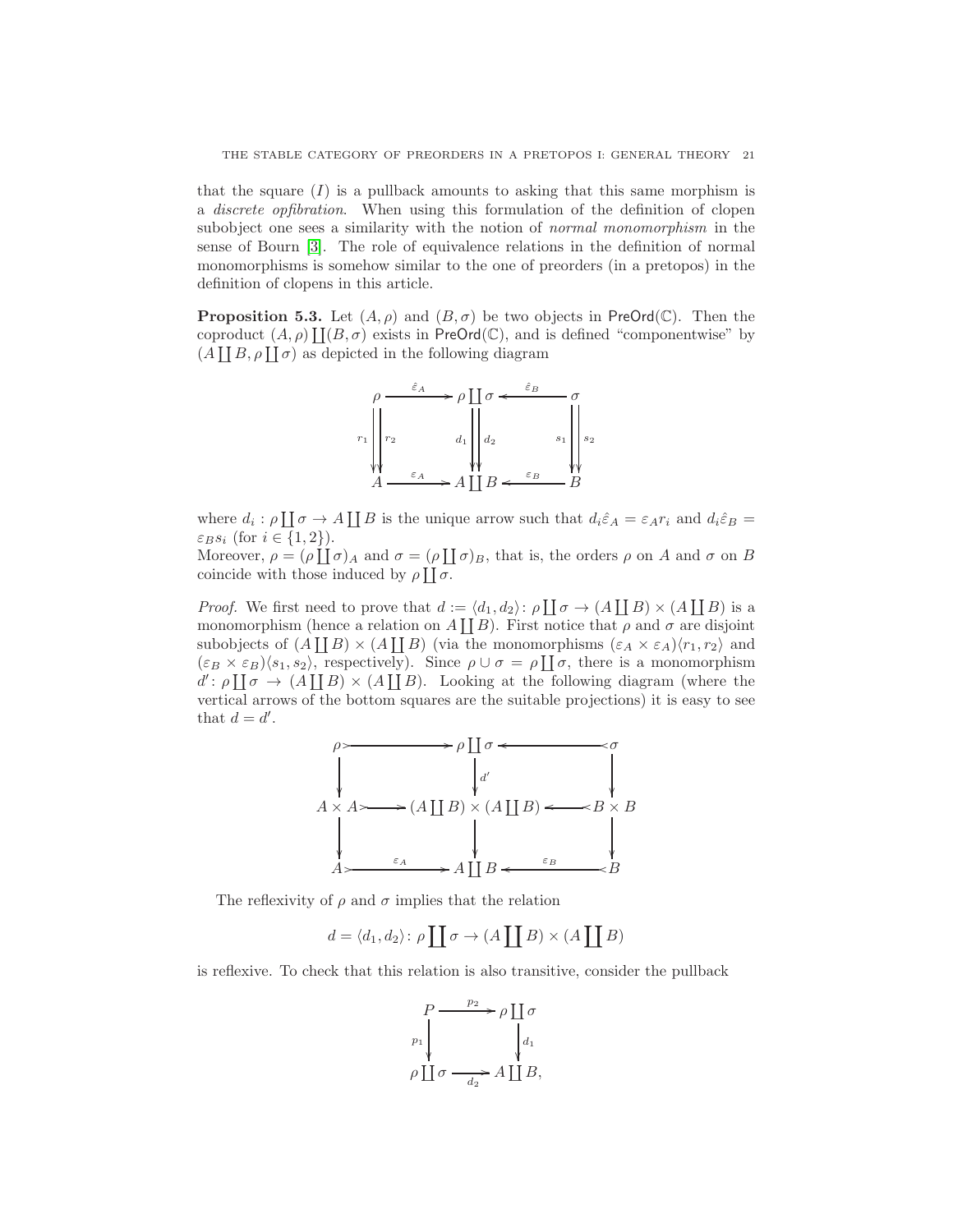and the following commutative diagram



where all the squares are pullbacks by the extensivity of  $\mathbb{C}$ . Again by extensivity, P is the coproduct of  $\rho \times_A \rho$  and  $\sigma \times_B \sigma$ . By using the transitivity of  $\rho$  and  $\sigma$ , it is straightforward to show that there exists a morphism  $\gamma: P \to \rho \coprod \sigma$  such that  $d_1\gamma = d_1p_1$  and  $d_2\gamma = d_2p_2$ , yielding the desired transitivity.

Finally, given an object  $(X, \tau)$  and morphisms  $(A, \rho) \to (X, \tau) \leftarrow (B, \sigma)$  in  $PreOrd(\mathbb{C})$  we have the following diagram



where the (unique) dotted arrows induced by the coproducts at the two levels are such that  $\varphi d_i = t_i \hat{\varphi}$ , and also satisfy the required universal property.

For the last assertion, consider the diagram



where the upper square is a pullback and the vertical arrows of the lower square are the first product projections. The fact that the external diagram is a pullback (as observed above) implies that there is the induced dotted arrow showing that  $(\rho \coprod \sigma)_A \leq \rho$  as relations on A. Since one always has that  $\rho \leq (\rho \coprod \sigma)_A$ , we conclude that  $\rho = (\rho \coprod)$  $\sigma$ )<sub>A</sub>.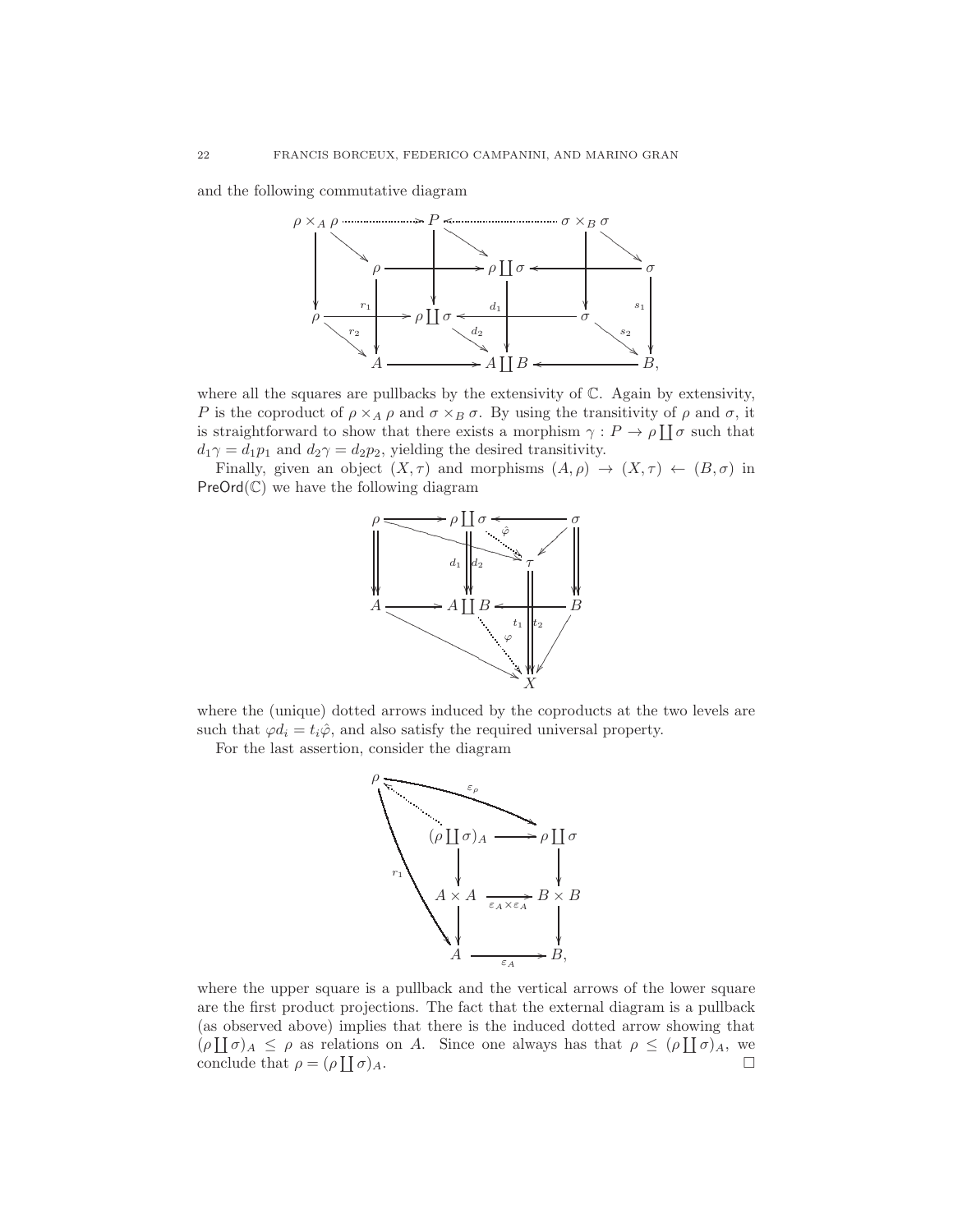<span id="page-22-0"></span>**Corollary 5.4.** For a subobject  $(A, \rho) \longrightarrow (B, \sigma)$  in PreOrd(C) the following conditions are equivalent:

- (1)  $(A, \rho) \longrightarrow (B, \sigma)$  is a clopen subobject;
- (2)  $(A, \rho) \longrightarrow (B, \sigma)$  is a complemented subobject in PreOrd(C).

*Proof.* (1)  $\Rightarrow$  (2) By definition a clopen subobject  $(A, \rho) \rightarrow \rightarrow (B, \sigma)$  is such that A is complemented in its codomain B, hence  $B \cong A \coprod A^c$ . The assumption and Proposition [5.3](#page-20-0) imply that  $\sigma = \rho \coprod \rho^c$ .

 $(2) \Rightarrow (1)$  Conversely, observe that in a pretopos C, any two morphisms  $f: A' \rightarrow$ A and  $g: B' \to B$  induce a diagram

$$
A' \xrightarrow{\varepsilon_{A'}} A' \coprod B' \xleftarrow{\varepsilon_{B'}} B'
$$
  
\n
$$
\downarrow f \qquad \qquad f \coprod g \qquad \qquad g \qquad \qquad g
$$
  
\n
$$
A \xrightarrow{\varepsilon_A} A \coprod B \xleftarrow{\varepsilon_B} B
$$

where the two squares are pullbacks. Again by Proposition [5.3](#page-20-0) we know that this is also true in  $PreOrd(\mathbb{C})$ . Let us then consider the coproduct

$$
(A, \rho) \coprod (A^c, \rho^c) = (A \coprod A^c, \rho \coprod \rho^c)
$$

in PreOrd( $\mathbb{C}$ ), where  $B = A \coprod A^c$ , and the first projections yielding the diagram

$$
\rho \xrightarrow{\varepsilon_{\rho}} \rho \coprod \rho^{c} \xleftarrow{\varepsilon_{\rho^{c}}} \rho^{c}
$$
\n
$$
\begin{vmatrix}\nr_1 & \r_1 \r_1 \r_1 & s_1 \\
r_2 \r_1 \r_1 & s_2 \r_1 \\
r_3 \r_2 \r_3 & r_3\n\end{vmatrix}
$$
\n
$$
A \xrightarrow{\varepsilon_A} A \coprod A^{c} \xleftarrow{\varepsilon_{A^{c}}} A^{c}.
$$

By extensivity it follows that the two squares are pullbacks. Thanks to the characterization of clopen subobjects in Proposition [5.1](#page-19-1) and the last part of Proposition [5.3](#page-20-0) we conclude that  $(A, \rho) \longrightarrow (B, \sigma)$  is a clopen subobject, as desired.

<span id="page-22-1"></span>Corollary 5.5. Consider preorders  $(A, \rho), (B, \sigma), (C, \tau)$  and  $(D, \nu)$  in PreOrd(C). Given any diagram of the form

$$
(A, \rho) \xrightarrow{\varepsilon_A} (A \coprod B, \rho \coprod \sigma) \xleftarrow{\varepsilon_B} (B, \sigma)
$$

$$
\downarrow f \qquad \qquad f \coprod g \qquad \qquad g \downarrow
$$

$$
(C, \tau) \xrightarrow{\varepsilon_C} (C \coprod D, \tau \coprod v) \xleftarrow{\varepsilon_D} (D, v).
$$

in  $PreOrd(\mathbb{C})$ , the two commutative squares are pullbacks in  $PreOrd(\mathbb{C})$ .

*Proof.* The result holds in any pretopos, and it also holds in  $PreOrd(\mathbb{C})$  thanks to Proposition [5.3,](#page-20-0) Proposition [5.1](#page-19-1) and Corollary [5.4.](#page-22-0)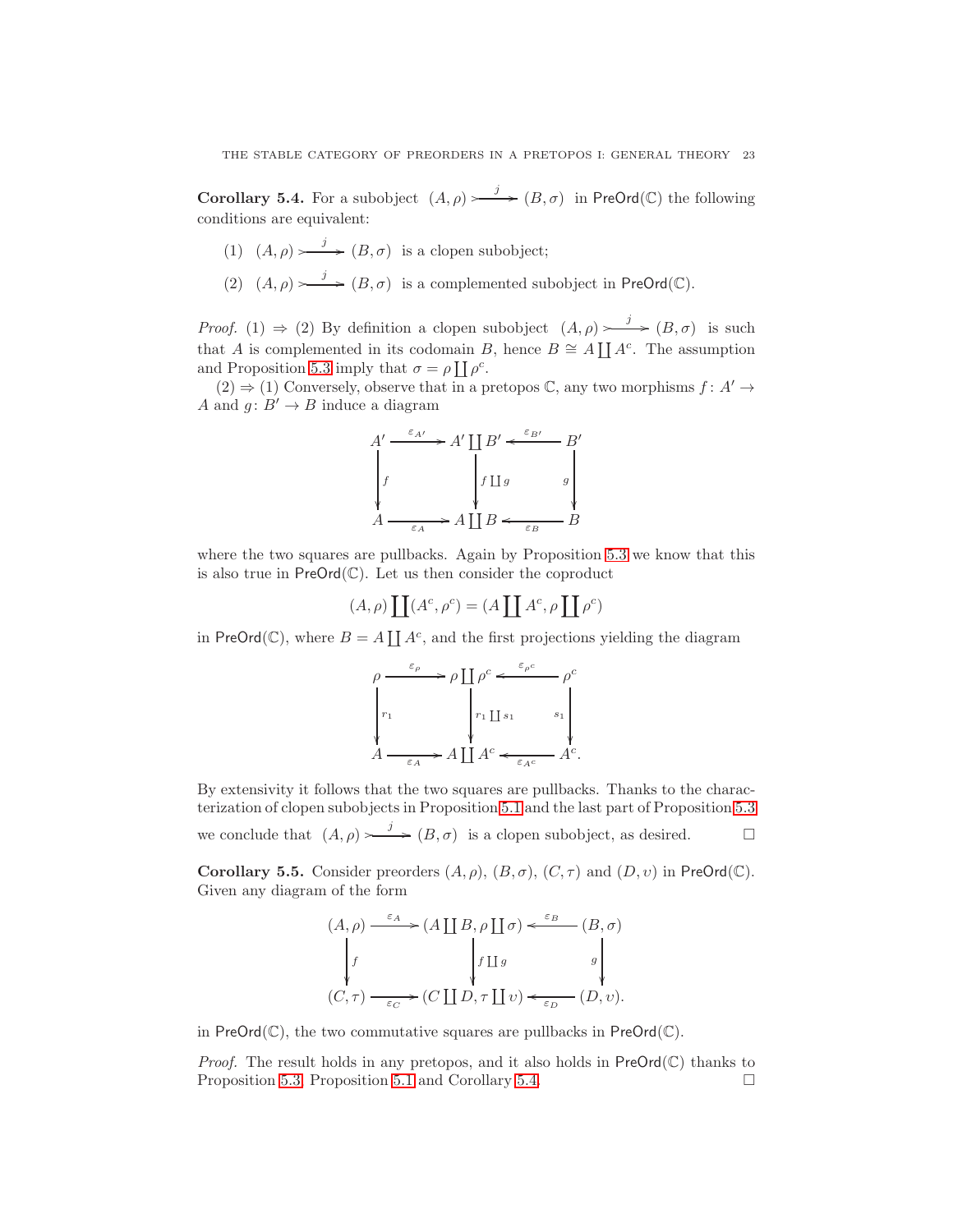### 6. PRESERVATION PROPERTIES OF  $\Sigma$

<span id="page-23-1"></span>**Proposition 6.1.** The functor  $\Sigma$ : PreOrd( $\mathbb{C}$ )  $\rightarrow$  Stab( $\mathbb{C}$ ) preserves monomorphisms.

*Proof.* Let  $m: A \rightarrow B$  be a monomorphism in PreOrd( $\mathbb{C}$ ), and consider two morphisms  $\langle \alpha, f \rangle$  and  $\langle \beta, g \rangle$  such that  $\Sigma(m) \circ \langle \alpha, f \rangle = \Sigma(m) \circ \langle \beta, g \rangle$ . We have a congruence diagram



showing that  $mf$  and  $mg$  coincide on  $A_0$ , and are both trivial on  $A_1$  and  $A_2$ , respectively. Since  $m$  is a monomorphism, we conclude that  $f$  and  $g$  coincide on  $A_0$ , and are trivial on  $A_1$  and  $A_2$ , respectively (by Lemma [1.4\)](#page-5-2). This implies that  $\langle \alpha, f \rangle = \langle \beta, g \rangle.$ 

<span id="page-23-0"></span>**Proposition 6.2.** The functor  $\Sigma$ : PreOrd( $\mathbb{C}$ )  $\rightarrow$  Stab( $\mathbb{C}$ ) preserves finite coproducts.

*Proof.* We already know that  $\Sigma$  preserves the zero object, then it will suffice to prove that  $\Sigma$  also preserves binary coproducts. Consider then the coproduct  $A \coprod B$ of two internal preorders A and B in  $PreOrd(\mathbb{C})$ , and the diagram



We have to prove that there is a unique morphism  $\langle \gamma, h \rangle : A \coprod B \to C$  such that  $\langle \gamma, h \rangle \circ \varepsilon_A = \langle \alpha, f \rangle$  and  $\langle \gamma, h \rangle \circ \varepsilon_B = \langle \beta, g \rangle$  in Stab(C). The following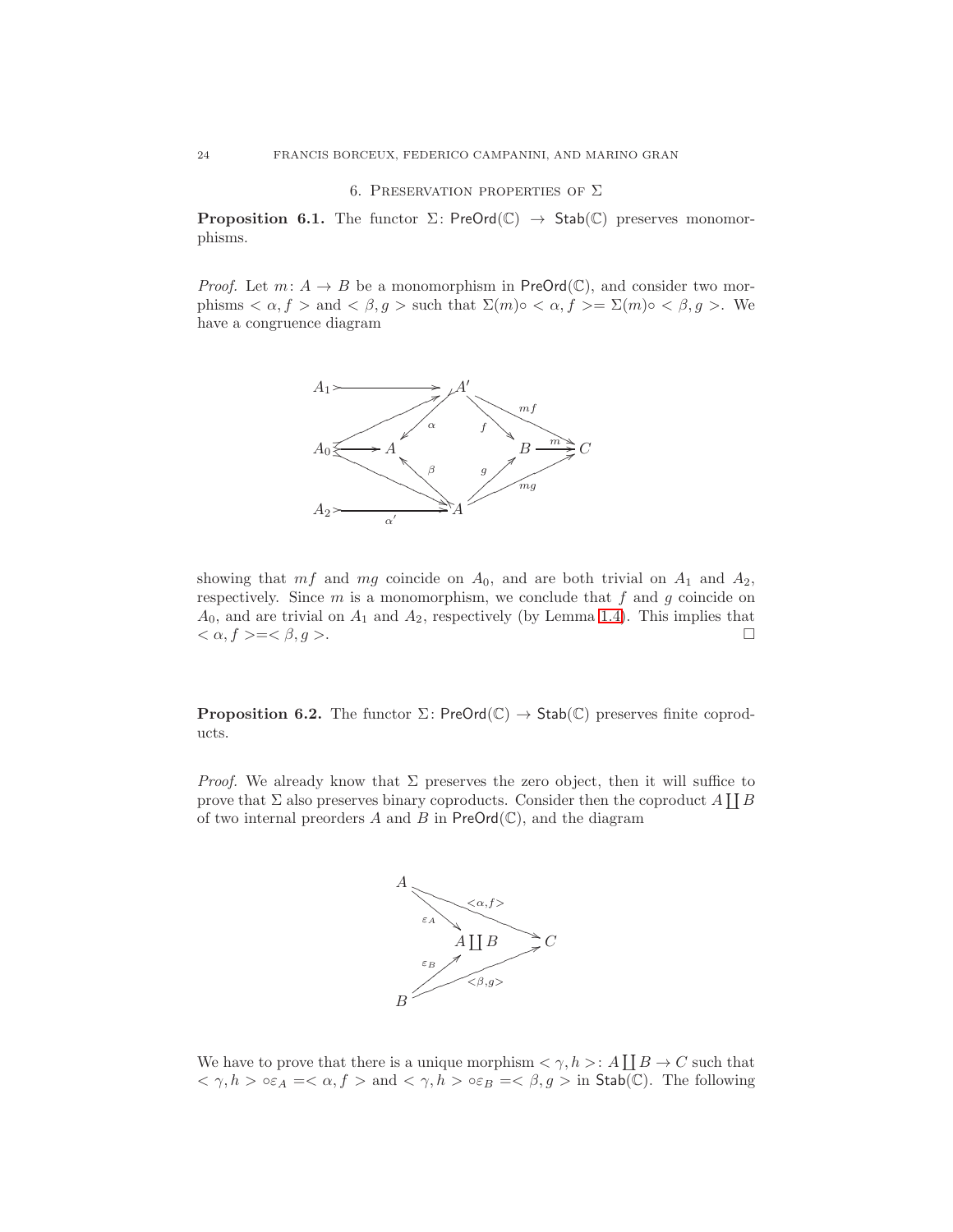diagram in PreOrd(C)



induces a unique morphism  $h: A' \coprod B' \to C$  such that  $h \circ \varepsilon_{A'} = f$  and  $h \circ \varepsilon_{B'} = g$ . Observe that the complement  $A'^c$  of  $A'$  (in A) and  $B'^c$  of  $B'$  (in B) are such that  $A'^c \coprod B'^c$  is the complement of  $A' \coprod B'$  in  $A \coprod B$ . Since  $A'$  and  $B'$  are clopen subobjects in A and B, respectively, then so is  $A' \coprod B'$  in  $A \coprod B$ . We then get a morphism



in  $Stab(\mathbb{C})$ . Let us first check that

$$
<\alpha\coprod\beta, h>\circ \varepsilon_A=<\alpha, f>.
$$

This is clear by looking at the congruence diagram



since  $h\varepsilon_{A'} = f$ . Similarly, one checks that  $\langle \alpha | \Pi_{\beta}, h \rangle \circ \varepsilon_B = \langle \beta, g \rangle$ . To prove the uniqueness of the factorization one considers another morphism

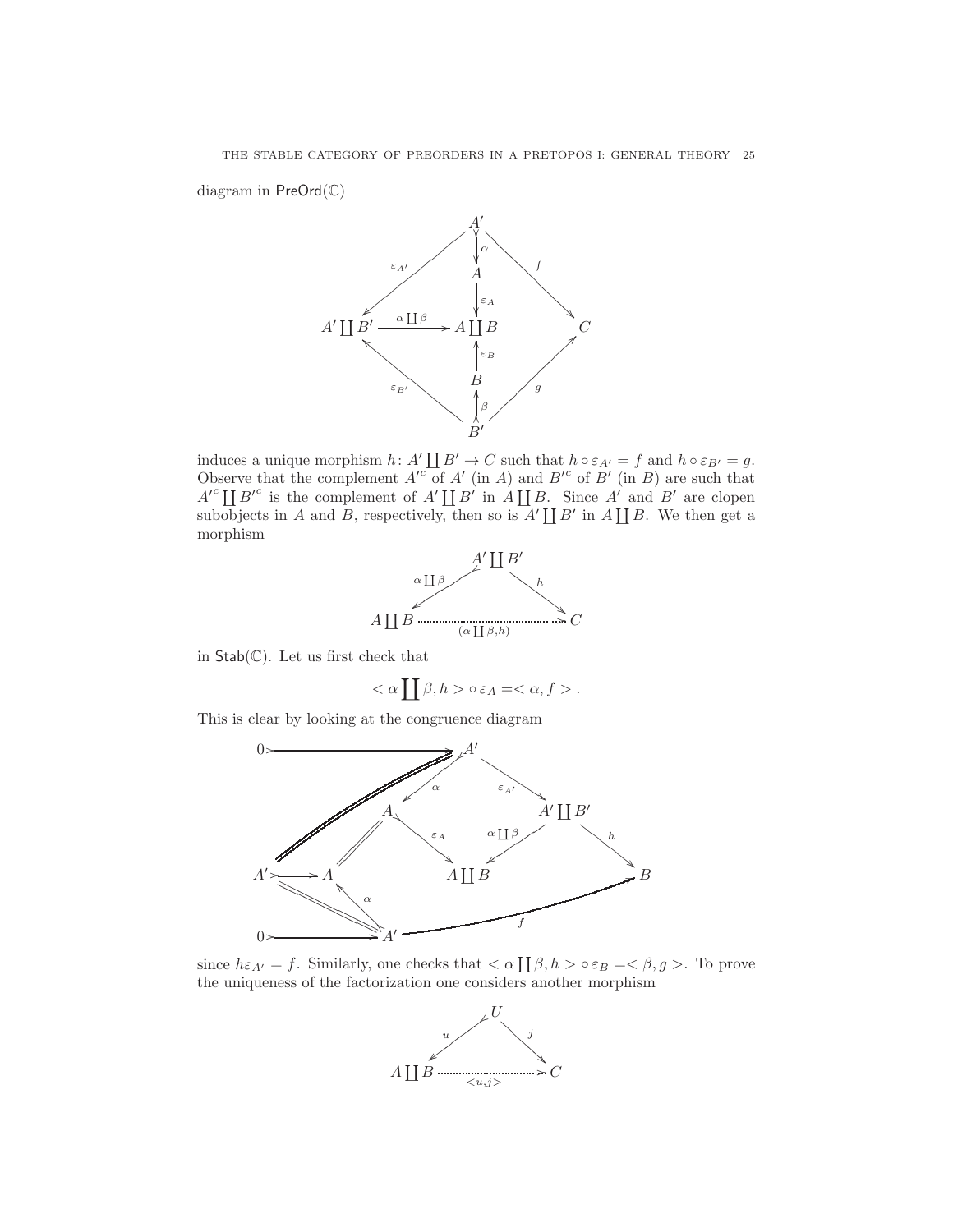with the same properties as  $\langle \alpha | \Pi_{\beta}, h \rangle$ , and the congruence diagram



where the upper square is a pullback,  $\tilde{A}_1$  is the complement of  $\tilde{A}_0$  in  $\tilde{A}$ , and  $\tilde{A}_2$  is the complement of  $\tilde{A}_0$  in A'. Symmetrically, we also have the congruence diagram



<span id="page-25-0"></span>To prove the uniqueness of the factorization we have to build a new congruence diagram of the form



The universality of coproducts implies that  $U = \tilde{A} \coprod \tilde{B}$  as clopen subobjects of  $A \coprod B$ , as we see in the following diagram where the two squares are pullbacks:

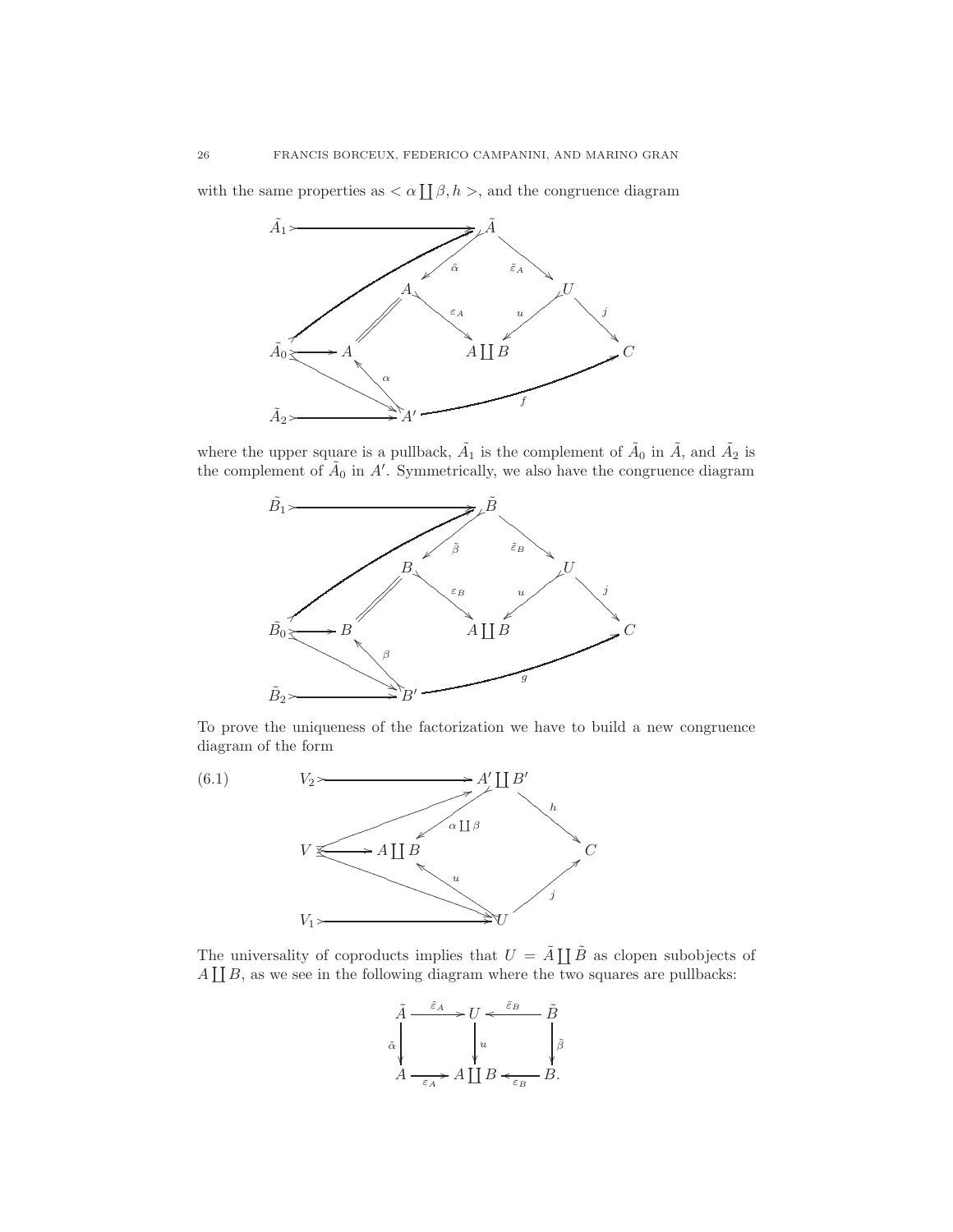In diagram [6.1,](#page-25-0) let us then choose  $V = \tilde{A}_0 \coprod \tilde{B}_0$  and check that we do get a congruence diagram. First observe that h and  $\overline{f}$  coincide on A', therefore also on  $\tilde{A}_0$ . Moreover, j and f coincide on  $\tilde{A}_0$ , hence h and j coincide on  $\tilde{A}_0$ . Similarly, h and j coincide on  $\tilde{B}_0$ , and h  $|_V = j |_V$ . On the other hand h  $|_{A'} = f |_{A'}$ , and f is trivial on  $\tilde{A}_2$  (which is a subobject of A'), hence h is trivial on  $\tilde{A}_2$ . Similarly one sees that h is trivial on  $\tilde{B}_2$ , and then h is trivial on  $\tilde{A}_2 \coprod \tilde{B}_2$ . By observing that  $\tilde{A}_2 \coprod \tilde{B}_2$  is the complement of  $V = \tilde{A}_0 \coprod \tilde{B}_0$  in  $A' \coprod B'$ , we set  $V_2 = \tilde{A}_2 \coprod \tilde{B}_2$ in diagram [6.1.](#page-25-0) Similarly one sees that j is trivial on  $\overline{V_1} = \tilde{A}_1 \coprod \tilde{B}_1$ , which is the complement of  $V = \tilde{A}_0 \coprod \tilde{B}_0$  in  $U = \tilde{A} \coprod$  $\tilde{B}$ .

<span id="page-26-0"></span>**Corollary 6.3.** The stable category  $Stab(\mathbb{C})$  has finite coproducts that are computed as in  $PreOrd(\mathbb{C}).$ 

## 7. Short exact sequences

The aim of this section is to show that the functor  $\Sigma$ : PreOrd( $\mathbb{C}$ )  $\rightarrow$  Stab( $\mathbb{C}$ ) sends short  $\mathcal{Z}\text{-exact}$  sequences in  $\mathsf{PreOrd}(\mathbb{C})$  to short exact sequences in  $\mathsf{Stab}(\mathbb{C})$ . We already observed that the  $\mathcal{Z}\text{-}\text{kernel}$  of any morphism in  $\text{PreOrd}(\mathbb{C})$  exists (see Lemma  $1.3$ :

<span id="page-26-1"></span>**Proposition 7.1.** The functor  $\Sigma$  sends  $\mathcal{Z}$ -kernels in PreOrd( $\mathbb{C}$ ) to kernels in Stab( $\mathbb{C}$ ).

*Proof.* Let us consider a Z-kernel  $k: K \to A$  of a morphism  $f: A \to B$  in PreOrd( $\mathbb{C}$ ). Since any  $Z$ -kernel is a monomorphism, by Proposition [6.1](#page-23-1) we already know that  $\Sigma(k)$  is a monomorphism. Given any morphism  $\lt \mu, m >: M \to A$  in  $\text{Stab}(\mathbb{C})$  such that  $f \circ \langle \mu, m \rangle = 0$ 



it will then suffice to prove the existence of a morphism  $M \to K$  as above making the triangle commute. By Proposition [4.9](#page-16-2) we know that in the composition diagram



the arrow fm is trivial (in PreOrd(C)). Since  $k: K \to A$  is a Z-kernel of f this yields a (unique) factorization  $g: M' \to K$  in PreOrd(C) with  $kg = m$ . Let us check that  $\langle \mu, g \rangle : M \to K$  is the required factorization in Stab(C). Indeed the diagram

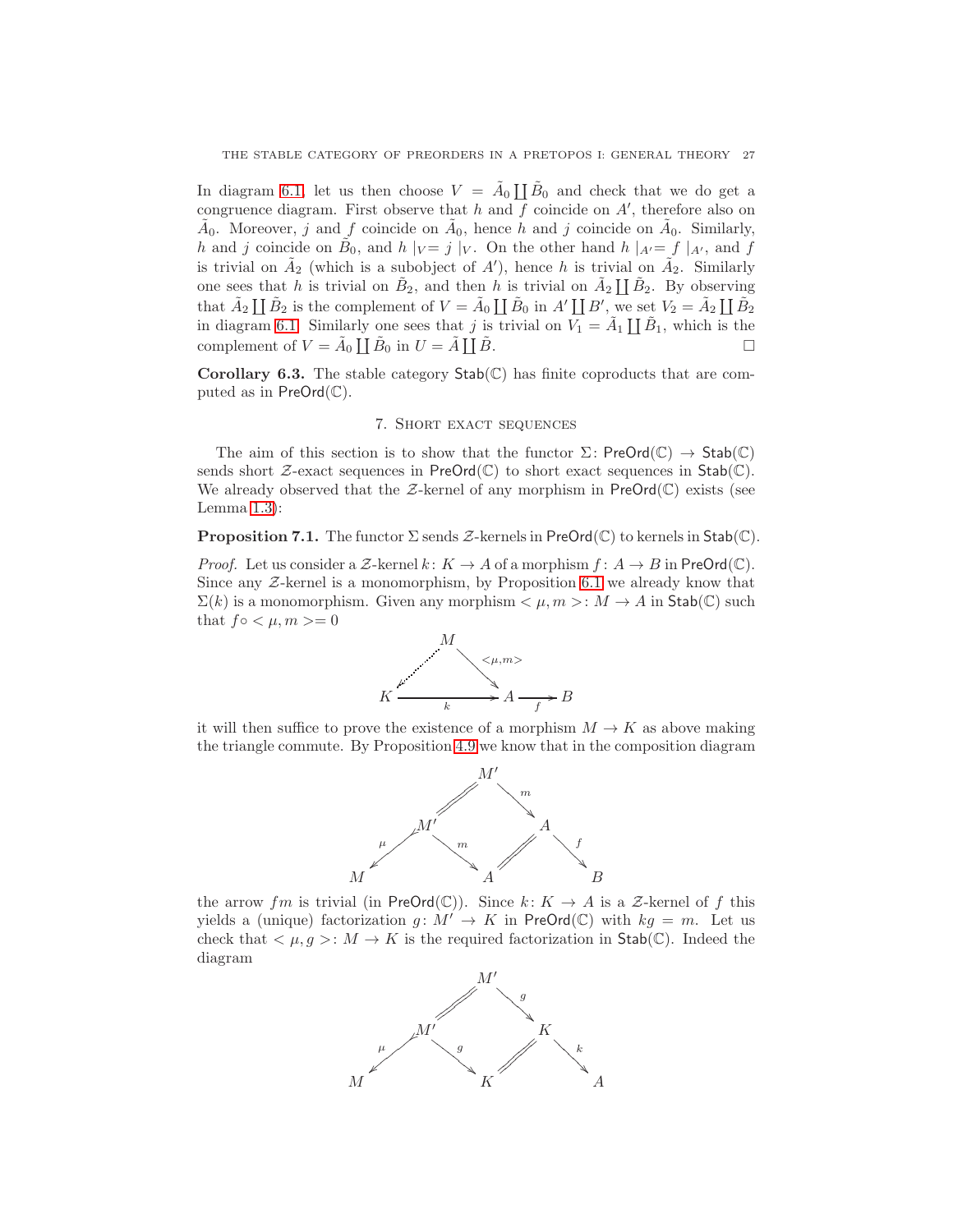shows that  $k \circ \langle \mu, g \rangle = \langle \mu, kg \rangle = \langle \mu, m \rangle$ , as desired.

Remark 7.2. Let us mention here the fact that the stable category  $Stab(\mathbb{C})$  has kernels, a fact that is not needed for this article, and that will be proved in [\[2\]](#page-34-20).

Let us then consider the description of cokernels in the category  $\mathsf{PreOrd}(\mathbb{C})$ . To avoid any ambiguity, let us make clear that when we refer to the transitive relation generated by a relation  $\rho$ , we mean – when it exists – the smallest transitive relation containing  $\rho$ .

## <span id="page-27-0"></span>Proposition 7.3. Let

$$
(A, \rho) \xrightarrow{f} (B, \sigma) \xrightarrow{q} (Q, \tau)
$$

be two composable morphisms in  $PreOrd(\mathbb{C})$ . Then the following conditions are equivalent

(1)  $q: (B, \sigma) \to (Q, \tau)$  is the Z-cokernel of  $f: (A, \rho) \to (B, \sigma)$ ;

(2) (a) the arrow q is the coequalizer of  $fr_1$  and  $fr_2$  in  $\mathbb C$ 

$$
\rho \xrightarrow{r_1} A \xrightarrow{f} B \xrightarrow{q} Q;
$$

(b) the transitive closure  $\overline{U}$  of the relation  $U = \sigma \cup f(\rho)^{\circ}$  exists in B;

(c) 
$$
\tau = q(\overline{U}).
$$

*Proof.*  $(1) \Rightarrow (2)$ 

Let us first check condition (a). If  $q: (B, \sigma) \to (Q, \tau)$  is the Z-cokernel of  $f: (A, \rho) \to$  $(B, \sigma)$ , there is factorization  $q'f' : (A, \rho) \to (Z, \Delta_Z) \to (Q, \tau)$  of  $qf : (A, \rho) \to (Q, \tau)$ through a trivial object  $(Z, \Delta_Z)$ . This implies that

$$
qfr_1 = q'f'r_1 = q'1_Z\hat{f}' = q'f'r_2 = qfr_2,
$$

where  $\hat{f}' : \rho \to Z$  makes the following diagram commute:

$$
\rho \xrightarrow{f'} Z
$$
  

$$
r_1 \bigvee_{1 \leq i \leq 1} r_2 \bigvee_{1 \leq i \leq 1} r_1
$$
  

$$
A \xrightarrow{f'} Z.
$$

Next consider the following diagram in C



where  $pfr_1 = pfr_2$  in C. We can define the indiscrete preorder structure  $(P, P \times P)$ on  $P$ , so that the universal property of the  $Z$ -cokernel  $q$  induces an arrow  $r$  in PreOrd( $\mathbb{C}$ ) such that  $rq = p$ :

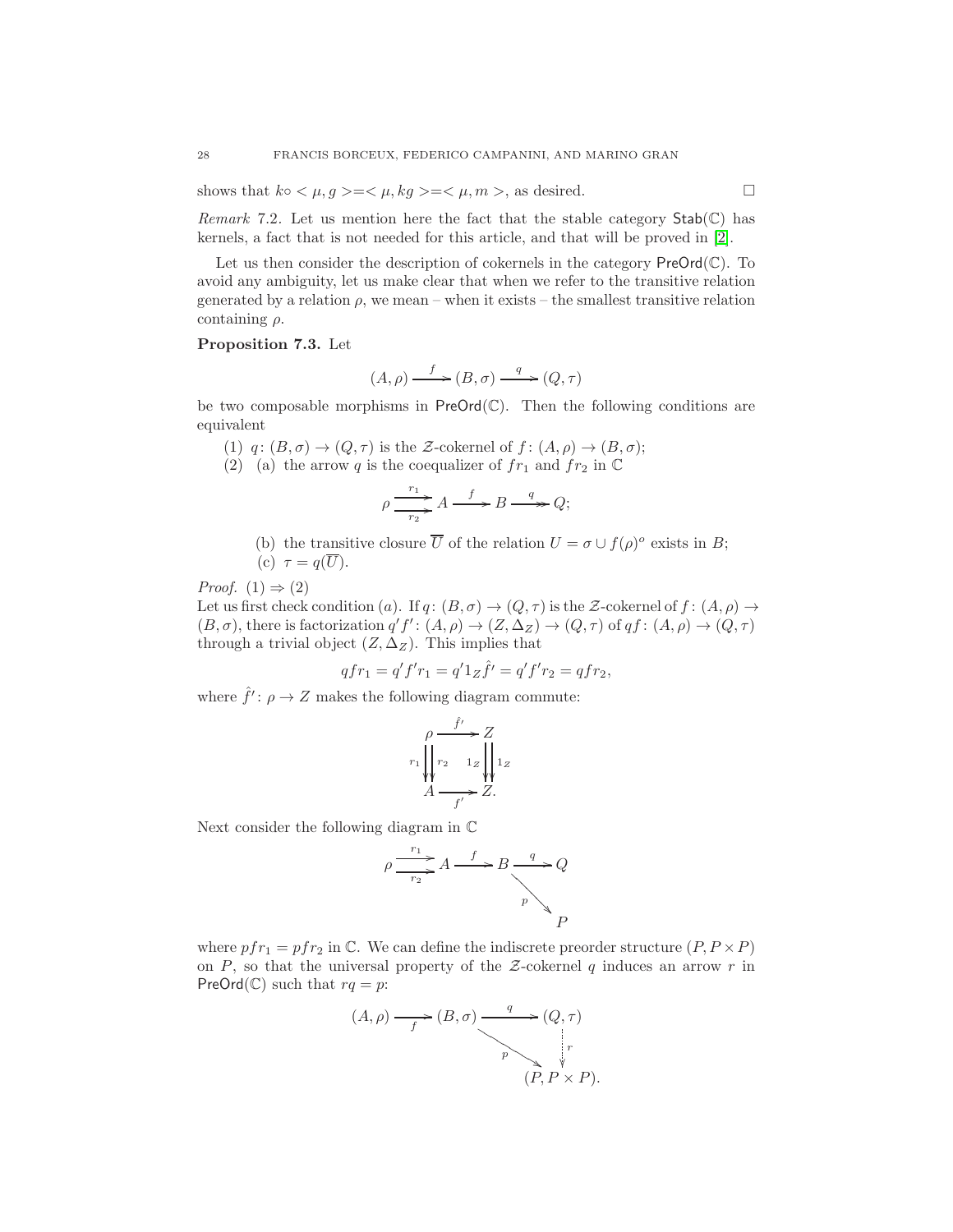The uniqueness of this factorization in  $\mathbb C$  follows from the fact that any other factorization  $r' : Q \to P$  in  $\mathbb C$  induces an arrow  $r' : (Q, \tau) \to (P, P \times P)$  in PreOrd $(\mathbb C)$ . It follows that q is the coequalizer of  $fr_1$  and  $fr_2$  in the category  $\mathbb C$ .

Observe then that  $q(q^{-1}(\tau)) = \tau$ , since q is a regular epimorphism. To complete the proof of  $(1) \Rightarrow (2)$  it will suffice to prove that  $q^{-1}(\tau) = \overline{U}$ , i.e. it is the smallest preorder on B containing both  $\sigma$  and  $f(\rho^o)$ . First note that  $q^{-1}(\tau)$  is a preorder containing  $\sigma$ , since q is a morphism in PreOrd(C). Moreover,  $q^{-1}(\tau)$  contains  $q^{-1}(\Delta_Q) = \mathsf{Eq}(q)$ , since  $\tau$  is reflexive. This implies that  $f(\rho^o) \leq \mathsf{Eq}(q) \leq q^{-1}(\tau)$ , which is a transitive relation since so is  $\tau$ . Let  $\alpha$  be any transitive relation on B containing both  $\sigma$  and  $f(\rho)^\circ$  (note that  $\alpha$  is in particular a preorder). The kernel pair  $\textsf{Eq}(q)$  of q is the transitive relation generated by  $f(\rho) \cup f(\rho)^o$ , and this latter is clearly contained in  $\sigma \cup f(\rho)^{\circ} \leq \alpha$ . This implies that

$$
\mathsf{Eq}(q) \leq \overline{\sigma \cup f(\rho)^o} \leq \overline{\alpha} = \alpha.
$$

Consider then the diagram

$$
(A, \rho) \xrightarrow{f} (B, \sigma) \xrightarrow{q} (Q, \tau)
$$
\n
$$
q \xrightarrow{\gamma} \mathfrak{p} \mathfrak{p}
$$
\n
$$
(Q, q(\alpha))
$$

where  $q(\alpha)$  is a preorder on Q (since  $\mathsf{Eq}(q) \leq \alpha$ ), and  $qf : (A, \rho) \to (Q, q(\alpha))$ is still a  $Z$ -trivial morphism. The universal property of the  $Z$ -cokernel q yields a unique morphism in  $PreOrd(\mathbb{C})$  making the right hand triangle commute, and this morphism has to be the identity on Q. This means that  $\tau \leq q(\alpha)$ , hence  $q^{-1}(\tau) \leq q^{-1}(q(\alpha))$ . But  $\textsf{Eq}(q) \leq \alpha$ , hence  $q^{-1}(q(\alpha)) = \alpha$  (see the proof of Lemma 1.3 in [\[11\]](#page-34-2), for instance), and  $q^{-1}(\tau) \leq \alpha$ , as desired.

 $(2) \Rightarrow (1)$ 

Given  $f: (A, \rho) \to (B, \sigma)$ , we define q as in  $(2)(a)$ , and  $\tau = q(\overline{U})$  as in  $(2)(c)$ , where  $U = \sigma \cup f(\rho)^{\circ}$  and its transitive closure  $\overline{U}$  exists by (2)(b). By construction the morphism  $qf: (A, \rho) \to (Q, \tau)$  is Z-trivial. To prove the universal property of the Z-cokernel consider the diagram



where p has the property that pf is a Z-trivial morphism. The condition  $2(a)$ implies that there is a unique morphism  $\pi$  such that  $\pi q = p$  in  $\mathbb{C}$ . It remains to prove that  $\pi(\tau) \subset \beta$ , since this will show that  $\pi$  is a morphism in PreOrd(C). Now, one obviously has that  $U \leq p^{-1}(\beta)$ , and therefore  $\overline{U} \leq p^{-1}(\beta)$  since  $p^{-1}(\beta)$  is transitive. Accordingly,

$$
\pi(\tau) = \pi(q(\overline{U})) = p(\overline{U}) \le p(p^{-1}(\beta)) \le \beta,
$$

and the proof is complete.  $\Box$ 

The following new notion will be useful for our main results: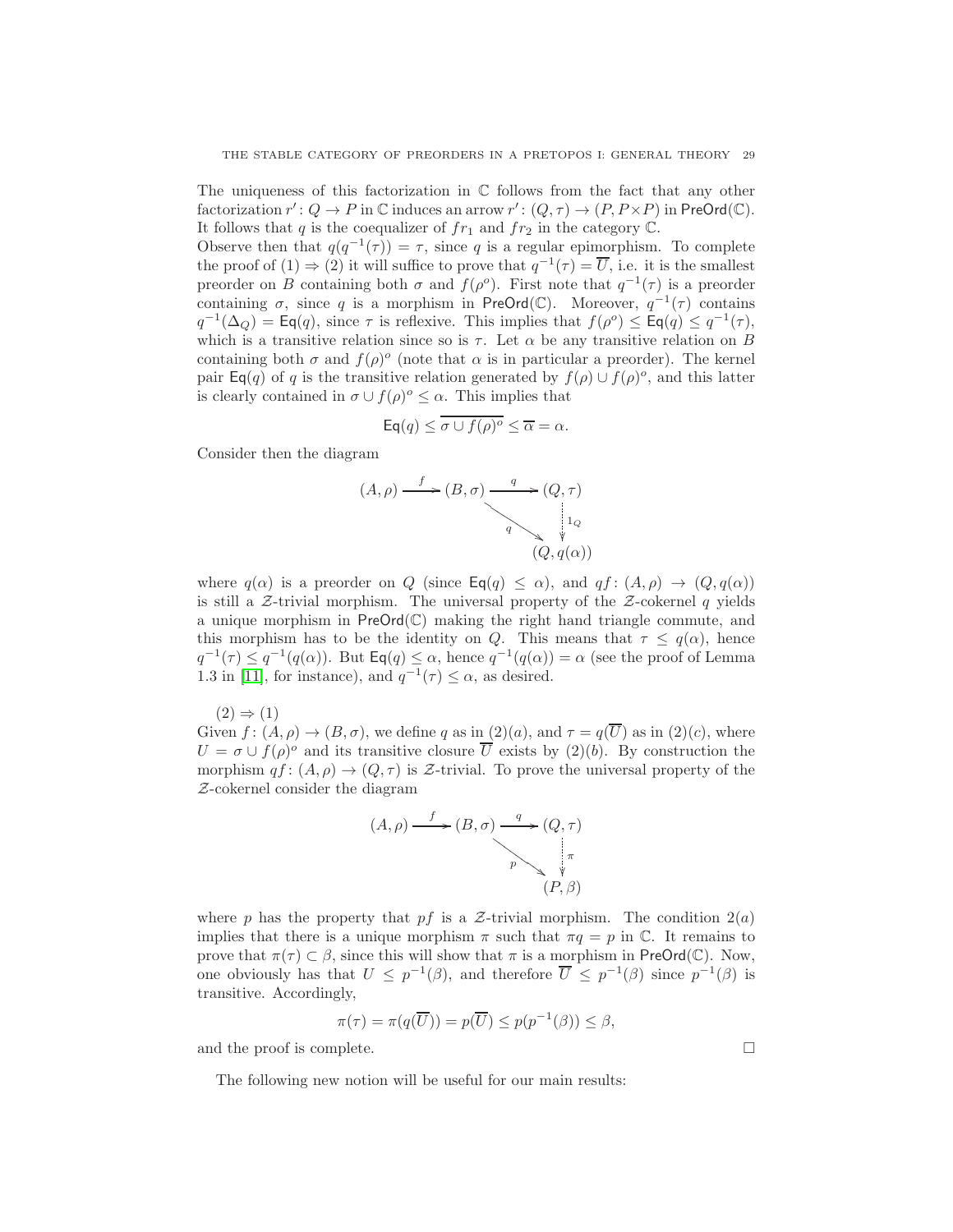**Definition 7.4.** A  $\tau$ -pretopos is a pretopos  $\mathbb C$  with the property that the transitive closure of any relation on an object exists in C.

<span id="page-29-1"></span>**Proposition 7.5.** When  $\mathbb C$  is a  $\tau$ -pretopos the category PreOrd( $\mathbb C$ ) has all  $\mathcal Z$ cokernels.

Proof. This follows from Proposition [7.3,](#page-27-0) provided we prove that the coequalizer in condition  $(2)(a)$  exists. With the same notations as in that Proposition, let us consider the relation  $f(\rho) \cup f(\rho)^{\circ} \cup \Delta_B$  on B and its transitive closure  $f(\rho) \cup f(\rho) \circ \cup \Delta_B = W$ . It is easy to check that W is the equivalence relation generated by  $f(\rho) \cup f(\rho)^{o} \cup \Delta_B$ : it suffices to observe that  $W \cap W^o$  is a transitive relation containing  $f(\rho) \cup f(\rho)^\circ \cup \Delta_B$ , hence  $W = W \cap W^\circ$ . Since W is also reflexive and symmetric, it is the smallest equivalence relation containing  $f(\rho) \cup f(\rho)^{\circ} \cup \Delta_B$ , and its coequalizer  $B/W$  exists.

A  $\sigma$ -pretopos is one admitting denumerable unions of subobjects, that are pre-served by pullbacks. It is well-known [\[20\]](#page-34-8) that any  $\sigma$ -pretopos is a  $\tau$ -pretopos, as is also any pretopos with arbitrary intersections of subobjects (in this case the transitive closure of a relation is obtained as the intersection of all the transitive relations containing it). In a σ-pretopos all finite colimits exist and are universal. In particular this is the case for the coequalizer of Proposition [7.3.](#page-27-0)

<span id="page-29-0"></span>Counter-example 7.6. The category HComp of compact Hausdorff spaces is a  $\tau$ -pretopos that is not a  $\sigma$ -pretopos.

Proof. It is clear that the intersection of closed subspaces is closed, hence the intersection of subobjects is computed as in Set. This implies that HComp is a  $\tau$ -pretopos. The same is true for the finite joins, but not for the denumerable ones. Indeed, consider for instance the space  $X = [0, 2]$  in  $\mathbb{R}, X_n = [1, 1 + \frac{1}{n}]$ , for  $n \in \mathbb{N}^*$ . Observe that in Set one has  $\cup_{n \in \mathbb{N}^*} X_n = ]1, 2]$ , whereas  $\vee_{n \in \mathbb{N}^*} X_n = [1, 2]$  in HComp. Observe then  $[0,1] \cap [1,2] = \{1\}$ , and  $\bigvee_{n \in \mathbb{N}^*} [0,1] \cap X_n = \emptyset$ , showing that denumerable joins in HComp are not preserved under inverse images.

**Proposition 7.7.** Any elementary topos is a  $\tau$ -pretopos.

*Proof.* Let  $R \subseteq A \times A$  be a relation on the object A in an elementary topos. The object  $\Omega^{A \times A}$  of internal relations on A is an internal locale and in particular, is provided with the internal intersection operation  $\bigcap: \Omega^{\Omega^{A \times A}} \to \Omega^{A \times A}$  (see [\[20\]](#page-34-8)). Using the internal logic of the topos, one considers then the object of internal transitive relations on A containing R

 $T = \{S \mid (R \subseteq S) \land (\forall a \forall b \forall c \ (a, b) \in S \land (b, c) \in S \Rightarrow (a, c) \in S)\}\subseteq \Omega^{A \times A}$ 

where S is a variable of type  $\Omega^{A \times A}$  and a, b, c are variables of type A, while R is a constant of type  $\Omega^{A \times A}$ . The composite with  $\bigcap$  of the corresponding global element of  $\Omega^{\Omega^{A \times A}}$ 

$$
\bigcap \circ^\sqcap T^\neg \colon 1 \to \Omega^{\Omega^{A \times A}} \to \Omega^{A \times A}
$$

yields a global element of  $\Omega^{A \times A}$ , that is, an actual subobject  $\overline{R} \subseteq A \times A$ . The routine set-theoretic proof showing that  $\overline{R}$  is the smallest transitive relation on A containing R applies as such in the internal logic of the topos.  $\Box$ 

*Remark* 7.8. When the topos has a Natural Number Object,  $\overline{R}$  can also be defined as the object of those pairs of elements of A which can be joined by a finite sequence of pairs in R.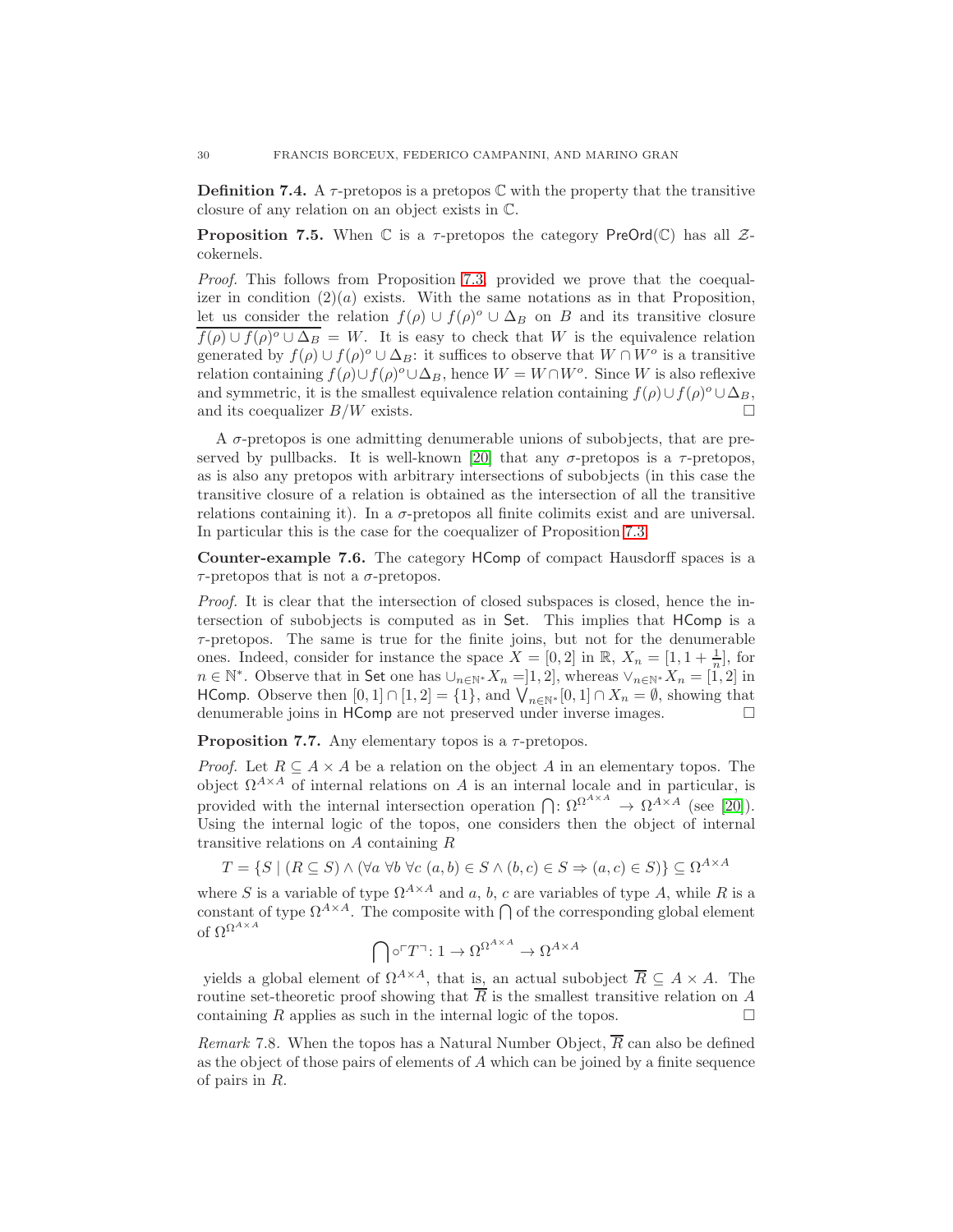<span id="page-30-0"></span>**Lemma 7.9.** Let  $\mathbb C$  be a pretopos,  $f: A \to B$  a morphism in PreOrd( $\mathbb C$ ), and  $B_1 \rightarrow B_1 \rightarrow B_2$  a clopen subobject. If  $B_2$  is the complement of  $B_1$  in B, and the Z-cokernels  $q_i$  of  $f_i: f^{-1}(B_i) \to B_i$  exist (for  $i = 1, 2$ ), then we have the following diagram



where the squares are pullbacks, the vertical morphisms are clopen subobjects,  $q_i = \mathcal{Z}\text{-coker}(f_i), Q = Q_1 \coprod Q_2, \text{ and } q_1 \coprod q_2 = \mathcal{Z}\text{-coker}(f).$ 

Proof. The left-hand squares are pullbacks by construction, and by corollaries [5.4](#page-22-0) and [5.5](#page-22-1) we know that the right-hand squares are pullbacks and each  $\gamma_i$  is a clopen subobject. It remains to prove that  $q_1 \coprod q_2$  is the Z-cokernel of f. The universality of coproducts gives  $A \cong f^{-1}(B_1) \coprod f^{-1}(B_2)$  thus  $f = f_1 \coprod f_2$  and then

$$
qf = (q_1 \coprod q_2)(f_1 \coprod f_2) = q_1 f_1 \coprod q_2 f_2.
$$

is a trivial morphism as a coproduct of trivial morphisms. Let then  $p: B \to C$  be such that  $pf$  is a trivial morphism. Then the equalities

$$
p\beta_i f_i = p f \alpha_i
$$

imply that there are factorizations  $r_i: Q_i \to C$  such that  $r_i q_i = p\beta_i$ , for  $i \in \{1, 2\}$ . These morphisms  $r_1, r_2$  induce a unique morphism  $r: Q = Q_1 \coprod Q_2 \to C$  with  $r\gamma_i = r_i$ . Accordingly,

$$
rq\beta_i = r\gamma_i q_i = r_i q_i = p\beta_i,
$$

and this implies that  $rq = p$ . The uniqueness of the factorization then follows from the fact that  $q_1$  and  $q_2$  are epimorphisms, hence so is  $q = q_1 \coprod q_2$ .

We leave the simple proof of the following result to the reader

**Lemma 7.10.** If  $q: B \to Q$  is a Z-cokernel in PreOrd(C) and  $hq$  is a trivial morphism, then  $h$  is a trivial morphism.

<span id="page-30-1"></span>**Lemma 7.11.** Let us consider a morphism  $\langle \alpha, f \rangle$  in Stab(C) represented by



and assume that for any clopen subobject  $B' \rightarrow B$  the induced morphism  $f^{-1}(B') \to B'$  has a Z-cokernel in PreOrd(C). Then the cokernel of  $\langle \alpha, f \rangle$  exists in  $Stab(\mathbb{C})$ , and

$$
coker(<\alpha, f>) = \Sigma(\mathcal{Z}-coker(f)).
$$

*Proof.* The assumption implies in particular that the  $Z$ -cokernel of f exists (it suffices to take  $B' = B$ ). Let us then take the Z-cokernel  $q: B \to Q$  of f, and prove that  $\Sigma(q)$  is the cokernel of  $\langle \alpha, f \rangle$  in Stab(C). One clearly has that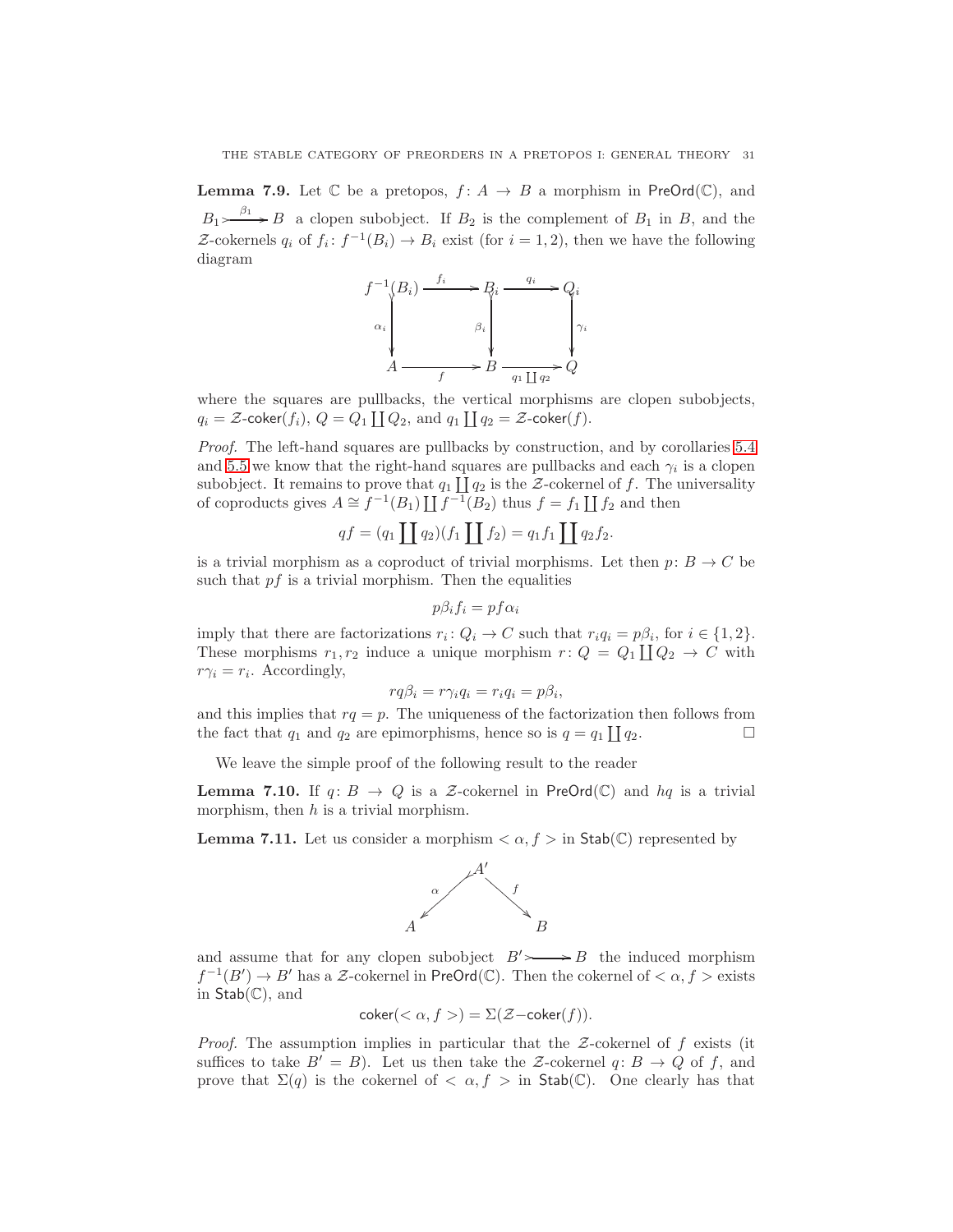$q \circ \langle \alpha, f \rangle = \langle \alpha, qf \rangle = 0$  since qf is trivial (Proposition [4.9\)](#page-16-2). To check the universal property consider any morphism



such that  $\langle \beta, g \rangle \circ \langle \alpha, f \rangle = 0$ . We have  $\langle \beta, g \rangle \circ \langle \alpha, f \rangle = \langle \alpha \alpha', gf' \rangle$ , where  $\alpha'$  and  $f'$  are defined by the following pullback:



Let  $q' : B' \to Q'$  be the Z-cokernel of f' in PreOrd(C); the fact that  $gf'$  is a trivial morphism implies that there is a unique morphism  $h: Q' \to C$  such that  $hq' = g$ . Observe that Lemma [7.9](#page-30-0) implies that the square



is a pullback and  $\gamma$  is a clopen subobject. Then  $\langle \gamma, h \rangle$  is a morphism in Stab( $\mathbb{C}$ ), that is also the required factorization, since

$$
\langle \gamma, h \rangle \circ q = \langle \beta, hq' \rangle = \langle \beta, g \rangle.
$$

To prove the uniqueness, let  $\langle \delta, s \rangle : Q \to C$  be another morphism in Stab(C) such that  $\langle \delta, s \rangle \circ q = \langle \beta, g \rangle$ . This means that there is congruence diagram

<span id="page-31-0"></span>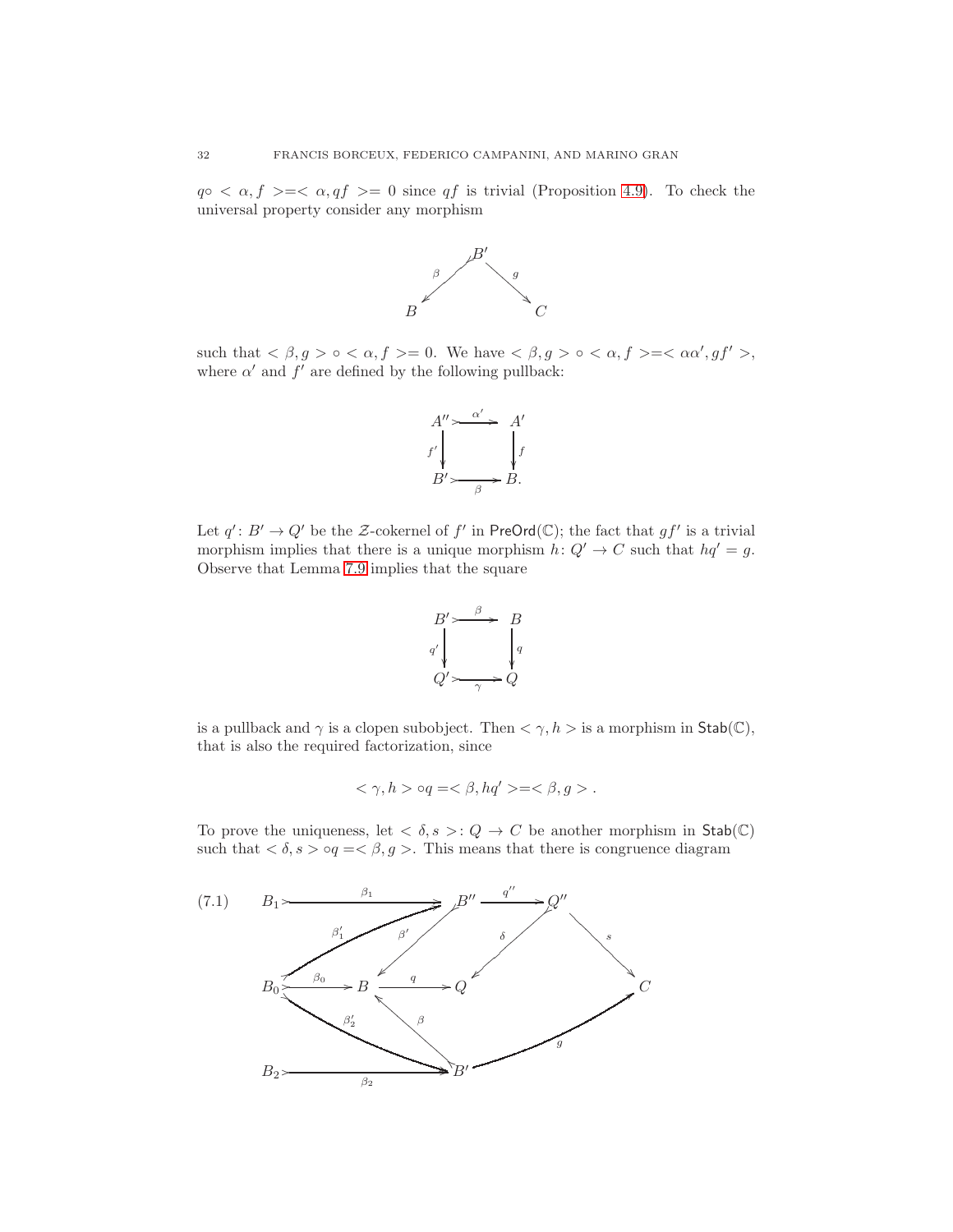where the upper quadrangle is a pullback. We can then form the commutative diagram



## where

- the lower central left square is a pullback with  $\beta$  and  $\gamma$  clopen subobjects,  $q = \mathcal{Z}\text{-coker}(f)$  and  $q' = \mathcal{Z}\text{-coker}(f')$ , as observed above;
- the upper central left square is a pullback with  $\alpha'$  a clopen subobject (see above);
- the upper central right square is a pullback so that  $\tilde{\alpha}$  is a clopen subobject;
- the lower central right square is a pullback with  $\delta$  is a clopen subobject, so that  $\beta'$  is a clopen subobject;
- by Proposition [7.3,](#page-27-0)  $q$  is a regular epimorphism, so that  $q''$  is also a regular epimorphism, hence  $Q''$  is the regular image (in  $\mathbb{C}$ ) of the composite  $q\beta'$ , with the order relation induced by the one on Q (since  $\delta$  is a clopen subobject). By comparing this to Lemma [7.9](#page-30-0) one concludes that  $q'' = \mathcal{Z}$ - $\mathsf{coker}(f'');$
- the upper right square is a pullback with  $\beta'_1$  and hence  $\tilde{\alpha}_1$  a clopen subobject;
- $q_1$  is defined as  $\mathcal{Z}\text{-coker}(f_1)$ , and by Lemma [7.9](#page-30-0) the lower right square is then a pullback;
- the upper left square is a pullback by construction, hence  $\tilde{\alpha}_2$  is a clopen subobject;
- by construction  $q_2$  is the Z-cokernel of  $f_2$  and by Lemma [7.9](#page-30-0) the lower left square is a pullback.

Now, the two composites in the middle row are equal (they both represent the inclusion of  $B_0$  into  $B$ ), hence  $q\beta\beta'_2 = q\beta''\beta'_1$ . It follows that, in  $\mathbb{C}$ , they have the same regular image, so that  $Q_1 \cong Q_2$ . Both these preorders have the same preorder structure (since  $\gamma\gamma_2$  and  $\delta\delta_1$  are clopen subobjects). It follows that  $Q_1 \cong Q_2$  as objects in PreOrd(C). There is then no restriction in assuming that  $\delta \delta_1 = \gamma \gamma_2$  and  $q_1 = q_2$ . Since each square in the diagram above is a pullback, one can also assume that  $A_1 = A_2$ ,  $f_1 = f_2$ , yielding the following equalities:

$$
s\delta_1 q_1 = s q''\beta_1' = g\beta_2' = h q'\beta_2' = h\gamma_2 q_2 = h\gamma_2 q_1.
$$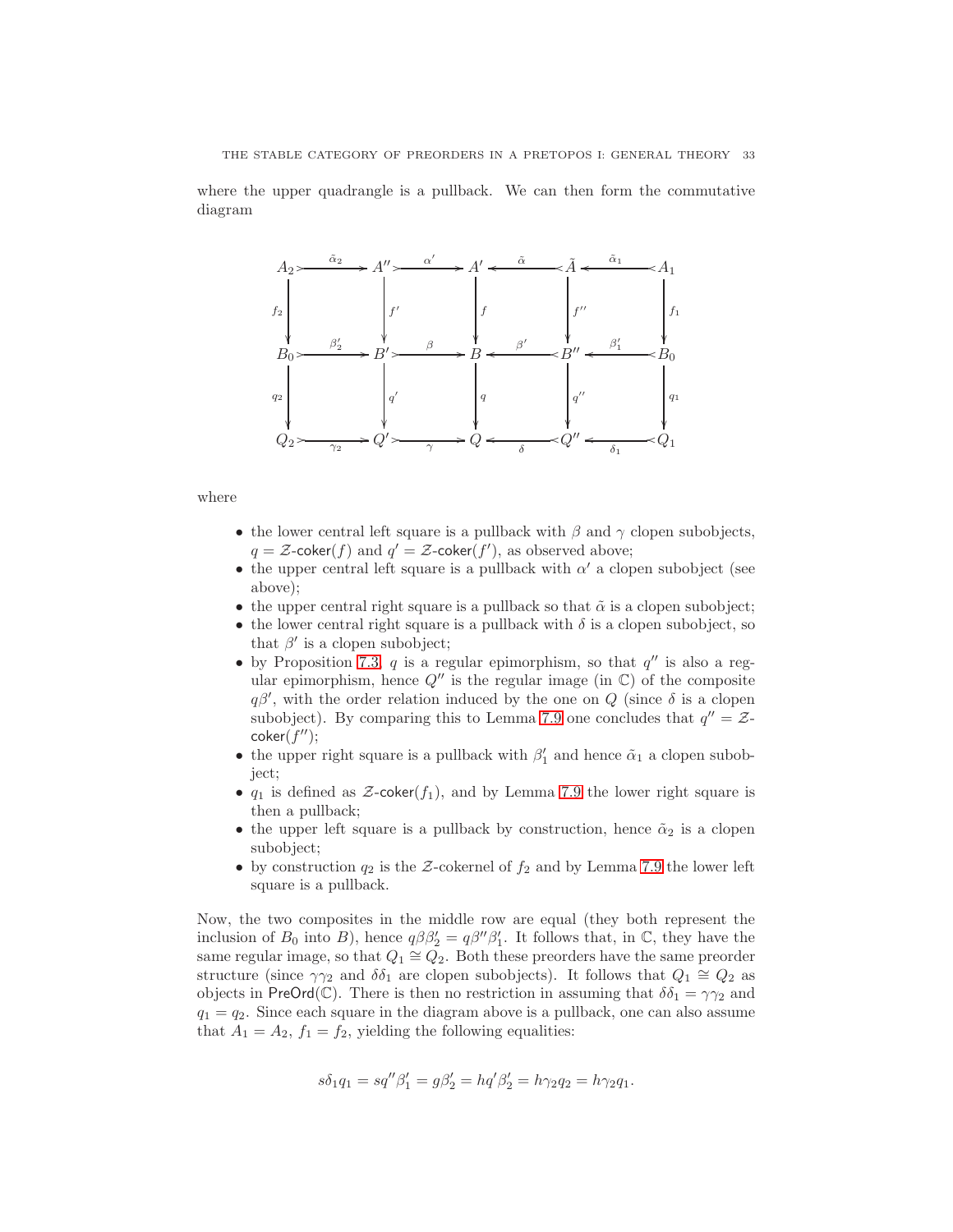Since  $q_1$  is an epimorphism,  $s\delta_1 = h\gamma_2$ , and we can form the following diagram



where  $\overline{Q}'_1$ is the complement of  $Q_1$  in  $Q'$  and  $\overline{Q}_1''$  the complement of  $Q_1$  in  $Q''$ . We ′′ have to prove that h and s are trivial on  $\overline{Q}'_1$  $\frac{1}{1}$  and  $\overline{Q}_1''$  $\frac{1}{1}$ , respectively. We first consider h and the pullbacks

$$
B_0 \rightarrow B_2' \rightarrow B' \leftarrow B_2
$$
  
\n
$$
Q_2 \rightarrow Q' \leftarrow B_2
$$
  
\n
$$
Q_1 \rightarrow Q' \leftarrow Q_1'
$$
  
\n
$$
Q_2 \rightarrow Q' \leftarrow Q_1'
$$

Now, looking at the diagram [7.1](#page-31-0) we see that  $g$  is trivial on  $B_2$ . Then the equalities

$$
h\overline{\gamma}'\overline{q}_2 = hq'\beta_2 = g\beta_2
$$

show that this morphism is trivial. Since  $\overline{q}_2$  is a Z-cokernel, we conclude that  $h\overline{\gamma}$ is trivial.

On the other hand, in the case of s we consider the pullbacks



and the equalities

$$
s\overline{\delta}'\overline{q}_1 = s q''\beta_1
$$

together with the assumption that  $sq''$  is trivial on  $B_1$  imply that  $s\overline{\delta}'$  is trivial, as desired.  $\square$ 

Corollary 7.12. Let  $\mathbb C$  be a  $\tau$ -pretopos. Then  $\mathsf{Stab}(\mathbb C)$  has all cokernels, and

$$
coker(<\alpha, f>) = \Sigma(\mathcal{Z}-coker(f)).
$$

*Proof.* This follows from Lemma [7.11](#page-30-1) and Proposition [7.5.](#page-29-1)  $\Box$ 

<span id="page-33-0"></span>Corollary 7.13. Let  $\mathbb C$  be a  $\tau$ -pretopos. Then the functor  $\Sigma$ : PreOrd $(\mathbb C) \to$  $Stab(\mathbb{C})$  sends  $\mathcal Z$ -cokernels to cokernels.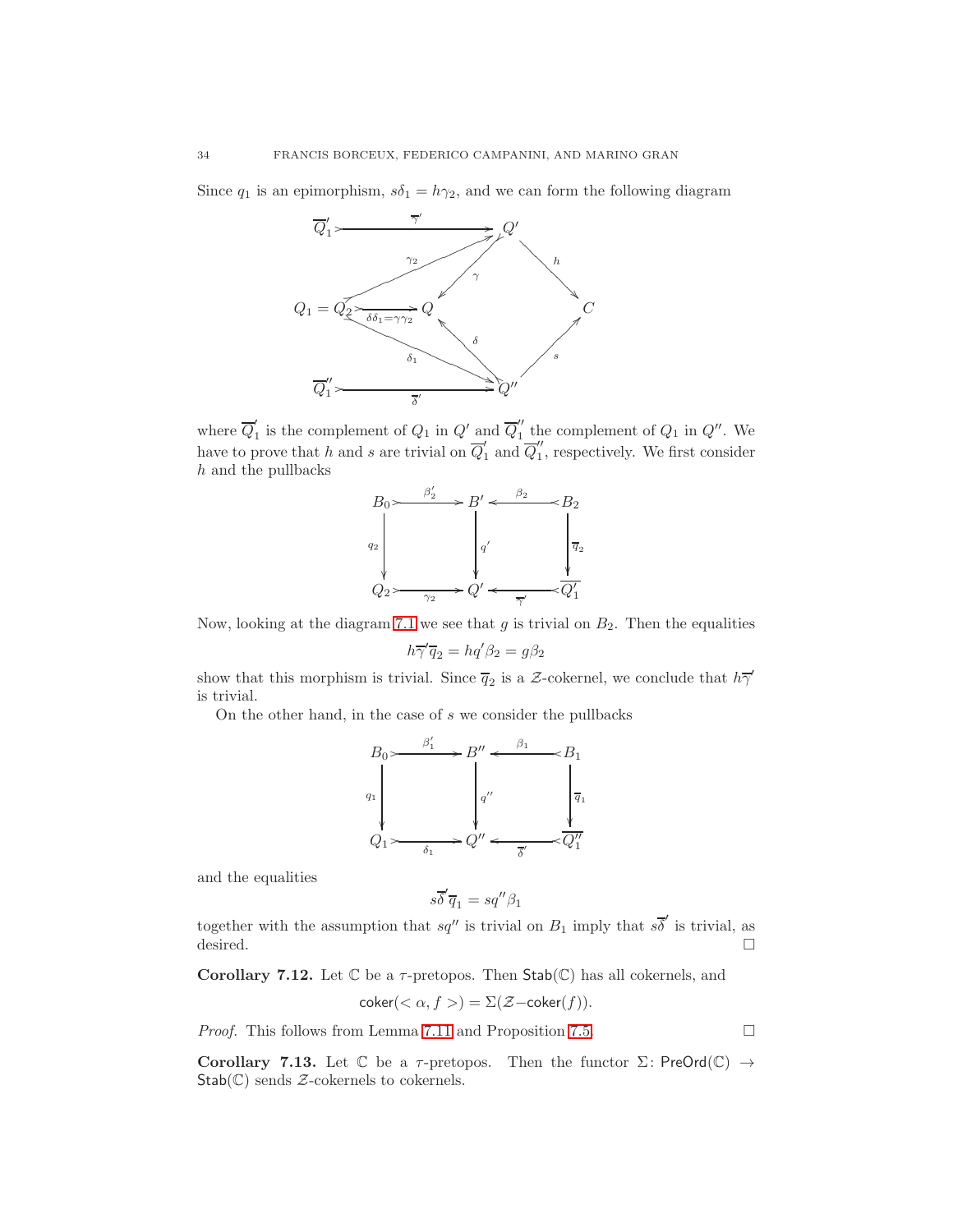*Proof.* This follows from the definition of the functor  $\Sigma$  and the previous Corollary.  $\Box$ 

<span id="page-34-9"></span>**Theorem 7.14.** Let C be a  $\tau$ -pretopos. Then the functor  $\Sigma$ : PreOrd(C)  $\to$  Stab(C) sends short  $Z$ -exact sequences to short exact sequences.

*Proof.* This follows immediately from Proposition [7.1](#page-26-1) and Corollary [7.13.](#page-33-0)  $\Box$ 

#### **REFERENCES**

- <span id="page-34-10"></span>[1] M. Barr, P. A. Grillet, and D. H. Van Osdol, Exact categories and categories of sheaves, in: Lect. Notes Math. 236 (1971), Springer, Heidelberg, 1–120.
- <span id="page-34-20"></span>[2] F. Borceux, F. Campanini and M. Gran, The stable category of internal preorders in a pretopos II: the universal property, preprint, 2021.
- <span id="page-34-22"></span>[3] D. Bourn, Normal subobjects and abelian objects in protomodular categories, J. Algebra 228 (2000), pp. 143–164.
- <span id="page-34-21"></span><span id="page-34-4"></span>[4] D. Bourn, M. Gran, Torsion theories in homological categories, J. Algebra 305 (2006) pp. 18–47.
- [5] A. Carboni, S. Lack and R.F.C. Walters, Introduction to extensive and distributive categories, J. Pure Appl. Algebra 84 (1993) pp. 145–158.
- <span id="page-34-5"></span>[6] M.M. Clementino, D. Dikranjan and W. Tholen, Torsion theories and radicals in normal categories, J. Algebra 305 (2006) pp. 98–129.
- <span id="page-34-3"></span>[7] S.C. Dickson, A torsion theory for abelian categories, Trans. Amer. Math. Society 21 (1966) pp. 223–235.
- <span id="page-34-13"></span>[8] C. Ehresmann, Sur une notion générale de cohomologie, C. R. Acad. Sci. Paris 259 (1964) pp. 2050–2053.
- <span id="page-34-0"></span>[9] A. Facchini and C.A. Finocchiaro, Pretorsion theories, stable category and preordered sets, Ann. Mat. Pura Appl. (4) 199 no. 3 (2020) pp. 1073–1089.
- <span id="page-34-1"></span>[10] A. Facchini, C.A. Finocchiaro and M. Gran, Pretorsion theories in general categories, J. Pure Appl. Algebra 225 (2) (2021) 106503.
- <span id="page-34-2"></span>[11] A. Facchini, C.A. Finocchiaro and M. Gran, A new Galois structure in the category of internal preorders, Theory Appl. Categories 35 (2020) pp. 326–349.
- <span id="page-34-19"></span>[12] A. Facchini and L Heidari Zadeh, An extension of properties of symmetric group to monoids and a pretorsion theory on a category of mappings, J. Algebra Appl. 18 (12) (2019) 1950234.
- <span id="page-34-17"></span>[13] M. Gran, Z. Janelidze and A. Ursini, A good theory of ideal in regular multi-pointed categories, J. Pure Appl. Algebra 216, (8-9) (2012) 1905-1919.
- <span id="page-34-15"></span>[14] M. Grandis, On the categorical foundations of homological and homotopical algebra, Cah. Topol. Géom. Différ. Catég. 33 (1992) pp. 135-175.
- <span id="page-34-16"></span>[15] M. Grandis, Homological Algebra in strongly non-abelian settings, World Scientific Publishing Co., Hackensack, NJ, 2013.
- <span id="page-34-6"></span>[16] M. Grandis and G. Janelidze, From torsion theories to closure operators and factorization systems, Categories and General Algebraic Structures with Applications 12 (1) (2019) pp. 89–121.
- <span id="page-34-11"></span>[17] G. Janelize and M. Sobral, Finite preorders and topological descent I, J. Pure Appl. Algebra 175 (2002) pp. 187–205.
- [18] G. Janelidze and G.M. Kelly, Galois theory and a general notion of central extension, J. Pure Appl. Algebra 97 (1994) pp. 135-161.
- <span id="page-34-7"></span>[19] G. Janelidze and W. Tholen, Characterization of torsion theories in general categories, in "Categories in algebra, geometry and mathematical physics", A. Davydov, M. Batanin, M. Johnson, S. Lack and A. Neeman Eds., Contemp. Math. 431, Amer. Math. Soc., Providence, RI, 2007, pp. 249–256.
- <span id="page-34-8"></span>[20] P.T. Johnstone, "Sketches of an elephant: a topos theory compendium", Vol. 1, Oxford Logic Guides 43, Oxford Univ. Press, New York 2002.
- <span id="page-34-14"></span>[21] R.Lavendhomme, La notion d'idéal dans la théorie des catégories, Ann. Soc. Sci. Bruxelles Sér. 179, (1965) pp. 5–25.
- <span id="page-34-18"></span><span id="page-34-12"></span>[22] F. Lorengian, Rosen's no-go theorem for regular categories, [arXiv:2012.11648](http://arxiv.org/abs/2012.11648) (2020).
- [23] S. MacLane, Categories for the working mathematician. Second edition, Graduate Texts in Mathematics, 5, Springer-Verlag, New York 1998.